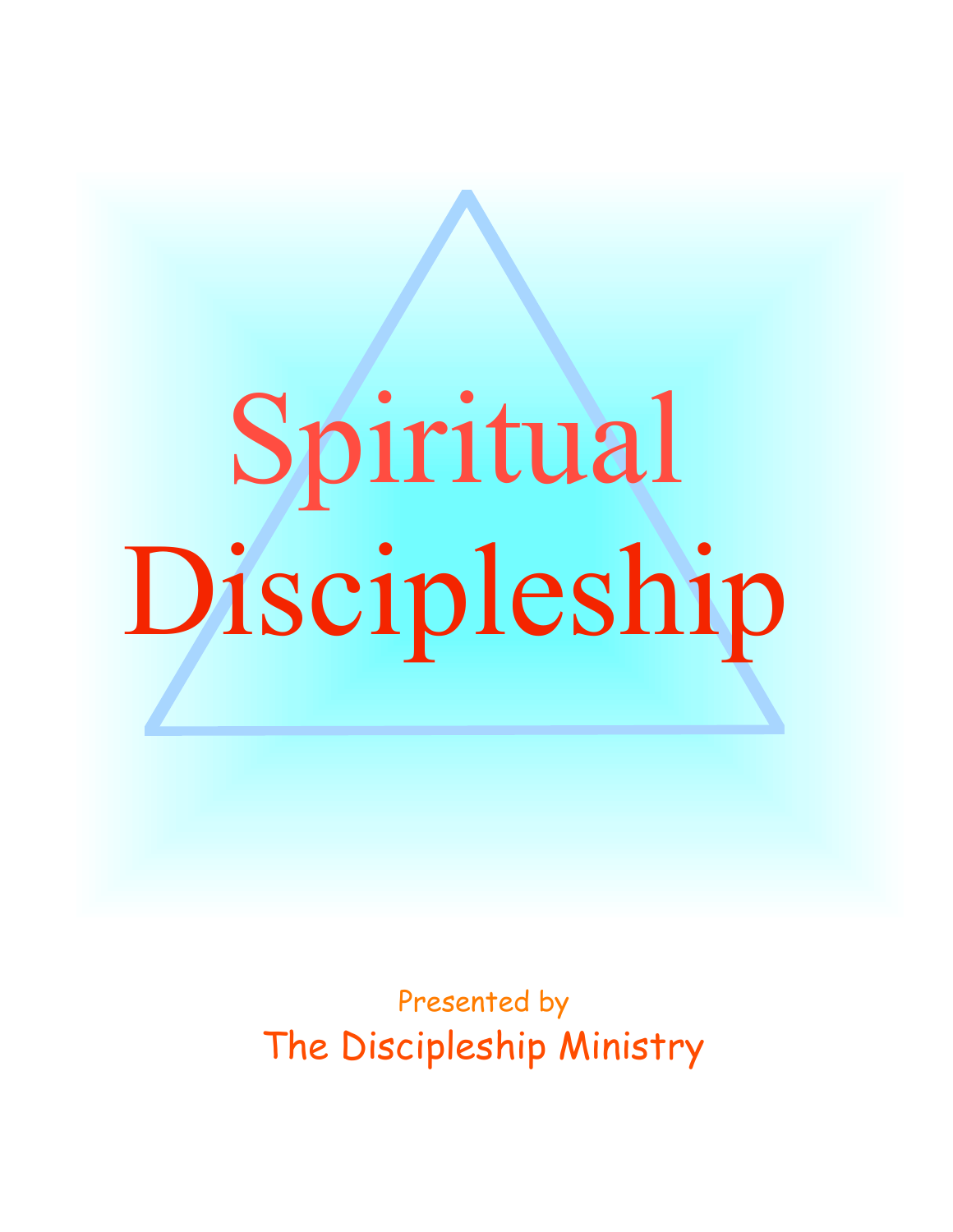# Spiritual Discipleship

# The Discipleship Ministry

The Discipleship Ministry exists to fulfill the Great Commission of Jesus Christ to "Make Disciples of All Nations" !

> PO Box 880277 Pukalani, Hawai`i 96788 USA Web Site: BibleStudyCD.com e-mail: discipleministry@aol.com



Instructor - Kenson Kuba

*Kenson Kuba is a graduate of the Multnomah School of the Bible. He served on the staff of Campus Crusade for Christ for 12 years including six years ministering in Papua New Guinea with his wife, Gail, and their three children. Today he works as a Water Microbiologist on the island of Maui in Hawaii where he resides with his family and 4 dogs.*

"Spiritual Discipleship" © 2005 The Discipleship Ministry

"Scripture taken from the NEW AMERICAN STANDARD BIBLE*™, ©*Copyright 1960, 1962, 1963, 1968, 1971, 1972, 1973, 1975, 1977, 1995 by the Lockman Foundation Used by permission." (www.Lockman.org)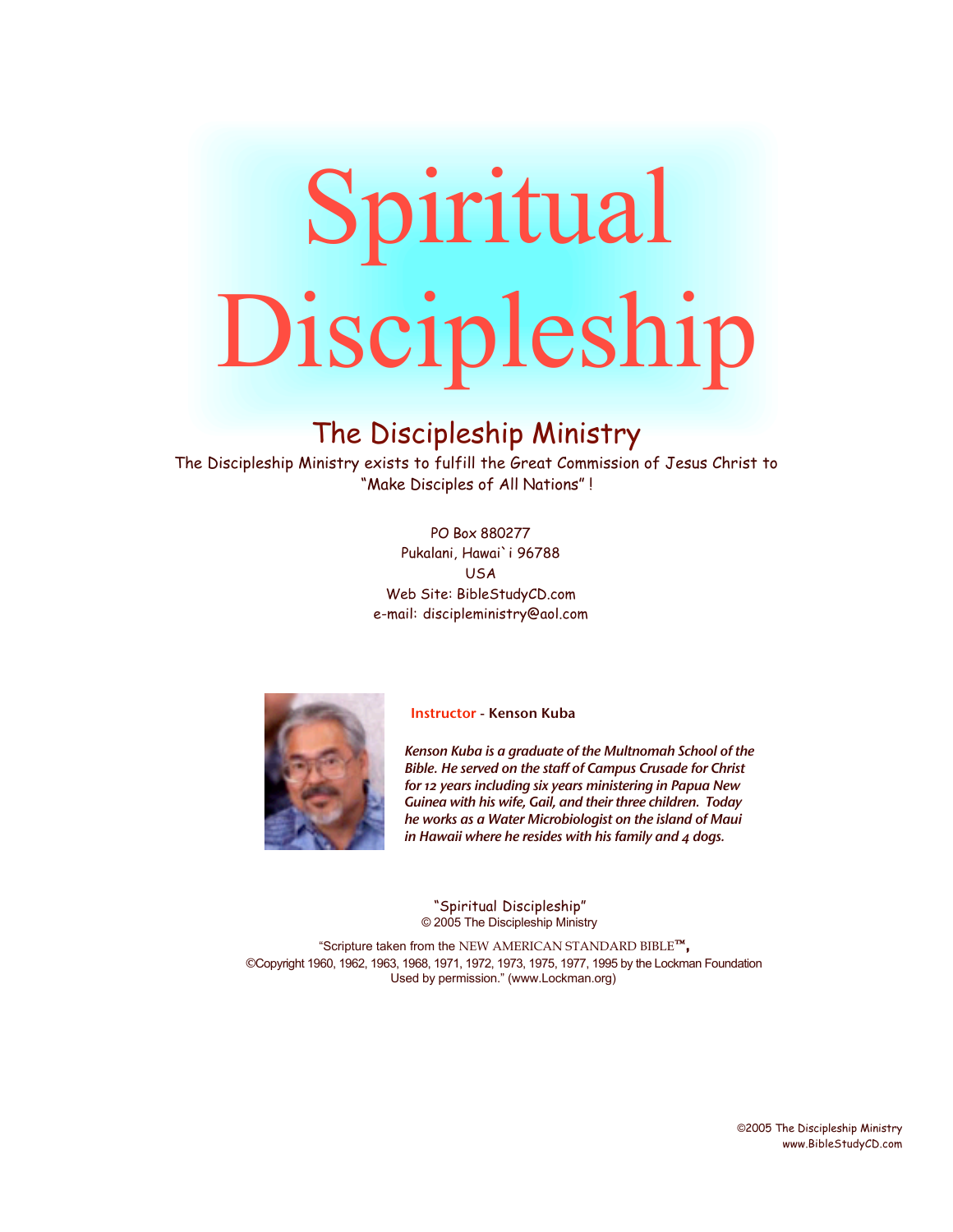# **Contents**

| How to Use This Studybook      | 4  |
|--------------------------------|----|
| Introduction                   | 5  |
| 1. Live in the Spirit          | 6  |
| 2. Live in Truth               | 11 |
| 3. Live by Faith               | 15 |
| 4. Live in Hope                | 20 |
| 5. Live in Love                | 24 |
| 6. Live for the Kingdom of God | 28 |
| 7. Live for the Eternal        | 32 |
| 8. Live for the Glory of God   | 36 |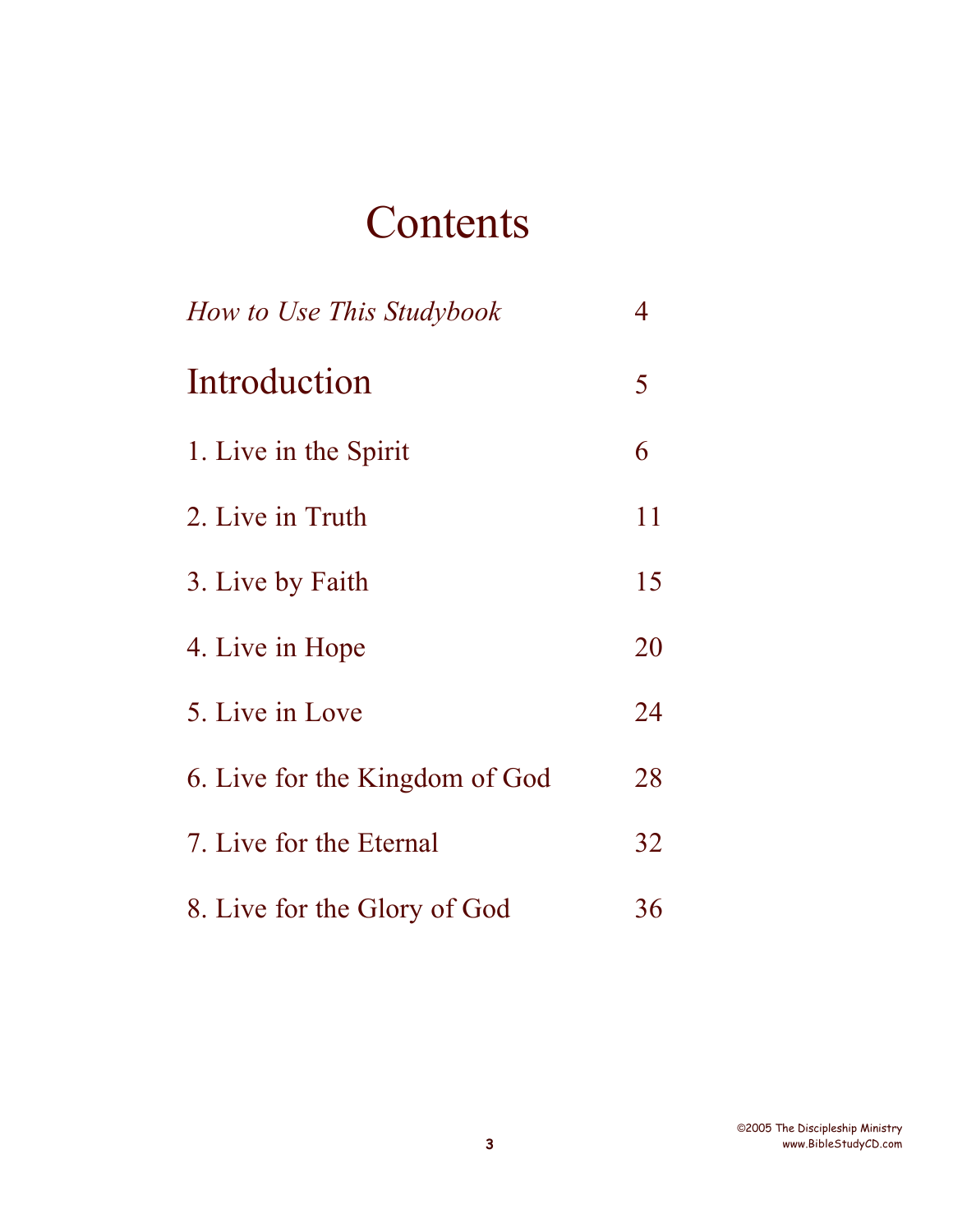# How to Use This Studybook

# Purpose

**'Spiritual Discipleship'** is written to provide a Scriptural look at the heart of disciples of Christ ... a look at the priorities that drive their lives.

# Format

The **Main Section** on each page contain The Lesson while the **Right Column** contains Thought Questions, Helpful Information, Related Verses and Memorization Directives.

# Procedure

**Main Section** ~ The Lesson

- **Read** through each Lesson, paying careful attention to all Scripture References.
- **Instructions**, indicated by **bullets** , include directions to Underline, Circle or Read specific sections of Scripture. They help the student observe and retain significant Truths in the Bible!
- **Answer the Questions** in the space provided.
- **Applications:** complete all assigned Applications.

# *"The Purpose of Scripture is not simply to be Informed, but to be Transformed!"*

**Right Column** ~ Cover this material for a **deeper study.**

- **Helpful Information** provide additional information to supplement the Lesson.
- **Thought Questions**, designated by **arrows** A in the Column, help the student focus on the significant ideas of the Lesson to gain a deeper understanding.
- **Related Verses**, indicated by the **Bible** , provide additional Scriptures to look up. These should be examined to gain a better understanding of what other Scriptures teach about the Lesson.
- **Memorization Directives**, designated by the **arrow**  $\overline{P}$ , point out key Scriptures to commit to memory.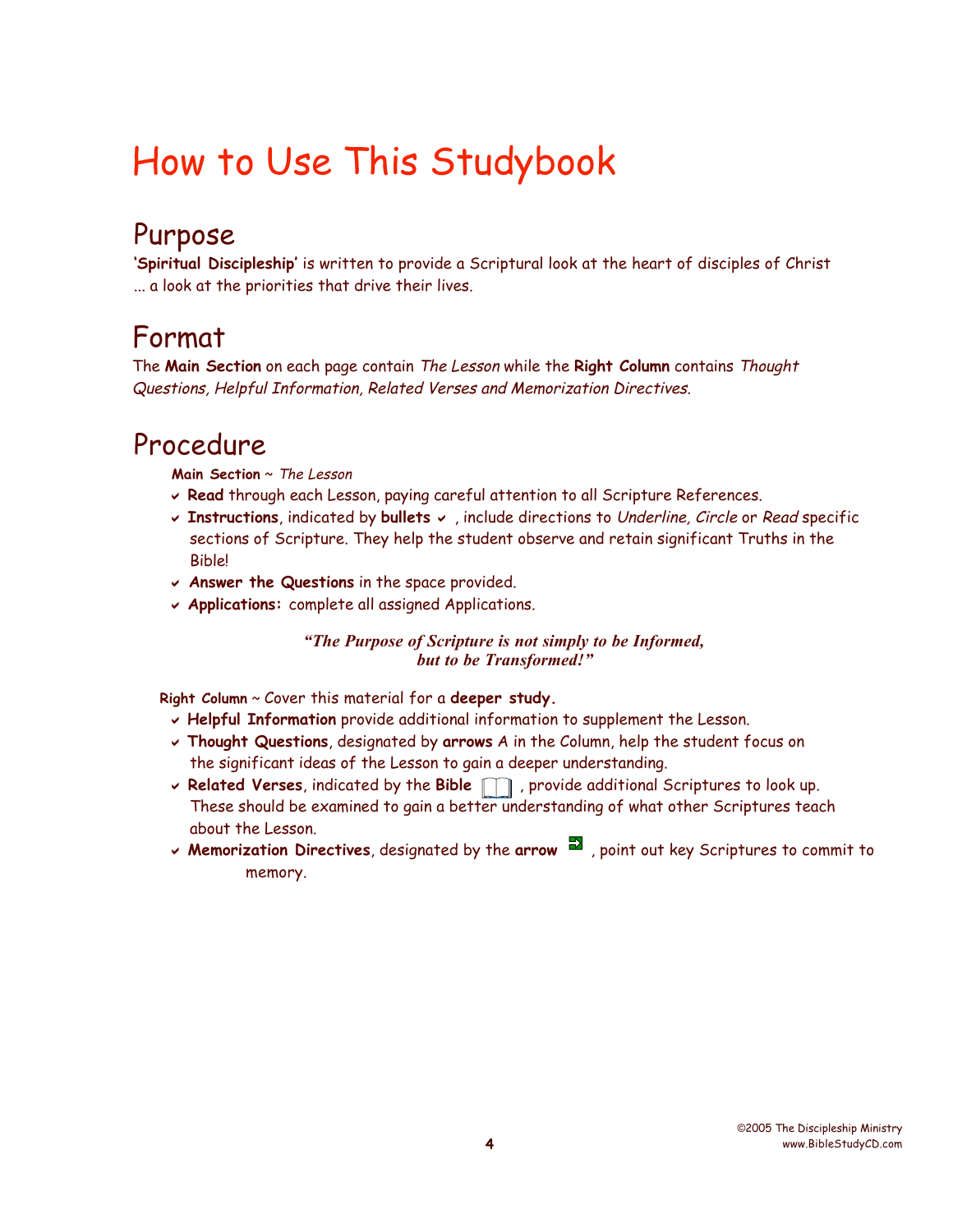# Introduction

Christians are expected to be Christlike. Jesus calls us to Follow His example and conform our lives to His own. In the words of former NASA Director Gene Kranz, "Failure is not an option." Every Believer will stand before the LORD one day to give an account on how well we have heeded His call. Many of us will fail to receive substantial spiritual rewards and authority because we will have fallen short in this critical area of the Christian Life.

Unfortunately, many Christians are unaware that Christ has called them, and expects them, to be His Disciples. They are satisfied to know Him as Savior but have little intention of making Him LORD except in name only. They have been captivated by the glitter and glamour of this World, which has led them away to a life of fading glory and diminishing pleasure. And because of this, **they will miss out** on all the blessings and honor that our LORD has prepared for them, both for this life and for the next. Be Not Deceived! God will reward those who give up the riches and pleasures of this World for His Kingdom and Glory ... beyond their highest expectations. As Jim Elliot proclaimed ...



"He is no fool who gives what he cannot keep To gain what he cannot lose!"

It is for this purpose that this Study is written. It is meant for those, and only for those, who are serious about following after the LORD, for it will require nothing less than total devotion to Christ. In this world's perspective, you will be asked to give up 'everything' for Him, though it is hardly a deficit when you are returned a life of eternal joy and fulfillment! That's called Wisdom! Any fool would be willing to invest \$1 in order to gain a return of \$1 billion ... and even this analogy is a gross understatement.

What would you be willing to give up in order to receive the LORD's reward? If you truly understood what that 'reward' was, you would not hesitate to give up the 'world', as easily as you would exchange one dollar for a billion. For when we stand on the other side of eternity, we will wonder at how foolish we were to cling to the cheap trinkets and thrills this world offered instead of exchanging them for the true riches of God's Kingdom!

This Study is dedicated and developed for those who are ready to exchange the 'world' for the LORD. If you are counted among them, then study on! And may God draw you so close to Himself that your heart beats with His!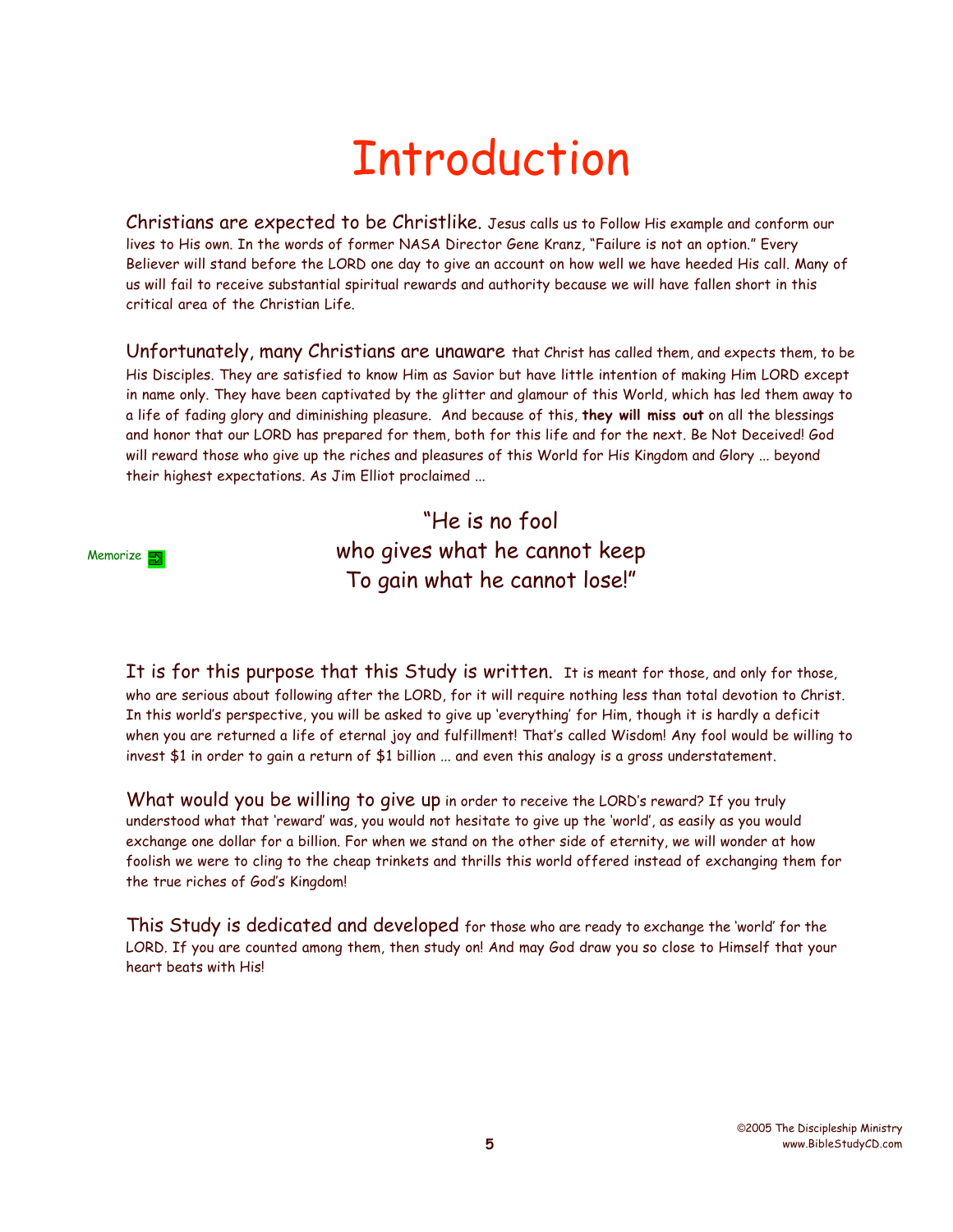# Live in the Spirit A Disciple's Identity

In order to be a follower of Christ, it is essential that we learn how to live spiritually. God is spirit, and in our essence, so are we! We are spiritual beings who possess physical bodies that enable us to live in God's physical creation.

In the lesson on 'Spiritual Living' in Discipleship Study Book #2, we learn that when we are 'born again' through faith in the vicarious death and resurrection of Jesus Christ for our sins, our spirits are reborn in a new spiritual relationship with God. His very Spirit comes to dwell within us infusing us with His divine nature, power and passion. This is evidenced by a new found love for God, for His Eternal Word and for His Perfect Plan for our lives. Our eyes and hearts are opened to a new world and an eternal hope, and like newborn babies, we begin the process of learning to live this spiritual life that is so foreign compared to the one we have become accustomed to.

And that is where our problem lies. Though our spirit is reborn with **God's new nature**, our bodies are still infected with **the old sinful nature**. Our spirits are drawn to the eternal joys of heaven while our bodies are shackled to the momentary thrills of this world. Paul outlines our predicament in **Romans 7:14-8:2**.

- <sup>14</sup> For we know that the Law is spiritual,
	- but I am of flesh, sold into bondage to sin.
- <sup>15</sup> For what I am doing,
	- I do not understand;
		- for I am not practicing what I would like to do, but I am doing the very thing I hate.
- 16 But if I do the very thing I do not want to do, I agree with the Law, confessing that the Law is good.
- <sup>17</sup> So now, no longer am I the one doing it, but sin which dwells in me.
- <sup>18</sup> For I know that nothing good dwells in me,
	- that is, in my flesh;
	- for the willing is present in me,
		- but the doing of the good is not.
- <sup>19</sup> For the good that I want, I do not do,
	-
	- but I practice the very evil that I do not want.
- <sup>20</sup> But if I am doing the very thing I do not want,
	- I am no longer the one doing it,
	- but sin which dwells in me.
- <sup>21</sup> I find then the principle that evil is present in me, the one who wants to do good.

John 1:12-13 Ephesians 2:1-10 Romans 6:4

## **Romans 7:14-25 Circle** or **Underline**:

- v 14 What the Law is. What I am. To what I am sold.
- v 15 What I don't understand. What I am not practicing. What I am doing.
- v 16 With what I agree.
- v 17 Who is no longer doing what I hate.
- What is doing what I hate. v 18 What I know dwells in my flesh.
	- What is present in me. What is not present in me.
- v 19 What I do not do. What I practice.
- v 20 Who is no longer doing what I do not want. What is doing what I do not want.
- v 21 What principle I find. How 'me' is described.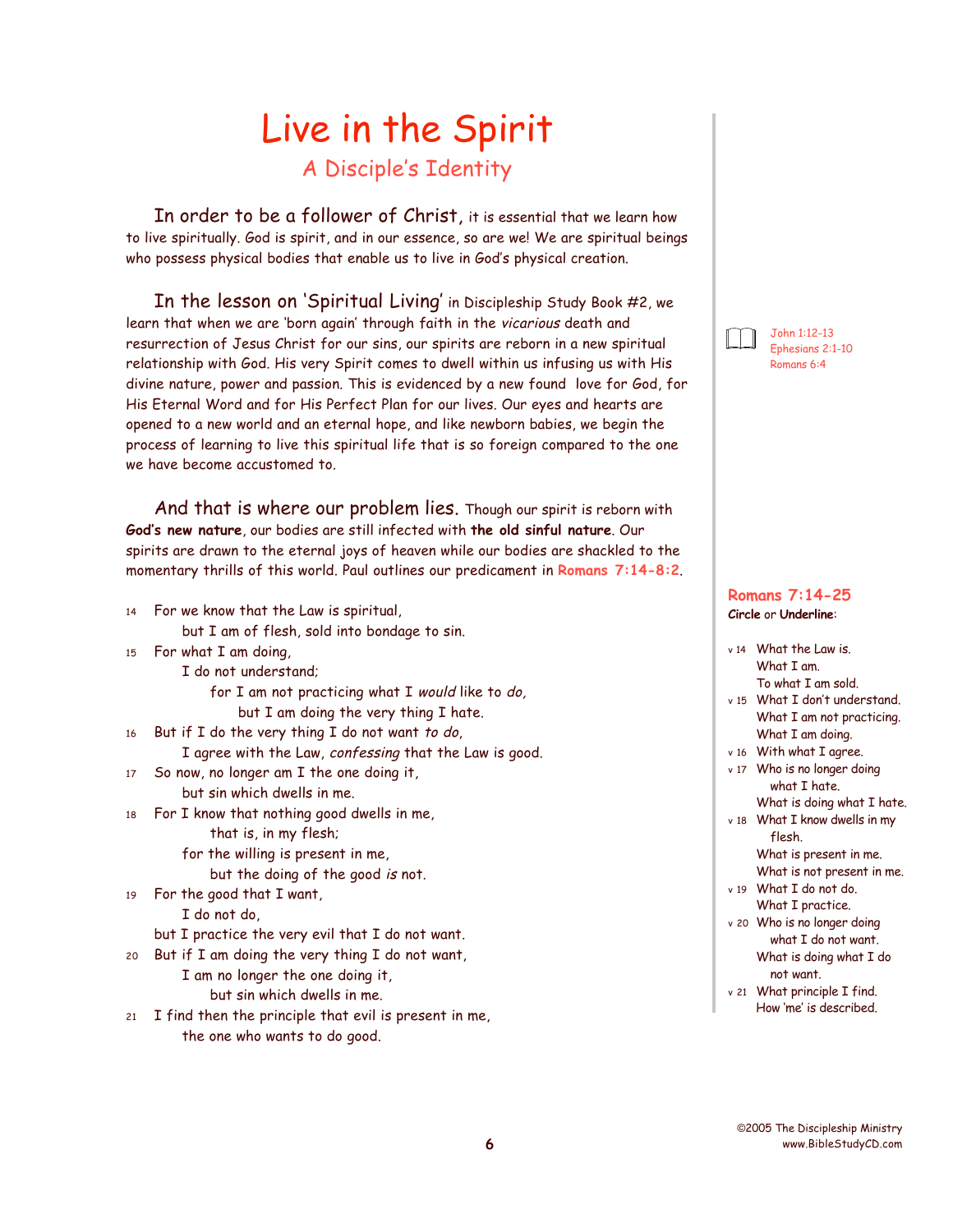<sup>22</sup> For I joyfully concur with the law of God in the inner man, <sup>23</sup> but I see a different law in the members of my body, waging war against the law of my mind and making me a prisoner of the law of sin which is in my members. <sup>24</sup> Wretched man that I am! Who will set me free from the body of this death? <sup>25</sup> Thanks be to God through Jesus Christ our Lord! So then, on the one hand I myself with my mind am serving the law of God, but on the other, with my flesh the law of sin. **Memorize** Therefore there is now no condemnation 뫼 for those who are in Christ Jesus. <sup>2</sup> For the law of the Spirit of life in Christ Jesus has set you free from the law of sin and of death.

# Interpretation

1. Describe the predicament Paul finds himself in. (vs 14-15) \_\_\_\_\_\_\_\_\_\_\_\_\_\_\_\_\_\_

\_\_\_\_\_\_\_\_\_\_\_\_\_\_\_\_\_\_\_\_\_\_\_\_\_\_\_\_\_\_\_\_\_\_\_\_\_\_\_\_\_\_\_\_\_\_\_\_\_\_\_\_\_\_\_\_

\_\_\_\_\_\_\_\_\_\_\_\_\_\_\_\_\_\_\_\_\_\_\_\_\_\_\_\_\_\_\_\_\_\_\_\_\_\_\_\_\_\_\_\_\_\_\_\_\_\_\_\_\_\_\_\_

\_\_\_\_\_\_\_\_\_\_\_\_\_\_\_\_\_\_\_\_\_\_\_\_\_\_\_\_\_\_\_\_\_\_\_\_\_\_\_\_\_\_\_\_\_\_\_\_\_\_\_\_\_\_\_\_

\_\_\_\_\_\_\_\_\_\_\_\_\_\_\_\_\_\_\_\_\_\_\_\_\_\_\_\_\_\_\_\_\_\_\_\_\_\_\_\_\_\_\_\_\_\_\_\_\_\_\_\_\_\_\_\_

\_\_\_\_\_\_\_\_\_\_\_\_\_\_\_\_\_\_\_\_\_\_\_\_\_\_\_\_\_\_\_\_\_\_\_\_\_\_\_\_\_\_\_\_\_\_\_\_\_\_\_\_\_\_\_\_

\_\_\_\_\_\_\_\_\_\_\_\_\_\_\_\_\_\_\_\_\_\_\_\_\_\_\_\_\_\_\_\_\_\_\_\_\_\_\_\_\_\_\_\_\_\_\_\_\_\_\_\_\_\_\_\_

\_\_\_\_\_\_\_\_\_\_\_\_\_\_\_\_\_\_\_\_\_\_\_\_\_\_\_\_\_\_\_\_\_\_\_\_\_\_\_\_\_\_\_\_\_\_\_\_\_\_\_\_\_\_\_\_

\_\_\_\_\_\_\_\_\_\_\_\_\_\_\_\_\_\_\_\_\_\_\_\_\_\_\_\_\_\_\_\_\_\_\_\_\_\_\_\_\_\_\_\_\_\_\_\_\_\_\_\_\_\_\_\_

- 2. Explain Paul's thinking in vs 16-20. \_\_\_\_\_\_\_\_\_\_\_\_\_\_\_\_\_\_\_\_\_\_\_\_\_\_\_\_\_\_\_\_
- 3. Where does Paul locate the evil principle in him? (vs 21-23) \_\_\_\_\_\_\_\_\_\_\_\_\_\_\_

Where does Paul locate the his desire to obey God? \_\_\_\_\_\_\_\_\_\_\_\_\_\_\_\_\_\_\_\_\_\_\_\_\_\_\_\_\_

- 4. Describe what Paul is expressing in v 24.
- 5. What is Paul's conclusion in v 25 & 8:1-2? \_\_\_\_\_\_\_\_\_\_\_\_\_\_\_\_\_\_\_\_\_\_\_\_\_\_\_\_\_\_\_\_\_\_
- v 22 Where I joyfully agree with God's law.
- v 23 What I see in the members of my body. What that 'law' is doing. What it makes me a prisoner of.
- v 24 How this predicament makes me view myself. What I want to be set free from.
- v 25 Who sets me free. What I serve in my mind. What I serve in my flesh.
- v 1 What there is no longer for those in Christ.
- v 2 What the law of the Spirit of Life in Christ has done.

Every true Christian ought to identify with Paul here. If you do not, perhaps it is because you are not truly born again by God's Spirit and do not possess His new nature within you.

But if you are, you will experience two opposing desires. One toward God and the other toward this world. The desire to love and serve God is evidence of God's Spirit in your heart and represents the new you in Christ. The lust for fleshly and worldly things is the remnant of our old self which still resides in our flesh.

When a true Christian sins, it is never what he truly would like to do as a new person in Christ. God, in His grace, has separated true Believers from their sin natures so that He does not condemn them. It is an incredible picture of God's grace and our freedom in Christ!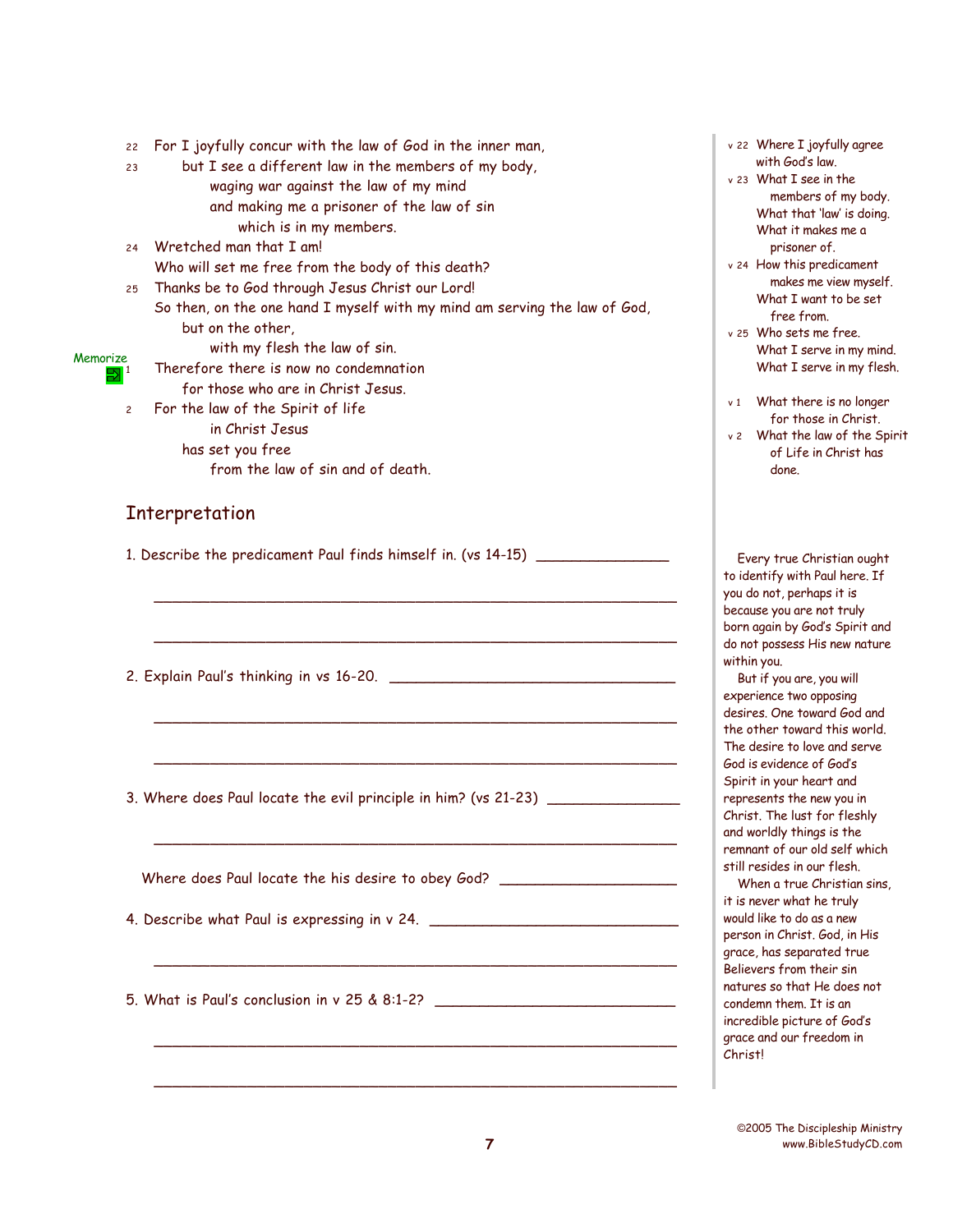Did you follow Paul's argument? It is the key to living spiritually. We must understand that:

- There are **two natures** existing within us.
- God's nature, by His Spirit in us, is our **new nature** that is **who we truly are**.
- The **sinful nature** in our flesh is our old nature that was **who we once were**.
- God's nature **always desires** to fulfill His Plan and Purpose.
- The sinful nature **can never** fulfill God's Plan and Purpose.
- **When I live in the spirit**, I **fulfill** God's Plan and Purpose for my life.
- **When I live in the flesh**, I live in **opposition** to God's Plan and Purpose.
- As His child, **God knows** it is the sin in my flesh that causes me to oppose Him.
- Through Jesus Christ, God has **separated me from the sinful nature**.
- **In Jesus Christ**, I am freed from the condemnation incurred by the sin nature!

When God removed the condemnation of sin from His children, He did this not so that they would then be free to sin, but so that they might be **free to live in the spirit.** We have inherited from God our Father a new nature that desires to glorify Him, and a new freedom to express that nature through our bodies. **With freedom comes responsibility and choices.** As a true Believer in Christ, don't you really want to live a life glorifying to your Heavenly Father, fulfilling His Purpose and Plan for your life? Of course! Then live in the Spirit, not the flesh! It's as plain as that!

| 16                                 | But I say, walk by the Spirit,                                                                                                                                                                                                                     | Galatians 5:16-17<br>Circle or Underline:                                                                                              |
|------------------------------------|----------------------------------------------------------------------------------------------------------------------------------------------------------------------------------------------------------------------------------------------------|----------------------------------------------------------------------------------------------------------------------------------------|
| Memorize<br>17 <sup>7</sup>        | and you will not carry out the desire of the flesh.<br>For the flesh sets its desire against the Spirit,<br>and the Spirit against the flesh;<br>for these are in opposition to one another,<br>so that you may not do the things that you please. | v 16 What Paul instructs us to<br>do.<br>What we will not carry out<br>if we do.                                                       |
| 18                                 | But if you are led by the Spirit, you are not under the Law.                                                                                                                                                                                       | What the flesh does.<br>v <sub>17</sub>                                                                                                |
| 19                                 | Now the deeds of the flesh are evident, which are:<br>immorality, impurity, sensuality,                                                                                                                                                            | What is against the flesh<br>What results from their                                                                                   |
| 20                                 | idolatry, sorcery, enmities, strife, jealousy, outbursts of anger,<br>disputes, dissensions, factions,                                                                                                                                             | opposition.<br>v 18 What those led by the<br>Spirit are not under.                                                                     |
| 21                                 | envying, drunkenness, carousing,<br>and things like these, of which I forewarn you,<br>just as I have forewarned you,<br>that those who practice such things<br>will not inherit the kingdom of God.                                               | $v$ 19-21<br>The 'deeds of the flesh'.<br>What those who indulge<br>the flesh will not inheri<br>$v$ 22-23<br>The fruit of the Spirit. |
| 22<br>Memorize $\Rightarrow$<br>23 | But the fruit of the Spirit is<br>love, joy, peace, patience, kindness, goodness, faithfulness,<br>gentleness, self-control;                                                                                                                       | What is against 'such<br>things'.                                                                                                      |
|                                    | against such things there is no law.                                                                                                                                                                                                               |                                                                                                                                        |

Galatians 5:16-23

Ezekiel 36:26-27 2 Peter 1:4 Galatians 5:13-14

The 'deeds of the flesh'. What those who indulge the flesh will not inherit.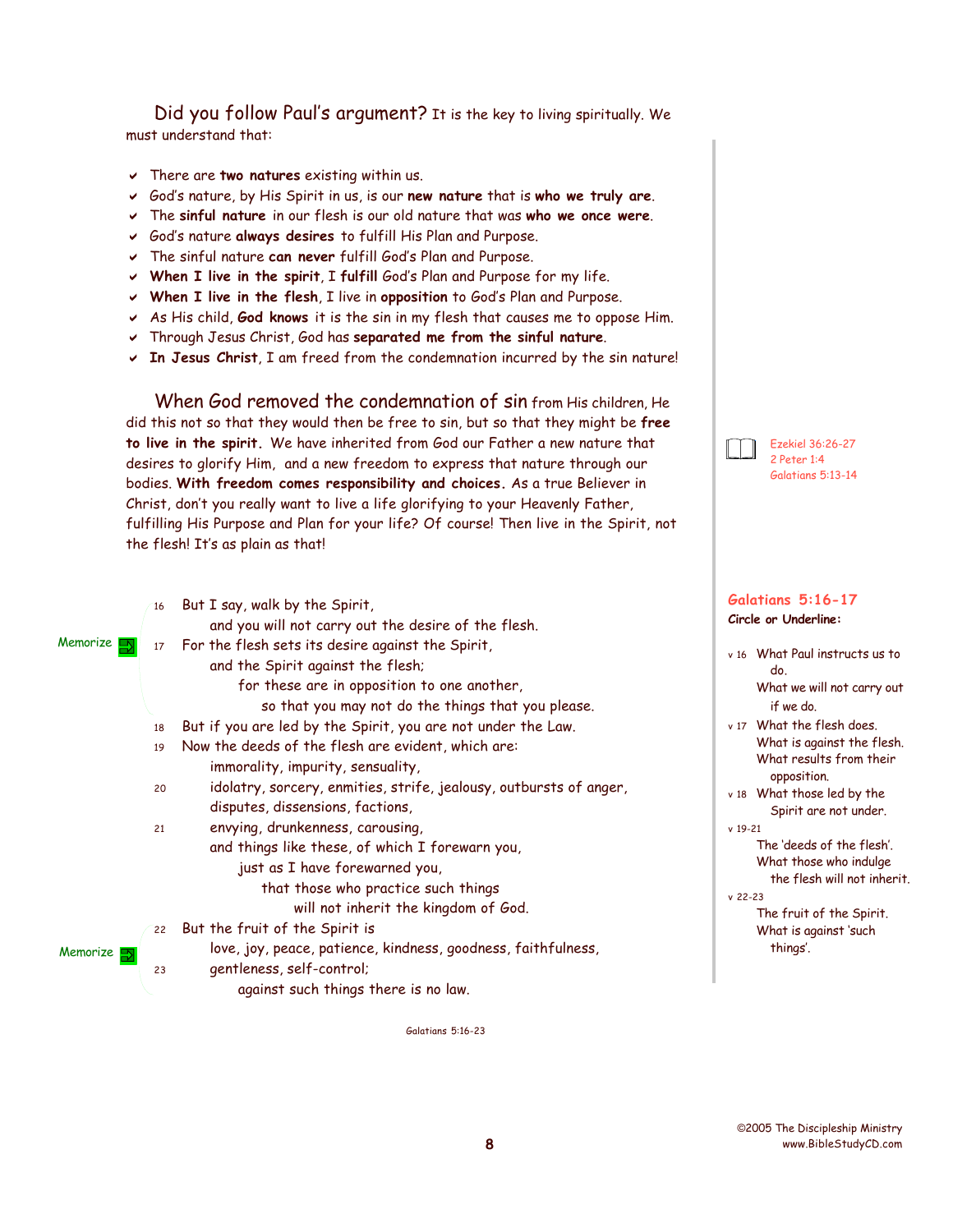# Interpretation

| Describe the relationship between the Spirit and the flesh in vs 16-17.          |
|----------------------------------------------------------------------------------|
|                                                                                  |
| Why are those who are led by the Spirit not under the Law? v 18                  |
|                                                                                  |
| Use a dictionary to define each of the 'deeds of the flesh' in vs 19-21.         |
| What does the warning at the conclusion of v 21 mean? __________________________ |
|                                                                                  |
| Use a dictionary to define each part of the 'fruit of the Spirit' in vs 22-23.   |
|                                                                                  |
|                                                                                  |
| What does Paul mean when he writes 'against such things there is no law'?        |
|                                                                                  |
|                                                                                  |

had its way from the beginning and will not yield itself easily, even though you are now a new person in Christ. And it is not alone in its efforts to conquer and keep you in its power. Satan, his demonic horde, and this world system of which he is still prince and ruler, combine to tempt and entrap Believers who are weak in faith or ignorant of his evil schemes. That's why we are admonished to be 'alert' and 'steadfast' against our enemy who will use every weapon in his arsenal to 'kill, steal or destroy' our new life in Christ. Only those Believers who are Living in the Spirit will be able to *detect* and *thwart* satan's evil schemes.

To learn more about Living in the **Spirit's Power**, study Lesson 3 in Discipleship Study Book 1.

To learn more about **Spiritual Warfare**, study Lesson 4 in Discipleship Study Book 2.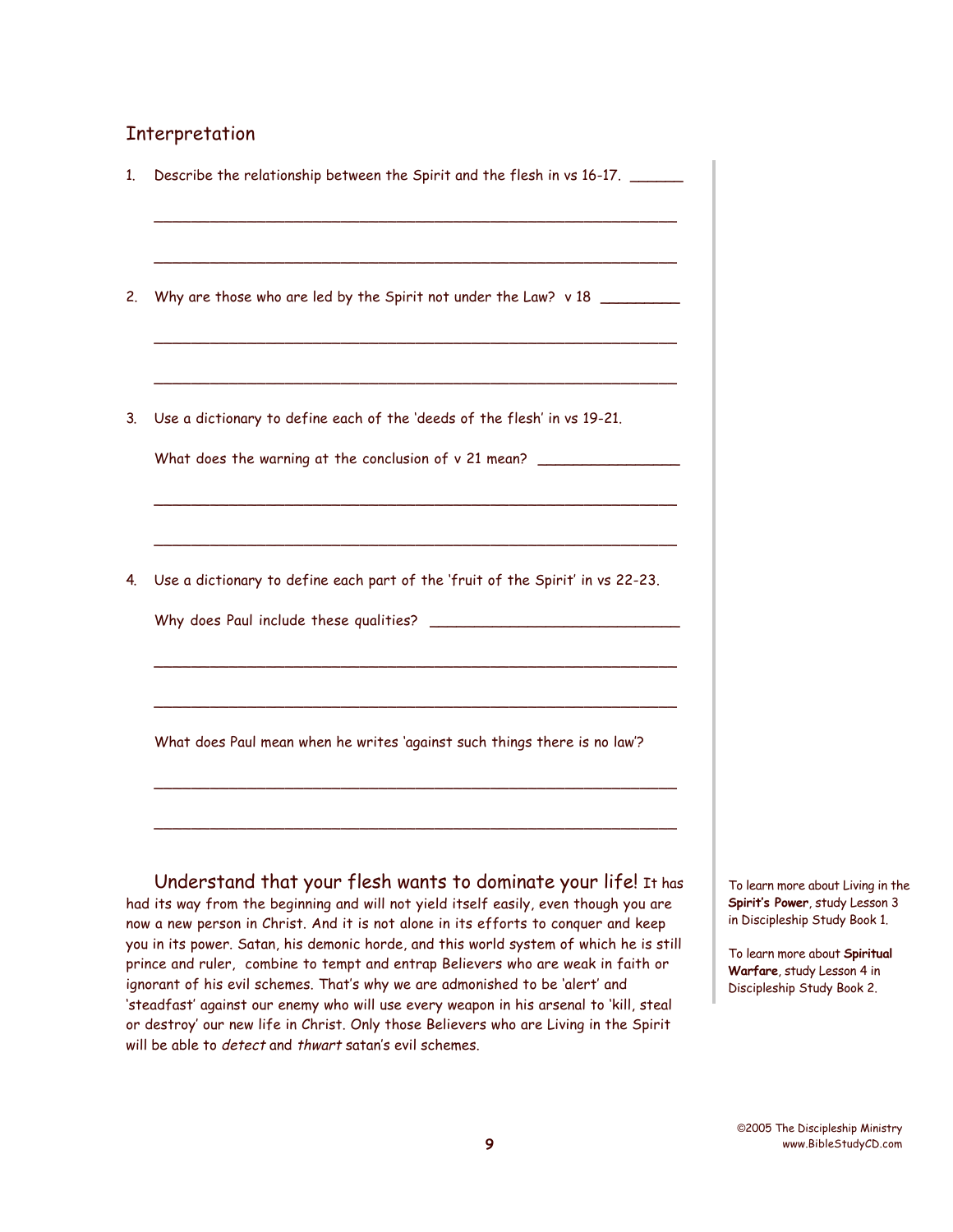Christian discipleship demands that we continuously live in the Spirit. Every moment a Christian lives dominated by the flesh is a moment of **spiritual blindness** in which satan has free reign to tempt, deceive and influence us away from God. Now, why would we want to give him that opportunity? When we live in the Spirit, our mind, emotions and will are in unison with God's Purpose and Plan enabling us to discern what is 'good, acceptable and perfect'! When we are living in that spiritual state, we are truly disciples of our LORD!

# Live in the Spirit

**List key Truths and Principles** you learned from this study:

| <u> 1989 - Johann Harry Harry Harry Harry Harry Harry Harry Harry Harry Harry Harry Harry Harry Harry Harry Harry Harry Harry Harry Harry Harry Harry Harry Harry Harry Harry Harry Harry Harry Harry Harry Harry Harry Harry Ha</u> |
|--------------------------------------------------------------------------------------------------------------------------------------------------------------------------------------------------------------------------------------|
|                                                                                                                                                                                                                                      |
| <u> La componenta de la componenta de la componenta de la componenta de la componenta de la componenta de la comp</u>                                                                                                                |
|                                                                                                                                                                                                                                      |
|                                                                                                                                                                                                                                      |
|                                                                                                                                                                                                                                      |
| In light of what you have learned, list what you will do.                                                                                                                                                                            |
| the control of the control of the control of the control of the control of the control of                                                                                                                                            |

*'If we live by the Spirit, let us also walk by the Spirit.'*

 $\checkmark$  , we can also an algebra  $\checkmark$  . The set of  $\checkmark$  and  $\checkmark$  and  $\checkmark$  and  $\checkmark$  and  $\checkmark$  and  $\checkmark$  and  $\checkmark$  and  $\checkmark$  and  $\checkmark$  and  $\checkmark$  and  $\checkmark$  and  $\checkmark$  and  $\checkmark$  and  $\checkmark$  and  $\checkmark$  and  $\checkmark$  and  $\checkmark$  and

 $\checkmark$  , we can also an algebra  $\checkmark$  . The set of  $\checkmark$  and  $\checkmark$  and  $\checkmark$  and  $\checkmark$  and  $\checkmark$  and  $\checkmark$  and  $\checkmark$  and  $\checkmark$  and  $\checkmark$  and  $\checkmark$  and  $\checkmark$  and  $\checkmark$  and  $\checkmark$  and  $\checkmark$  and  $\checkmark$  and  $\checkmark$  and  $\checkmark$  and

Galatians 5:25

**The spirit world** holds more sway on the physical then most people may be aware. The Bible teaches that demonic spirits may influence the way individual people, and even entire nations, live and act. Demons continually assail Christians seeking to destroy their faith and testimonies. They work to develop strongholds in the lives of people, groups and nations through deception in order to destroy the true knowledge of God and keep people from the liberating truth of God's salvation through His only begotten Son, Jesus Christ.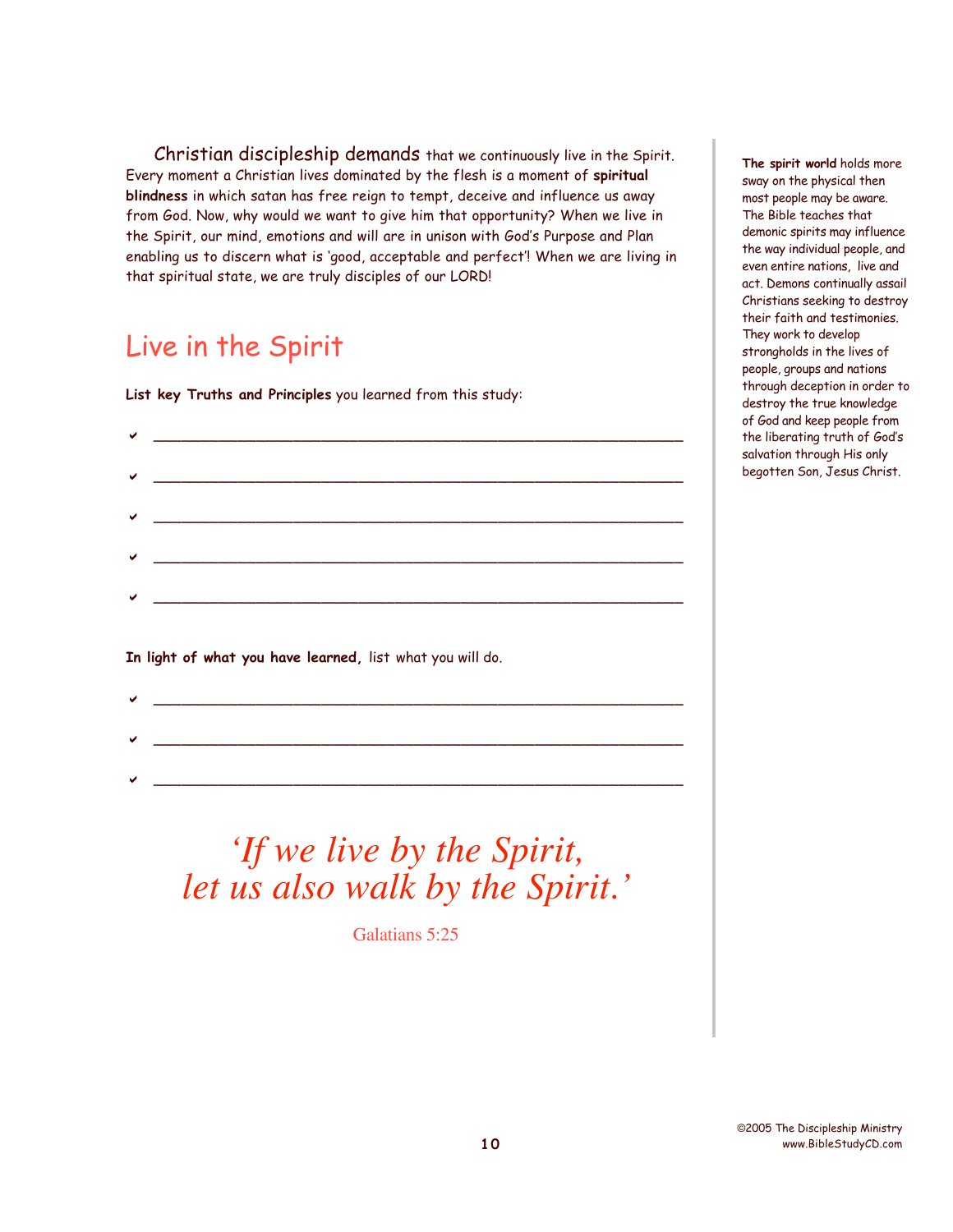# Live in the Truth A Disciple's Reality

# A follower of Christ is one who lives in the Truth not deception.

He sees all things as they really are, not as they appear to be, and because of this, he is able to discern the empty promises of momentary pleasures and superficial success. But how do you determine what is true or real? How can you separate the genuine from the counterfeit? Most depend on their physical senses and intellect. Some would even include intuition. But our adversary, the devil, is the preeminent deceiver and even the smartest among us are fooled! Our lust for possessions, prominence, power and pleasure can lead any of us down the wrong path. As the writer of Proverbs noted ...

Memorize  $\overline{5}$ 

There is a way which seems right to a man, But its end is the way of death.

Proverbs 16:25

\_\_\_\_\_\_\_\_\_\_\_\_\_\_\_\_\_\_\_\_\_\_\_\_\_\_\_\_\_\_\_\_\_\_\_\_\_\_\_\_\_\_\_\_\_\_\_\_\_\_\_\_\_\_\_\_

\_\_\_\_\_\_\_\_\_\_\_\_\_\_\_\_\_\_\_\_\_\_\_\_\_\_\_\_\_\_\_\_\_\_\_\_\_\_\_\_\_\_\_\_\_\_\_\_\_\_\_\_\_\_\_\_

\_\_\_\_\_\_\_\_\_\_\_\_\_\_\_\_\_\_\_\_\_\_\_\_\_\_\_\_\_\_\_\_\_\_\_\_\_\_\_\_\_\_\_\_\_\_\_\_\_\_\_\_\_\_\_\_

\_\_\_\_\_\_\_\_\_\_\_\_\_\_\_\_\_\_\_\_\_\_\_\_\_\_\_\_\_\_\_\_\_\_\_\_\_\_\_\_\_\_\_\_\_\_\_\_\_\_\_\_\_\_\_\_

# Interpretation

1. What makes something appear 'right' to us? \_\_\_\_\_\_\_\_\_\_\_\_\_\_\_\_\_\_\_\_\_\_\_\_\_\_\_\_\_\_\_\_\_\_

2. What examples might apply to Proverbs 16:25?

But first, we must ask the question posed by Pontius Pilate to Jesus Christ. **'What is truth?'** Of course, the answer for Pilate was standing right in front of him, literally! **Jesus was Truth personified!** By this we mean that His Person was permeated with the reality of God, and His Life was lived in absolute congruence to that reality! Everything Jesus did and said reflected this Truth to the end that He would not lie even to avoid the excruciating death on the cross.

Truth is absolute! Truth is not negotiable nor even relative. And it is so because its source is the One who is Absolute. God is Truth Who alone determines what is real, genuine, actual and right. And He has revealed His Truth to us through the testimony of His Son, by His Spirit and in His Word.

## 2 Corinthians 11:3-4, 13-14 Revelation 12:9 1 Corinthians 16:9

## **Proverbs 16:25**

**Circle** or **Underline** ...

What kind of 'way' is there.

Where a right way might end.

John 14:6 John 1:17-18 John 18:37-38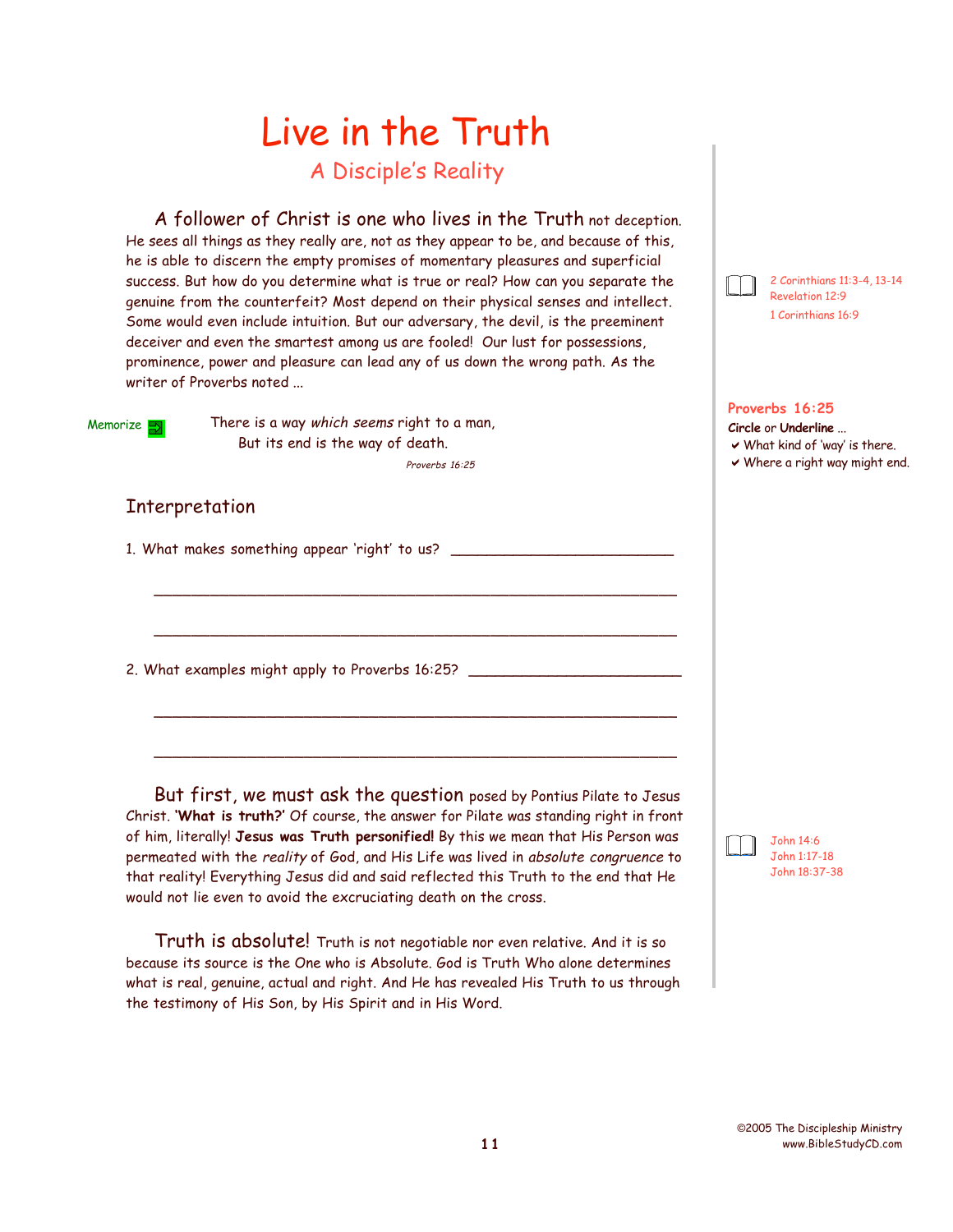**Notice what Jesus said** when He prayed for His disciples on the evening before His arrest. <sup>14</sup> "I have given them Your word; and the world has hated them, because they are not of the world,

- even as I am not of the world.
- <sup>15</sup> "I do not ask You to take them out of the world, but to keep them from the evil one.
- <sup>16</sup> "They are not of the world, even as I am not of the world.
- <sup>17</sup> "Sanctify them in the truth; Your word is truth. Memorize

John 17:14-17

\_\_\_\_\_\_\_\_\_\_\_\_\_\_\_\_\_\_\_\_\_\_\_\_\_\_\_\_\_\_\_\_\_\_\_\_\_\_\_\_\_\_\_\_\_\_\_\_\_\_\_\_\_\_\_\_

\_\_\_\_\_\_\_\_\_\_\_\_\_\_\_\_\_\_\_\_\_\_\_\_\_\_\_\_\_\_\_\_\_\_\_\_\_\_\_\_\_\_\_\_\_\_\_\_\_\_\_\_\_\_\_\_

\_\_\_\_\_\_\_\_\_\_\_\_\_\_\_\_\_\_\_\_\_\_\_\_\_\_\_\_\_\_\_\_\_\_\_\_\_\_\_\_\_\_\_\_\_\_\_\_\_\_\_\_\_\_\_\_

\_\_\_\_\_\_\_\_\_\_\_\_\_\_\_\_\_\_\_\_\_\_\_\_\_\_\_\_\_\_\_\_\_\_\_\_\_\_\_\_\_\_\_\_\_\_\_\_\_\_\_\_\_\_\_\_

\_\_\_\_\_\_\_\_\_\_\_\_\_\_\_\_\_\_\_\_\_\_\_\_\_\_\_\_\_\_\_\_\_\_\_\_\_\_\_\_\_\_\_\_\_\_\_\_\_\_\_\_\_\_\_\_

\_\_\_\_\_\_\_\_\_\_\_\_\_\_\_\_\_\_\_\_\_\_\_\_\_\_\_\_\_\_\_\_\_\_\_\_\_\_\_\_\_\_\_\_\_\_\_\_\_\_\_\_\_\_\_\_

\_\_\_\_\_\_\_\_\_\_\_\_\_\_\_\_\_\_\_\_\_\_\_\_\_\_\_\_\_\_\_\_\_\_\_\_\_\_\_\_\_\_\_\_\_\_\_\_\_\_\_\_\_\_\_\_

\_\_\_\_\_\_\_\_\_\_\_\_\_\_\_\_\_\_\_\_\_\_\_\_\_\_\_\_\_\_\_\_\_\_\_\_\_\_\_\_\_\_\_\_\_\_\_\_\_\_\_\_\_\_\_\_

\_\_\_\_\_\_\_\_\_\_\_\_\_\_\_\_\_\_\_\_\_\_\_\_\_\_\_\_\_\_\_\_\_\_\_\_\_\_\_\_\_\_\_\_\_\_\_\_\_\_\_\_\_\_\_\_

\_\_\_\_\_\_\_\_\_\_\_\_\_\_\_\_\_\_\_\_\_\_\_\_\_\_\_\_\_\_\_\_\_\_\_\_\_\_\_\_\_\_\_\_\_\_\_\_\_\_\_\_\_\_\_\_

# **Interpretation**

- 1. Explain the reason Jesus gave for why the world hated the disciples. \_\_\_\_\_\_\_\_
- 2. What is the significance of Jesus' request in v 15?
- 3. In what ways are the disciples 'not of the world'? \_\_\_\_\_\_\_\_\_\_\_\_\_\_\_\_\_\_\_\_\_\_\_\_\_\_
- 4. What did Jesus mean in v 17? \_\_\_\_\_\_\_\_\_\_\_\_\_\_\_\_\_\_\_\_\_\_\_\_\_\_\_\_\_\_\_\_\_\_

How does the 'word' sanctify us? \_\_\_\_\_\_\_\_\_\_\_\_\_\_\_\_\_\_\_\_\_\_\_\_\_\_\_\_\_\_\_\_

| v <sub>14</sub> | What Jesus gave His<br>disciples. |
|-----------------|-----------------------------------|
|                 |                                   |
|                 | Who hated them                    |
|                 | Why they were hated.              |
|                 | v 15 What Jesus asked the         |
|                 | Father not to do.                 |
|                 | What Jesus asked Him to           |
|                 | do                                |
| v <sub>16</sub> | What they are not of.             |
|                 | v 17 Into what they are to be     |
|                 | sanctified.                       |
|                 | What is truth.                    |

**John 17:14-17 Circle or Underline:**

> Psalm 19:7-9 Psalm 119:9, 11

We all have a need for love. But when that need results in seeking the approval of men, we are in trouble. In our quest for this approval, Christians have often sought to emulate their worldly neighbors, endeavoring to look and act like them to gain their favor. We need to stop that!

So do not be surprised if your 'friends' or 'acquaintances' turn against you! Rejoice! For they are seeing Christ in you, whom they hate.

We are to stand for Truth in this world, not grovel for men's applause. The world we were made for is not this one, but will come with the return of our Lord. Then, and only then, will your love and devotion for Christ be truly honored and rewarded, for God's Truth will be the foundation of Christ's reign!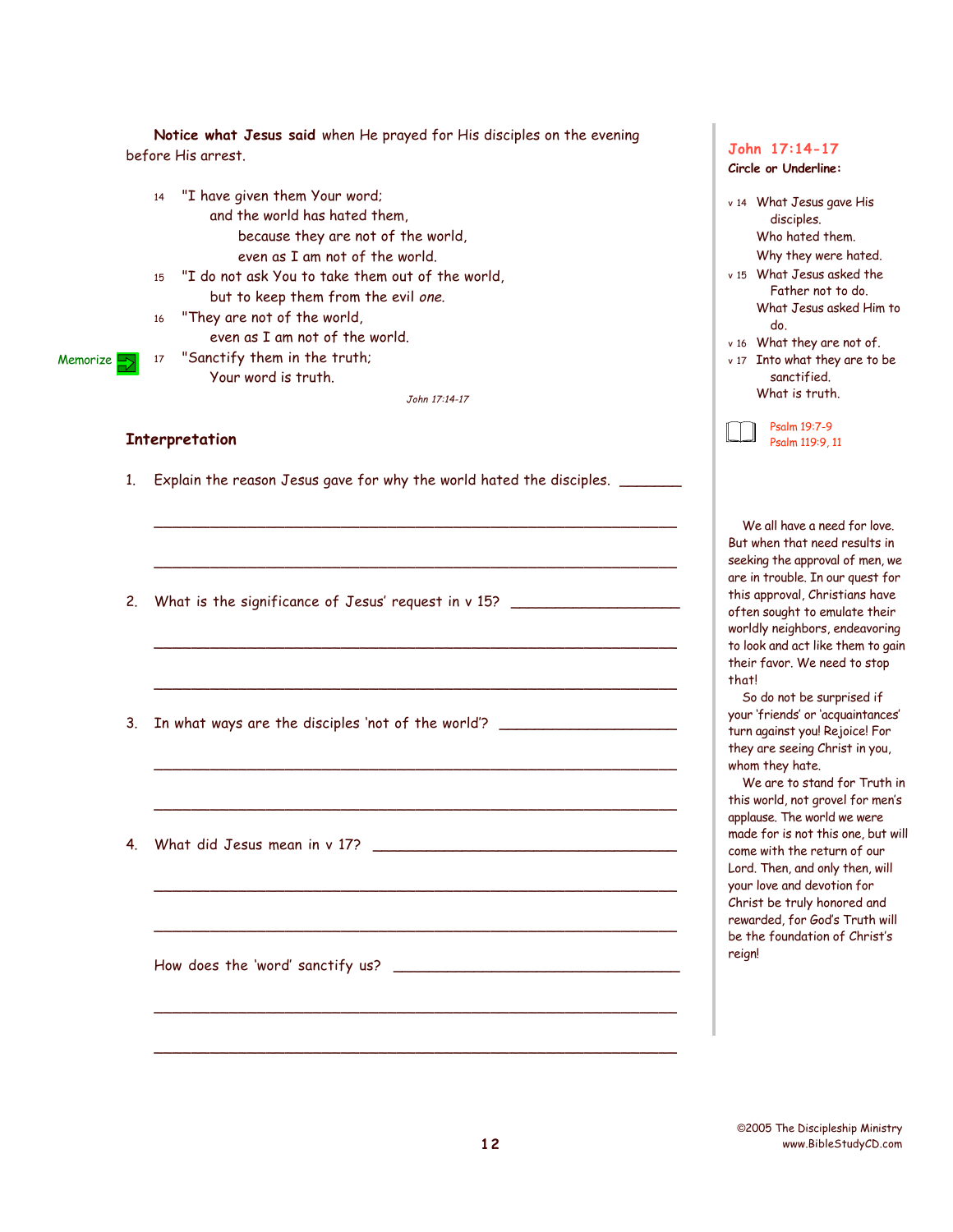I have heard people call the Bible all kinds of things: Ancient myths, a bunch of contradictions, children stories, archaic literature, irrelevant history, and other things not fit to print. And these mostly from people who have never seriously read the Bible at all!

But to those who have had their eyes opened by the Spirit of God through new birth, Scripture is a bottomless font of Truth ... the essence of God's Wisdom codified as a veritable program for our minds. Those who would program their minds with the Truths of God's Word will inevitably be able to decipher the true meaning and value of things around them and come to know God's perfect Plan and Purpose for His creatures. Romans 12:2 is most applicable here.

Memorize **B** 

And do not be conformed to this world, but be transformed by the renewing of your mind, so that you may prove what the will of God is, that which is good and acceptable and perfect. Romans 12:2

## **Interpretation**

1. The word 'conformed' .contains the idea of being pressed in a mold. How does this

\_\_\_\_\_\_\_\_\_\_\_\_\_\_\_\_\_\_\_\_\_\_\_\_\_\_\_\_\_\_\_\_\_\_\_\_\_\_\_\_\_\_\_\_\_\_\_\_\_\_\_\_\_\_\_\_

\_\_\_\_\_\_\_\_\_\_\_\_\_\_\_\_\_\_\_\_\_\_\_\_\_\_\_\_\_\_\_\_\_\_\_\_\_\_\_\_\_\_\_\_\_\_\_\_\_\_\_\_\_\_\_\_

\_\_\_\_\_\_\_\_\_\_\_\_\_\_\_\_\_\_\_\_\_\_\_\_\_\_\_\_\_\_\_\_\_\_\_\_\_\_\_\_\_\_\_\_\_\_\_\_\_\_\_\_\_\_\_\_

apply here? \_\_\_\_\_\_\_\_\_\_\_\_\_\_\_\_\_\_\_\_\_\_\_\_\_\_\_\_\_\_\_\_\_\_\_\_\_\_\_\_\_\_\_\_\_\_\_

\_\_\_\_\_\_\_\_\_\_\_\_\_\_\_\_\_\_\_\_\_\_\_\_\_\_\_\_\_\_\_\_\_\_\_\_\_\_\_\_\_\_\_\_\_\_\_\_\_\_\_\_\_\_\_\_

2. What is the significance of the 'renewing of the mind'?

When our minds are renewed and sanctified by the Word of God, the treasures of this world (fancy cars, chic clothes, luxury homes, the finest entertainment systems, the latest electronic toys, etc.) lose their allure. In the context of God's Eternal Kingdom, they are revealed for what they really are ... vanity that appeals to our sinful nature, not our true nature in Christ.

When you live in the Truth, you begin to focus on the things that really matter ... the things that really count! ... The things of God. I promise you that when we've been in heaven a thousand years, you will not spend a moment regretting giving up the world and living in the Truth of God!



#### **Romans 12:2**

**Circle** or **Underline** ...

- What we are not to be conformed to.
- $\vee$  How we are to be transformed.
- What we will be able to prove.
- What God's Will is.

Picture people's minds being pressed into the pre shaped mold of worldly thinking and values. This, of course works better on younger minds that are more impressionable. But as people age, their thinking becomes hardened, making it more difficult to effect a change. That is why it often takes a crisis to make people think in a different way than they are accustomed to.

Human potential speaker, Dr. Wayne Dyer is fond of saying, 'When you change the way you see things, the things you see are changed.' That of course is true, if you simply want to see things in a different light. But if you want to see things as they truly are, then you must see them truthfully. When God's Word changes the way we think, we begin to see things in the light of God's Truth. Then, and only then, do we see things, not just differently, but actually!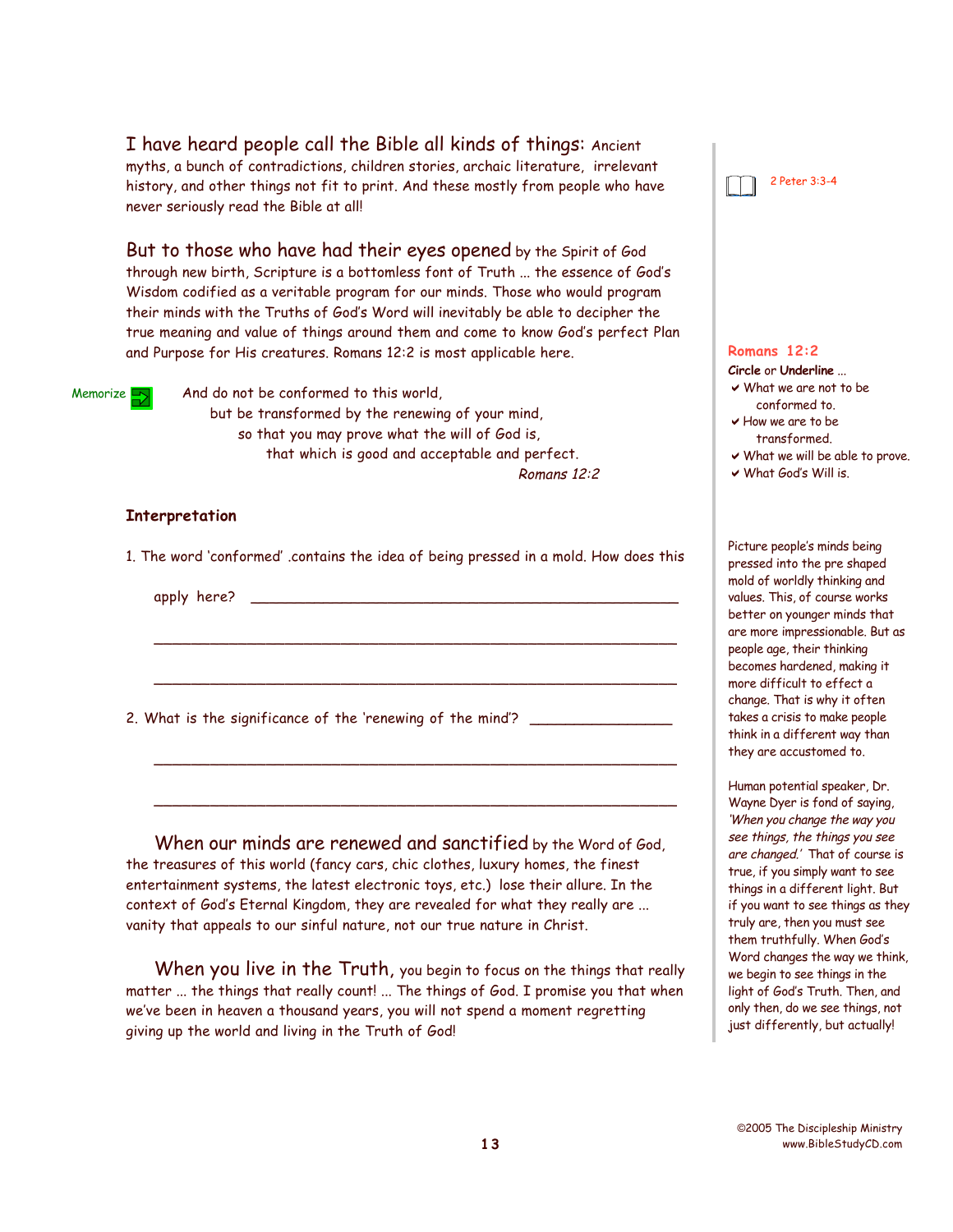# Live in the Truth

List key Truths and Principles you learned from this study:

| $\begin{picture}(150,10) \put(0,0){\vector(1,0){100}} \put(10,0){\vector(1,0){100}} \put(10,0){\vector(1,0){100}} \put(10,0){\vector(1,0){100}} \put(10,0){\vector(1,0){100}} \put(10,0){\vector(1,0){100}} \put(10,0){\vector(1,0){100}} \put(10,0){\vector(1,0){100}} \put(10,0){\vector(1,0){100}} \put(10,0){\vector(1,0){100}} \put(10,0){\vector(1,0){100}}$ |
|--------------------------------------------------------------------------------------------------------------------------------------------------------------------------------------------------------------------------------------------------------------------------------------------------------------------------------------------------------------------|
| $\begin{picture}(150,10) \put(0,0){\vector(1,0){100}} \put(15,0){\vector(1,0){100}} \put(15,0){\vector(1,0){100}} \put(15,0){\vector(1,0){100}} \put(15,0){\vector(1,0){100}} \put(15,0){\vector(1,0){100}} \put(15,0){\vector(1,0){100}} \put(15,0){\vector(1,0){100}} \put(15,0){\vector(1,0){100}} \put(15,0){\vector(1,0){100}} \put(15,0){\vector(1,0){100}}$ |
|                                                                                                                                                                                                                                                                                                                                                                    |
| $\checkmark$ . The contract of the contract of the contract of the contract of the contract of the contract of the contract of the contract of the contract of the contract of the contract of the contract of the contract of the c                                                                                                                               |
| $\begin{picture}(150,10) \put(0,0){\vector(1,0){100}} \put(15,0){\vector(1,0){100}} \put(15,0){\vector(1,0){100}} \put(15,0){\vector(1,0){100}} \put(15,0){\vector(1,0){100}} \put(15,0){\vector(1,0){100}} \put(15,0){\vector(1,0){100}} \put(15,0){\vector(1,0){100}} \put(15,0){\vector(1,0){100}} \put(15,0){\vector(1,0){100}} \put(15,0){\vector(1,0){100}}$ |
|                                                                                                                                                                                                                                                                                                                                                                    |
|                                                                                                                                                                                                                                                                                                                                                                    |
|                                                                                                                                                                                                                                                                                                                                                                    |
|                                                                                                                                                                                                                                                                                                                                                                    |

In light of what you have learned, list what you will do.

| $\checkmark$ |                                                                            |
|--------------|----------------------------------------------------------------------------|
|              |                                                                            |
|              |                                                                            |
|              |                                                                            |
| $\checkmark$ | the control of the control of the control of the control of the control of |
|              |                                                                            |
|              |                                                                            |
|              |                                                                            |
|              |                                                                            |

**Jesus said** 

"If you continue in My word, then you are truly disciples of Mine; and you will know the truth, and the truth will make you free."

John 8:31-32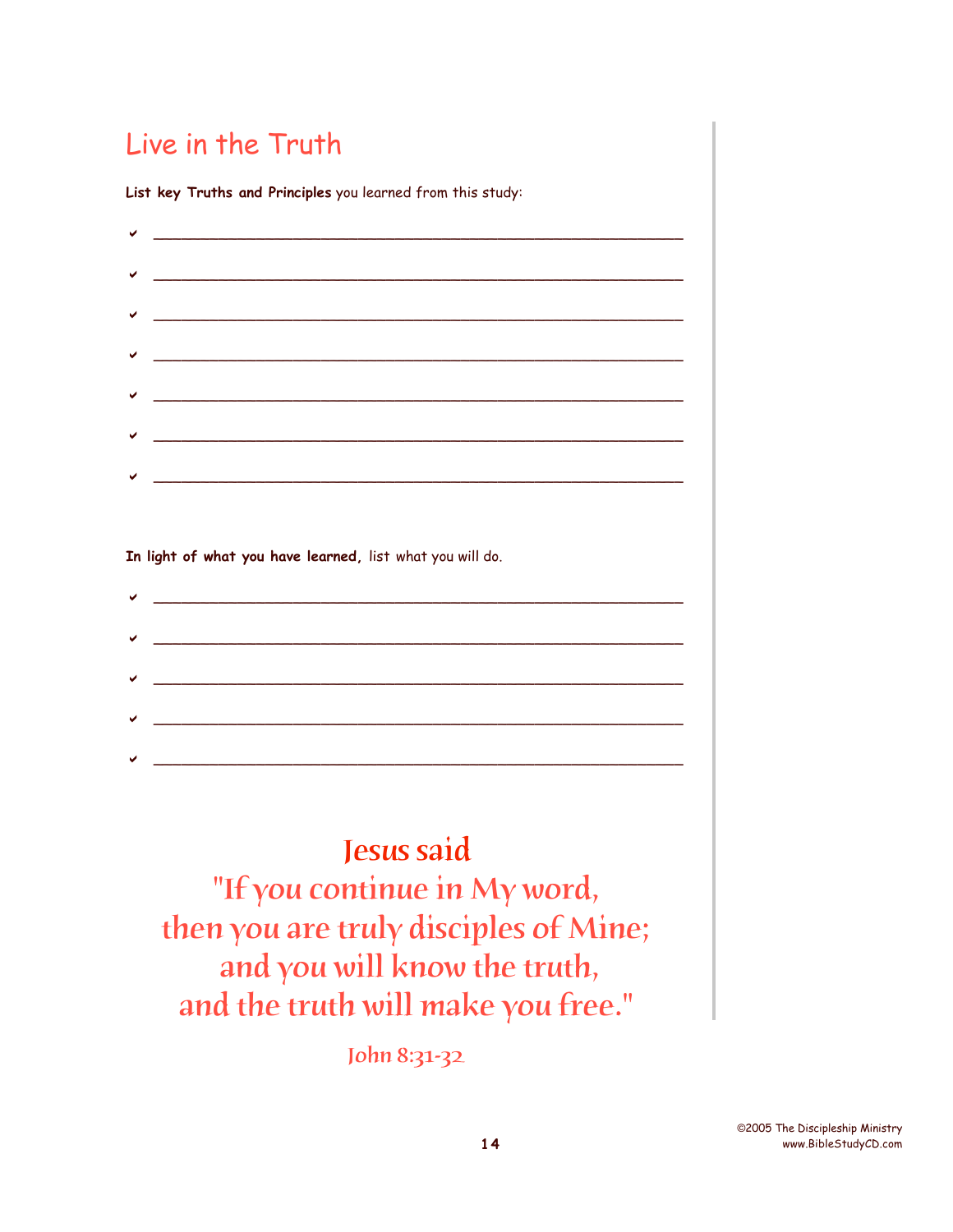# Live by Faith A Disciple's Response to God's Word

**Most of us get along pretty well** in this world. Our physical senses serve us well in exploring our world and exposing any dangers that dwell there. We experience our surroundings through what we see, hear, smell, taste and feel. The absence of any of these senses hinders our ability to know fully what is taking place around us, and may even result in undetected dangers.

**But how do we know** what is happening in the spirit world? Our five senses are of no help in an invisible, incorporeal world. The Bible teaches that while we live in this body, we must **live by Faith**. Paul put it this way.

<sup>6</sup> Therefore, being always of good courage, and knowing that while we are at home in the body we are absent from the Lord

Memorize

for we walk by faith, not by sight

2 Corinthians 4:6-7

\_\_\_\_\_\_\_\_\_\_\_\_\_\_\_\_\_\_\_\_\_\_\_\_\_\_\_\_\_\_\_\_\_\_\_\_\_\_\_\_\_\_\_\_\_\_\_\_\_\_\_\_\_\_\_\_

\_\_\_\_\_\_\_\_\_\_\_\_\_\_\_\_\_\_\_\_\_\_\_\_\_\_\_\_\_\_\_\_\_\_\_\_\_\_\_\_\_\_\_\_\_\_\_\_\_\_\_\_\_\_\_\_

\_\_\_\_\_\_\_\_\_\_\_\_\_\_\_\_\_\_\_\_\_\_\_\_\_\_\_\_\_\_\_\_\_\_\_\_\_\_\_\_\_\_\_\_\_\_\_\_\_\_\_\_\_\_\_\_

\_\_\_\_\_\_\_\_\_\_\_\_\_\_\_\_\_\_\_\_\_\_\_\_\_\_\_\_\_\_\_\_\_\_\_\_\_\_\_\_\_\_\_\_\_\_\_\_\_\_\_\_\_\_\_\_

\_\_\_\_\_\_\_\_\_\_\_\_\_\_\_\_\_\_\_\_\_\_\_\_\_\_\_\_\_\_\_\_\_\_\_\_\_\_\_\_\_\_\_\_\_\_\_\_\_\_\_\_\_\_\_\_

\_\_\_\_\_\_\_\_\_\_\_\_\_\_\_\_\_\_\_\_\_\_\_\_\_\_\_\_\_\_\_\_\_\_\_\_\_\_\_\_\_\_\_\_\_\_\_\_\_\_\_\_\_\_\_\_

\_\_\_\_\_\_\_\_\_\_\_\_\_\_\_\_\_\_\_\_\_\_\_\_\_\_\_\_\_\_\_\_\_\_\_\_\_\_\_\_\_\_\_\_\_\_\_\_\_\_\_\_\_\_\_\_

#### **Interpret**

v 6 How does Paul view our bodies?

In what way are we 'absent from the Lord'? \_\_\_\_\_\_\_\_\_\_\_\_\_\_\_\_\_\_\_\_\_\_\_\_

What does this verse imply about physical death for the Christian? \_\_\_\_\_\_\_

v 7 What does Paul mean by this verse? \_\_\_\_\_\_\_\_\_\_\_\_\_\_\_\_\_\_\_\_\_\_\_\_\_\_\_\_\_\_

# **2 Corinthians 4:6-7**

- **Circle or Underline ...**
- v 6 Where we are while in the body.
- v 7 How we walk. How we should not walk.

#### **'Dying' to Die**

The apostle Paul joyfully anticipated his death knowing that it would liberate him from the prison of his sin infected body and open the door to unspeakable joys (Philippians 1:21).

I, too, cannot wait to pass through that shadowy valley. While discussing how some people go to such great lengths and cost to extend their physical lives, one of my coworkers in the lab could not believe my immediate answer to her sarcastic question, 'Well, when would you like to die?' when I responded, 'As soon as possible!' End of discussion. I cannot wait to live where God rules, where His justice reigns supreme and sin is just a distant memory! We are all made for such a world which is why we feel so out of place in this one!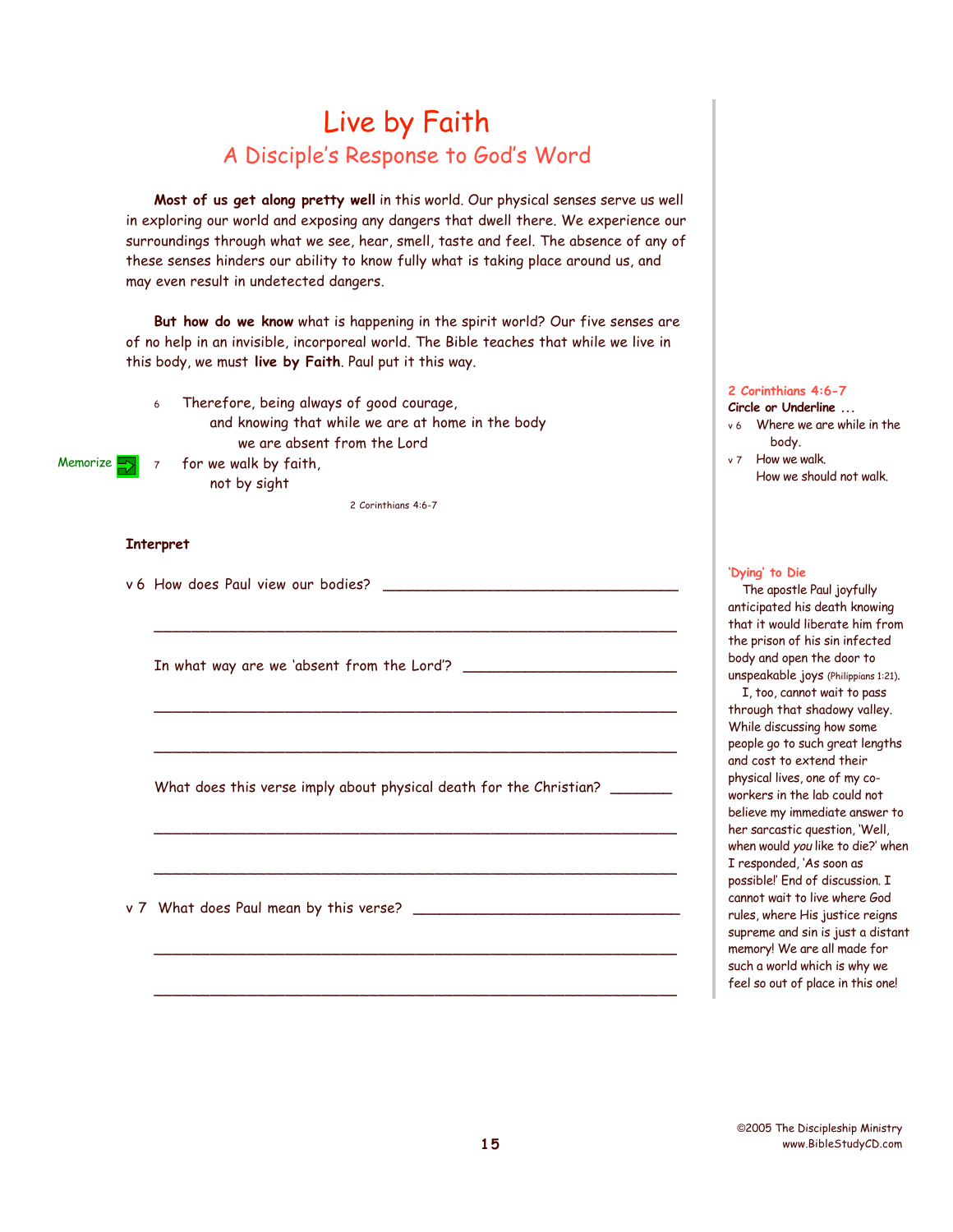#### **But what is Faith?** The writer of Hebrews says,

#### <sup>1</sup> Now faith is



the assurance of things hoped for,

- the conviction of things not seen.
- <sup>2</sup> For by it
	- the men of old gained approval.

<sup>3</sup> By faith

we understand that the worlds were prepared by the word of God, so that what is seen

was not made out of things which are visible.

Hebrews 11:1-3

#### **'The Assurance of Things Hoped For'**

**The greek word translated 'assurance'** is hupostasis. It literally means 'to stand under' and refers to the foundation that holds up a building, a contract guaranteeing the commitments between two parties or the title deed certifying ownership of a house. Faith, then, is the foundation of God's commitment guaranteeing that we possess what He has already promised to give us. True Faith has no doubt that what God has promised He is able to provide!

**In the immediate context,** the writer refers to our future 'reward' and the 'preserving of the soul'. How do we attain these 'things hoped for'? Through Faith! Faith in God as the 'rewarder of those who seek Him' (Hebrews 11:6b), gives us the confidence that He will provide what He has promised  $(1 J_{\text{ohn}} 5:14-15)$ . The basis for our salvation, and for everything we hope for in Christ, is our faith in God's righteousness, not our own, for 'without faith it is impossible to please (God)'.

**Many would like to see the LORD** with their physical eyes, because they think their faith would be strengthened by it. But remember what the LORD said to Thomas, 'Because you have seen Me, have you believed? **Blessed are they who did not see, and yet believed.**' (John 20:29) Faith does not need to see to believe. It 'sees' because it believes! Beware of needing to see something of God in order to believe.

## **When Seeing is Not Believing!**

**Many years ago** my optometrist joined a Christian cult because missionaries from that group had visited his office situated near their place of meeting. When he responded skeptically, they told him to pray and ask God to tell him if what they shared was of God. He said days later he was watching an old movie on the TV when, in the middle of the movie, one of the actors turned to look directly at him and said, 'The missionaries are telling you the truth.' The movie then continued on as if nothing happened. Satan can perform 'signs and wonders', too, and if our faith is dependent on seeing a sign, beware of where it leads. That cult teaches many key doctrines contradictory to Scripture, including a salvation by works. Remember, it is Scripture that determines Truth, not a spiritual experience. For if we do not trust in Scripture alone, we will be a victim of satan who disguises himself even as an 'angel of light'!

#### **Hebrews 11:1-3 Circle or Underline ...**

v 1 What 'faith' is the assurance of. What 'faith' is the conviction of. v 2 What 'men of old' gained by faith. v 3

What we understand by faith. What the visible is not made of.

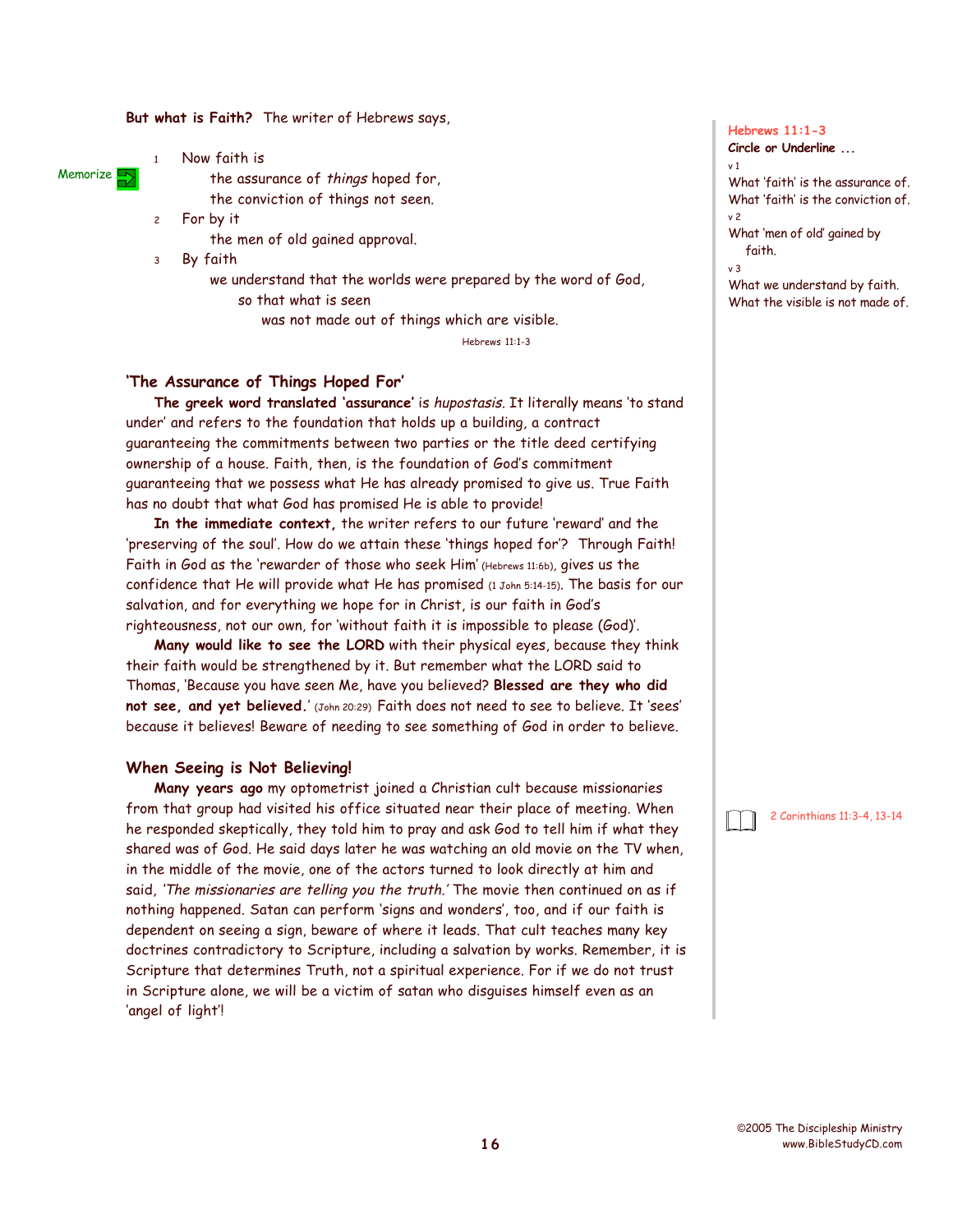#### **'The Conviction of Things Unseen'**

**The word 'conviction' means** 'evidence or proof'. Faith substantiates 'things unseen' and proves the truth of God's Word. Faith does not make the invisible real, but affirms it. It opens Christians to the larger reality proclaimed in Scripture concerning God and His Purpose, of the conflict between God's angelic host and satan's demonic hoard, and the eternal consequences awaiting mankind.

**Faith in God's Word allows us to 'see' what God sees and 'know' what God knows.** Otherwise, we would be wandering in the dark, vulnerable to satan's schemes.

**The writer says that faith allows us to know** how 'the worlds were created'. As a science major, I had wondered about the origin of the universe and of life itself. Science is still debating these issues. My faith provides me the answer that complements, not contradicts, what scientists have discovered, while revealing what science can never uncover, since no one was there in the beginning except God. Faith affirms that God created 'the worlds' and all of life in its varied forms!

## **'Seeing' the Unseen**

**Faith also affirms the reality** of a spirit world that impacts the physical more than people may think. In Papua New Guinea, the reality of demons is a given. There, curses can kill, witches really fly and demons appear in visible form. Though I have never seen angels or demons, the people there have. I would go to a village and hear that angels had appeared to them the previous week or be told that Jesus Himself had appeared in their midst!

**At a camp where I was speaking,** I sensed a dark presence among the campers and gathered the leaders of our ministry to find out why. They told me that demons were appearing to the campers at night, scaring them and making them want to leave. Even my staunchest leaders were thinking of packing up and going home for fear. We prayed into the early morning and saw a dramatic spiritual freedom and renewal the next day. Later I learned that the camp was built over an old cemetery. (Not something I would recommend!)

**I didn't have to 'see' demons** to know they existed for God's Word is a window into their world. Scripture also reveals that Jesus Christ has authority over demons which enables me to apply that power to claim victory over them.

The Christian who has not learned to Live By Faith is walking in danger,

Memorize

'For our struggle is not against flesh and blood, but against the rulers, against the powers, against the world forces of this darkness, against the spiritual forces of wickedness in the heavenly places' Ephesians 6:12

Hebrews 11:3 Romans 1:19-22

#### **Ephesians 6:12**

- Circle or Underline ...  $\vee$  What our struggle is not against.
- $\vee$  What our struggle is against. Where our adversaries abide.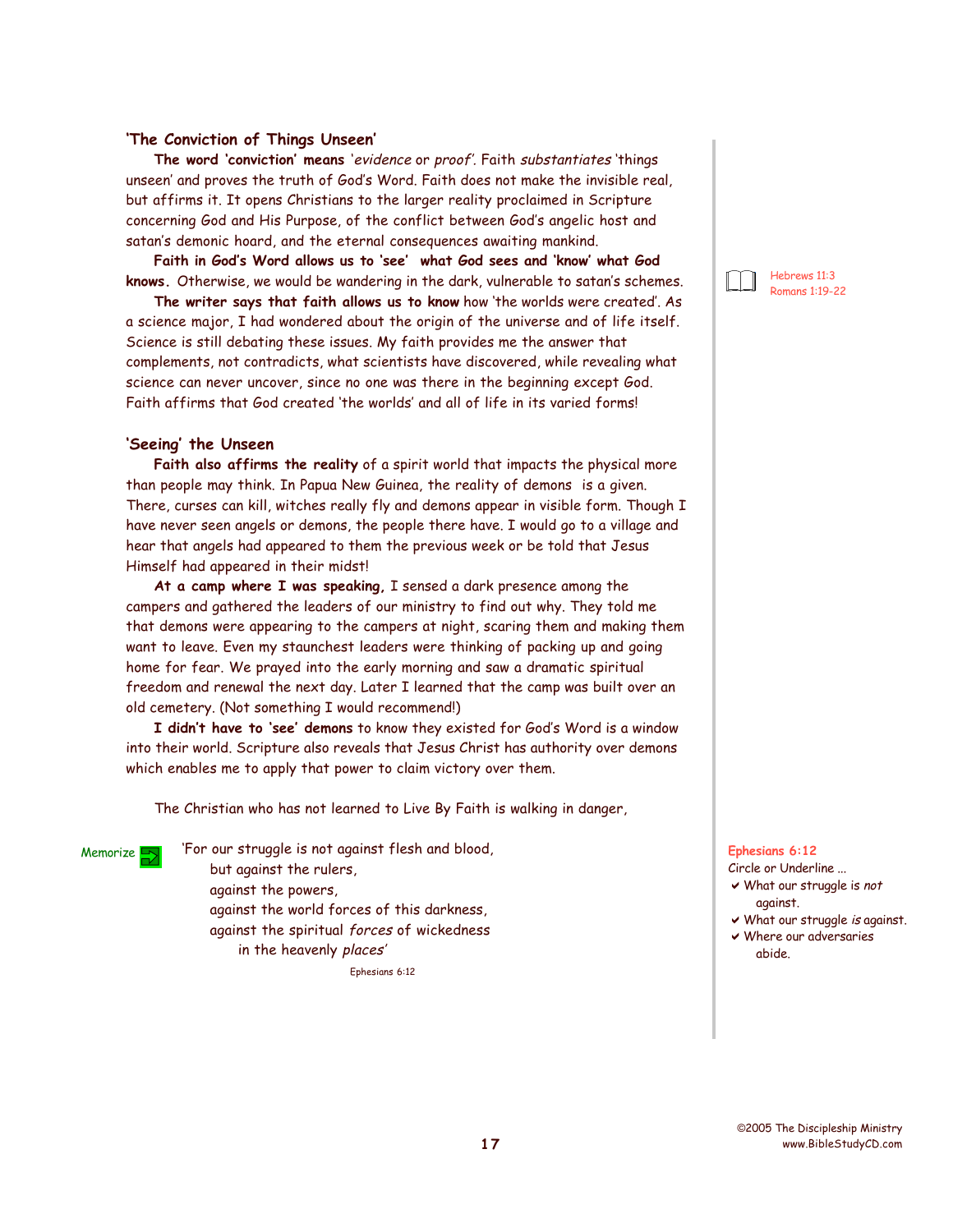**In this warfare,** physical might and street smarts are no match for the power and evil deceptions of our adversaries. They will win every time if those are our only weapons. But ...

- <sup>3</sup> ... though we walk in the flesh,
	- we do not war according to the flesh,
	- <sup>4</sup> for the weapons of our warfare are not of the flesh, but divinely powerful for the destruction of fortresses.
	- <sup>5</sup> We are destroying speculations and every lofty thing raised up against the knowledge of God,
		- and we are taking every thought captive
			- to the obedience of Christ,

2 Corinthians 10:3-5

**The 'weapons of our warfare'** are 'divinely powerful' for they are the Spirit of God and His Word, with which we strike down satan's lies and sanctify our minds to holiness. There is no other way to be victorious by Faith!

# Living By Faith

Memorize **E** 

**List key Truths and Principles** you learned from this study:

| <u> 1989 - Johann Harry Harry Harry Harry Harry Harry Harry Harry Harry Harry Harry Harry Harry Harry Harry Harry Harry Harry Harry Harry Harry Harry Harry Harry Harry Harry Harry Harry Harry Harry Harry Harry Harry Harry Ha</u> |
|--------------------------------------------------------------------------------------------------------------------------------------------------------------------------------------------------------------------------------------|
|                                                                                                                                                                                                                                      |
| <u> 1990 - Johann Barbara, martin amerikan basal da</u>                                                                                                                                                                              |
|                                                                                                                                                                                                                                      |
| <u> 1989 - Johann Harry Harry Harry Harry Harry Harry Harry Harry Harry Harry Harry Harry Harry Harry Harry Harry</u>                                                                                                                |
|                                                                                                                                                                                                                                      |
|                                                                                                                                                                                                                                      |
|                                                                                                                                                                                                                                      |
|                                                                                                                                                                                                                                      |
|                                                                                                                                                                                                                                      |

**In light of what what you learned,** list what you will do.

| $\begin{picture}(20,10) \put(0,0){\vector(1,0){100}} \put(15,0){\vector(1,0){100}} \put(15,0){\vector(1,0){100}} \put(15,0){\vector(1,0){100}} \put(15,0){\vector(1,0){100}} \put(15,0){\vector(1,0){100}} \put(15,0){\vector(1,0){100}} \put(15,0){\vector(1,0){100}} \put(15,0){\vector(1,0){100}} \put(15,0){\vector(1,0){100}} \put(15,0){\vector(1,0){100}} \$ |
|---------------------------------------------------------------------------------------------------------------------------------------------------------------------------------------------------------------------------------------------------------------------------------------------------------------------------------------------------------------------|
|                                                                                                                                                                                                                                                                                                                                                                     |
| $\blacktriangleright$                                                                                                                                                                                                                                                                                                                                               |
|                                                                                                                                                                                                                                                                                                                                                                     |
|                                                                                                                                                                                                                                                                                                                                                                     |
|                                                                                                                                                                                                                                                                                                                                                                     |

#### **2 Corinthians 10:3-5 Circle or Underline ...**

- v 3 How we do not war.
- v 4 What are not of the flesh. What they are divinely powerful for.
- v 5 What we are destroying. What we are taking captive. To what we capture them.

## **For practical applications** of

this lesson, study **Discipleship Study Book #2**, lessons 4 & 5 available to download free at BibleStudyCD.com.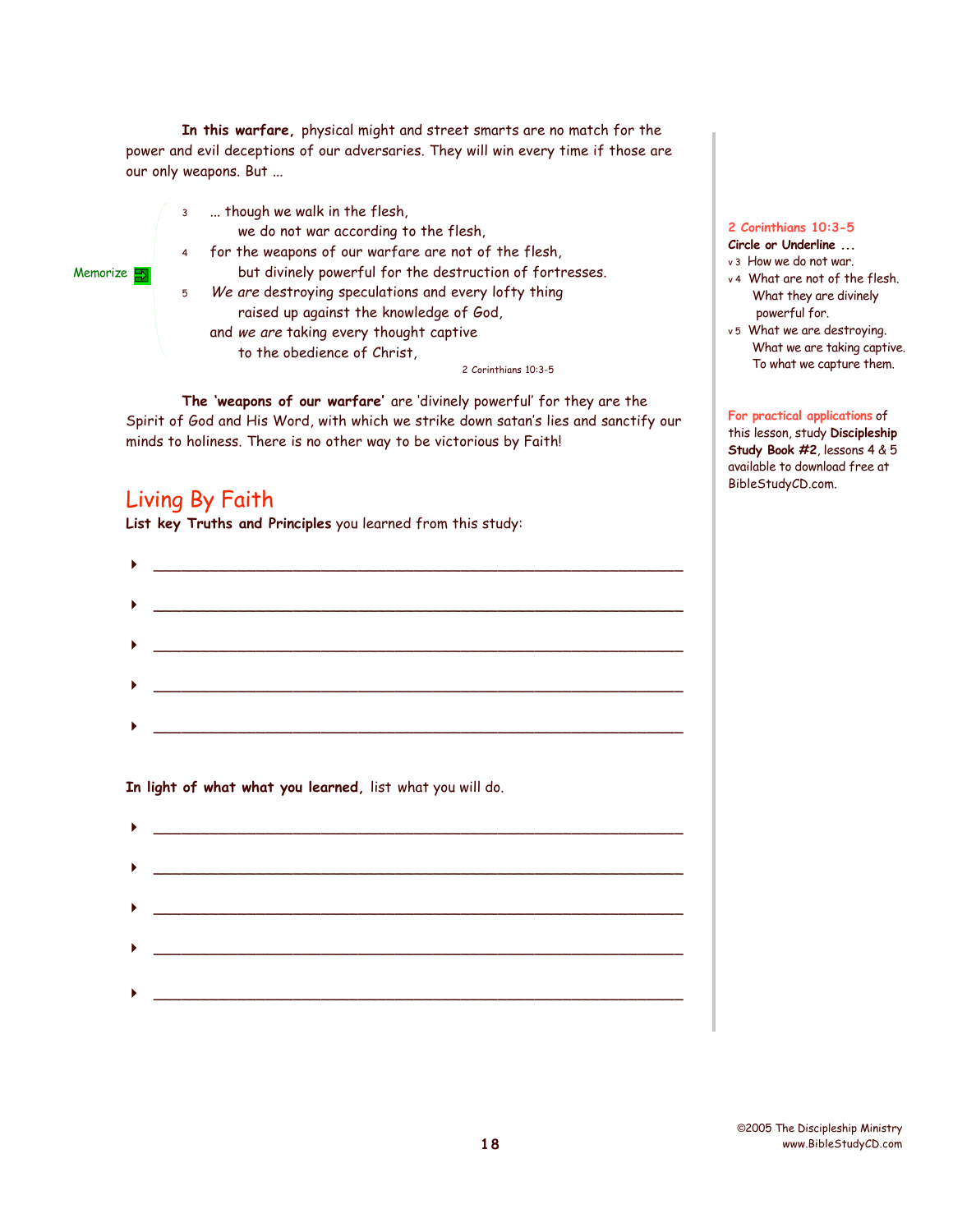"I have been crucified with Christ; and it is no longer I who live, but Christ lives in me; and the *life* which I now live in the flesh I live by faith in the Son of God, who loved me and gave Himself up for me." Galatians 2:20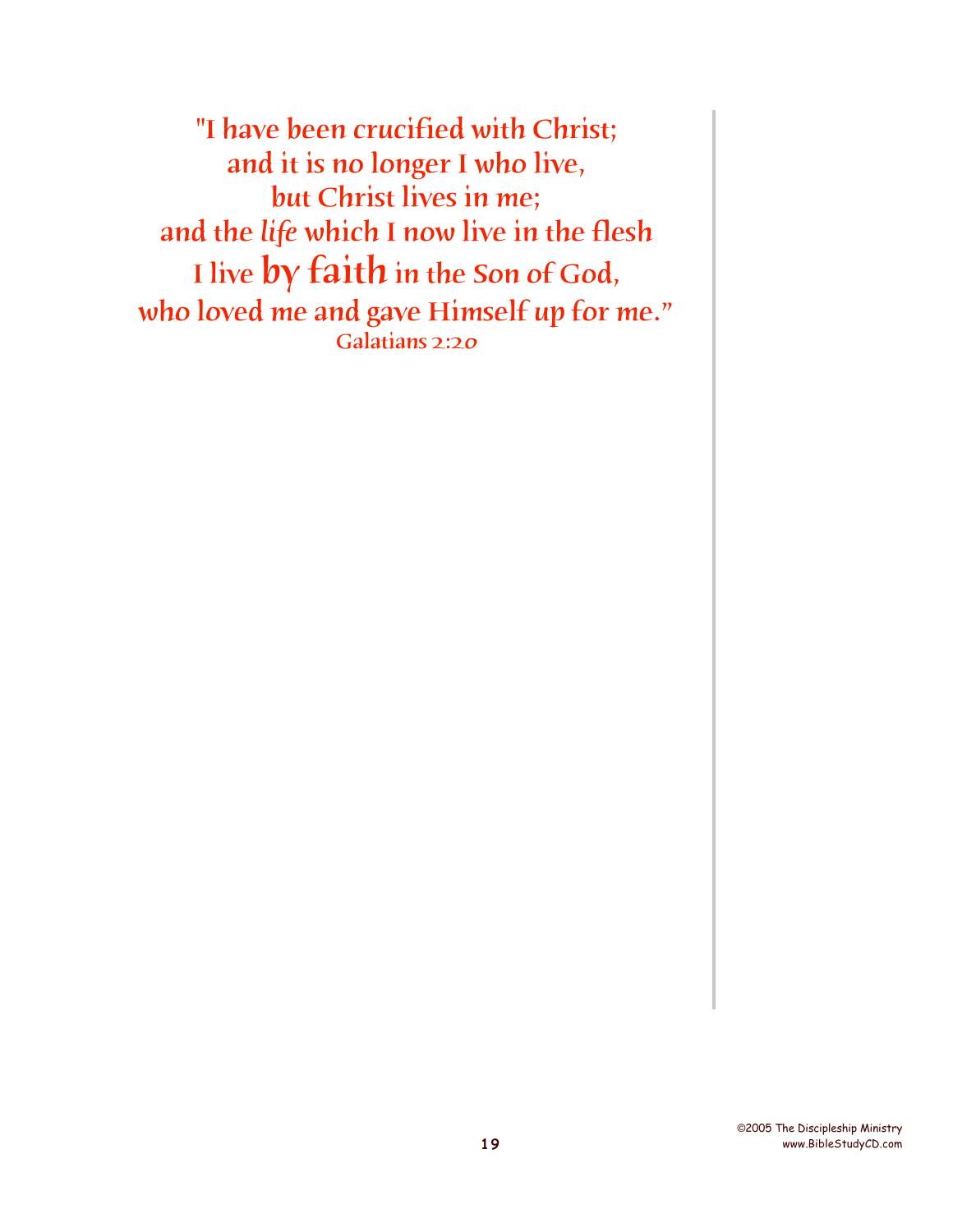# Live in Hope A Disciple's Response to Adversity

**No one can live without Hope.** It is as essential to the sustaining of the soul as water and food are for the body. A life without Hope is a life without a future. The lack of Hope is the absence of a secure and bright tomorrow, quenching a person's reason to live for today. Many have extinguished their lives for this very reason.

**Christians, however, have a future** worth living for. Their ultimate destiny is an eternity in a new heaven and new earth with their God and Savior. But their immediate future is a life made secure by God. Christians reborn to eternal life have a reason to persevere through every earthly trial, which in comparison is a mere moment. Jesus encouraged His disciples just before His arrest and crucifixion when He said,

"These things I have spoken to you, so that in Me you may have peace. In the world you have tribulation, but take courage; I have overcome the world." John 16:33

**The Christian life is not trouble free!** Jesus makes that plain. But it ought to be free from anxiety, for Jesus, who possesses all authority, is our **provider** and **protector**. The apostle Paul, who was very familiar with trials, wrote:

"And my God shall supply all your needs according to His riches in glory in Christ Jesus." Philippians 4:19

# Interpretation

1. In light of the context (read Philippians 4:10-18) what kind of 'needs' is Paul referring

\_\_\_\_\_\_\_\_\_\_\_\_\_\_\_\_\_\_\_\_\_\_\_\_\_\_\_\_\_\_\_\_\_\_\_\_\_\_\_\_\_\_\_\_\_\_\_\_\_\_\_\_\_\_\_\_

\_\_\_\_\_\_\_\_\_\_\_\_\_\_\_\_\_\_\_\_\_\_\_\_\_\_\_\_\_\_\_\_\_\_\_\_\_\_\_\_\_\_\_\_\_\_\_\_\_\_\_\_\_\_\_\_

\_\_\_\_\_\_\_\_\_\_\_\_\_\_\_\_\_\_\_\_\_\_\_\_\_\_\_\_\_\_\_\_\_\_\_\_\_\_\_\_\_\_\_\_\_\_\_\_\_\_\_\_\_\_\_\_

to? \_\_\_\_\_\_\_\_\_\_\_\_\_\_\_\_\_\_\_\_\_\_\_\_\_\_\_\_\_\_\_\_\_\_\_\_\_\_\_\_\_\_\_\_\_\_\_\_\_\_\_\_\_

2. In light of Ephesians 3:8, why are the future of Christians secure? \_\_\_\_\_\_\_\_

## **John 16:33**

## **Circle or Underline ...**

- Where we may have peace.
- Where we have tribulation.
- What we should take.
- What Jesus has overcome.

 Jesus guaranteed tribulation while in this world. So don't expect a perfect, trouble free existence! Instead, learn to replace your fear and anxiety with hope, for Jesus, the over comer, is with us!

## **Philippians 4:19**

#### **Circle or Underline ...**

- What God shall supply.
- $\vee$  How He will supply them.



## Jesus knows our every need, be it physical, intellectual, social, emotional, financial or spiritual. He has walked in our shoes and is familiar with the desires that drive each of us. And He has the perfect provision which He will supply at the right time if

we will only trust Him. And because His supplies are 'unfathomable' we need never worry that He will ever be without!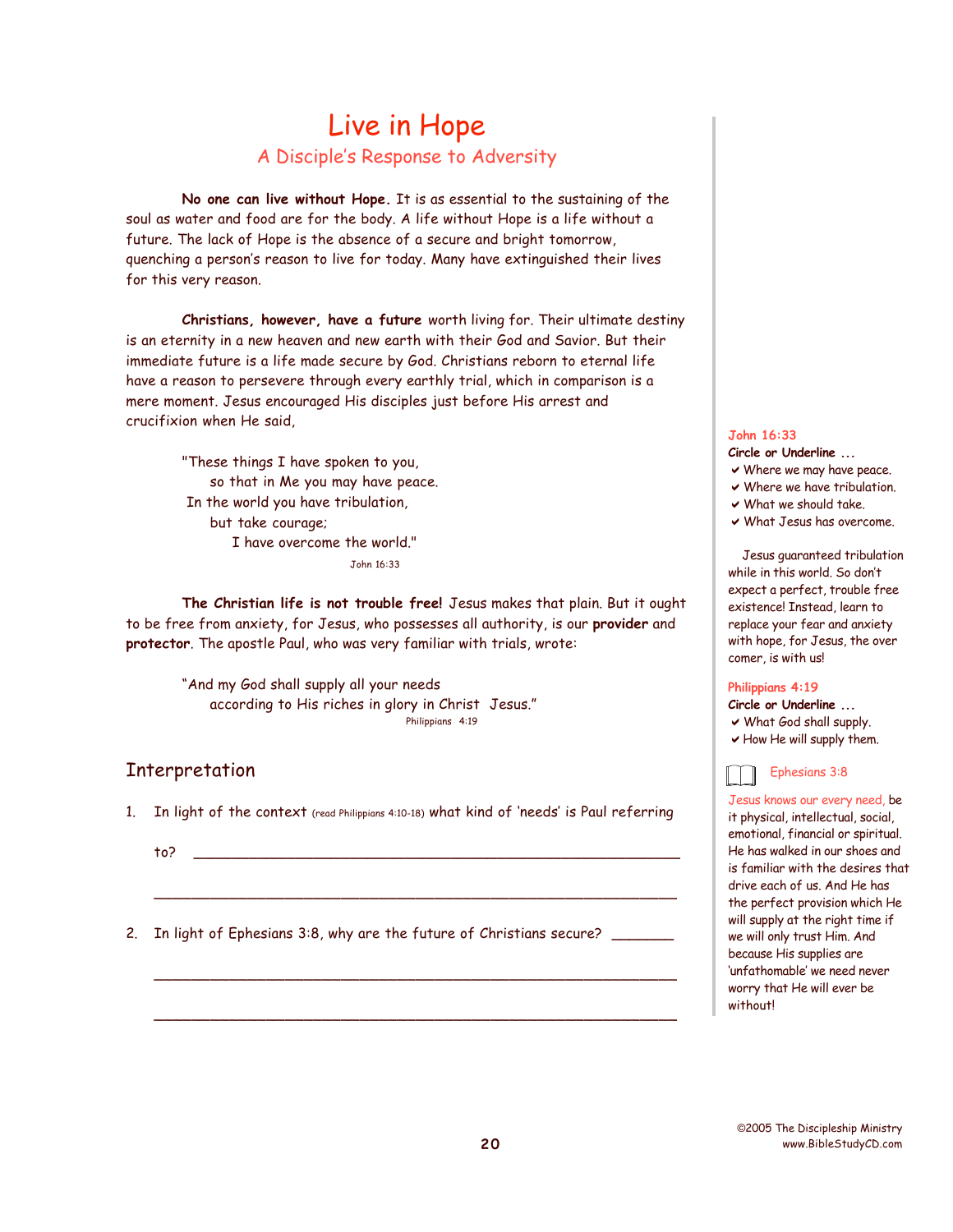# Jesus is our model for triumphing over adversity.

<sup>1</sup> Therefore, since we have so great a cloud of witnesses surrounding us, let us also lay aside every encumbrance and the sin which so easily entangles us, and let us run with endurance the race that is set before us, <sup>2</sup> fixing our eyes on Jesus, the author and perfecter of faith,

who for the joy set before Him endured the cross, despising the shame,

and has sat down at the right hand of the throne of God.

Hebrews 12:1-2

# Interpretation

- 1. Who are the 'cloud of witnesses' in verse 1?
- 2. How is the imagery of a runner used as an example of Christ centered living?

\_\_\_\_\_\_\_\_\_\_\_\_\_\_\_\_\_\_\_\_\_\_\_\_\_\_\_\_\_\_\_\_\_\_\_\_\_\_\_\_\_\_\_\_\_\_\_\_\_\_\_\_\_\_\_\_

\_\_\_\_\_\_\_\_\_\_\_\_\_\_\_\_\_\_\_\_\_\_\_\_\_\_\_\_\_\_\_\_\_\_\_\_\_\_\_\_\_\_\_\_\_\_\_\_\_\_\_\_\_\_\_\_

\_\_\_\_\_\_\_\_\_\_\_\_\_\_\_\_\_\_\_\_\_\_\_\_\_\_\_\_\_\_\_\_\_\_\_\_\_\_\_\_\_\_\_\_\_\_\_\_\_\_\_\_\_\_\_\_

\_\_\_\_\_\_\_\_\_\_\_\_\_\_\_\_\_\_\_\_\_\_\_\_\_\_\_\_\_\_\_\_\_\_\_\_\_\_\_\_\_\_\_\_\_\_\_\_\_\_\_\_\_\_\_\_

\_\_\_\_\_\_\_\_\_\_\_\_\_\_\_\_\_\_\_\_\_\_\_\_\_\_\_\_\_\_\_\_\_\_\_\_\_\_\_\_\_\_\_\_\_\_\_\_\_\_\_\_\_\_\_\_

\_\_\_\_\_\_\_\_\_\_\_\_\_\_\_\_\_\_\_\_\_\_\_\_\_\_\_\_\_\_\_\_\_\_\_\_\_\_\_\_\_\_\_\_\_\_\_\_\_\_\_\_\_\_\_\_

\_\_\_\_\_\_\_\_\_\_\_\_\_\_\_\_\_\_\_\_\_\_\_\_\_\_\_\_\_\_\_\_\_\_\_\_\_\_\_\_\_\_\_\_\_\_\_\_\_\_\_\_\_\_\_\_

- 3. How does 'fixing our eyes on Jesus' help us endure the face? \_\_\_\_\_\_\_\_\_\_\_\_\_\_\_\_
- 4. How did Jesus endure the suffering and shame of the cross? \_\_\_\_\_\_\_\_\_\_\_\_\_\_\_\_\_\_

**The key to enduring adversity** is to lay aside every distraction in order to focus on the one thing that really matters. Then, adversities can be seen in their proper perspective ... insignificant in comparison to the final goal.

**Many Christians hold to a belief** that they will be spared the ultimate tribulation and suffering. But it is presumptuous to assume that they will be spared what Christians through the ages, and around the world, were not. The only thing that will bring us through suffering victoriously is the secure hope of seeing Jesus on the other side!

# **Hebrews 12:1-2**

## **Circle or Underline ...**

- Who is surrounding us.
- What we should lay aside.
- How we should run.
- On what we should fix our eyes.
- What Jesus focused on in order to endure the cross.

#### **Running Through Adversity**

The writer evokes the image of a stadium crowd, cheering on the athletes who have stripped off everything that might encumber their chances for victory, and who must now endure the agony of pain as they push themselves to excel for the prize. Their only hope is to focus on the finish line where stands their mentor holding the prize awaiting at their end.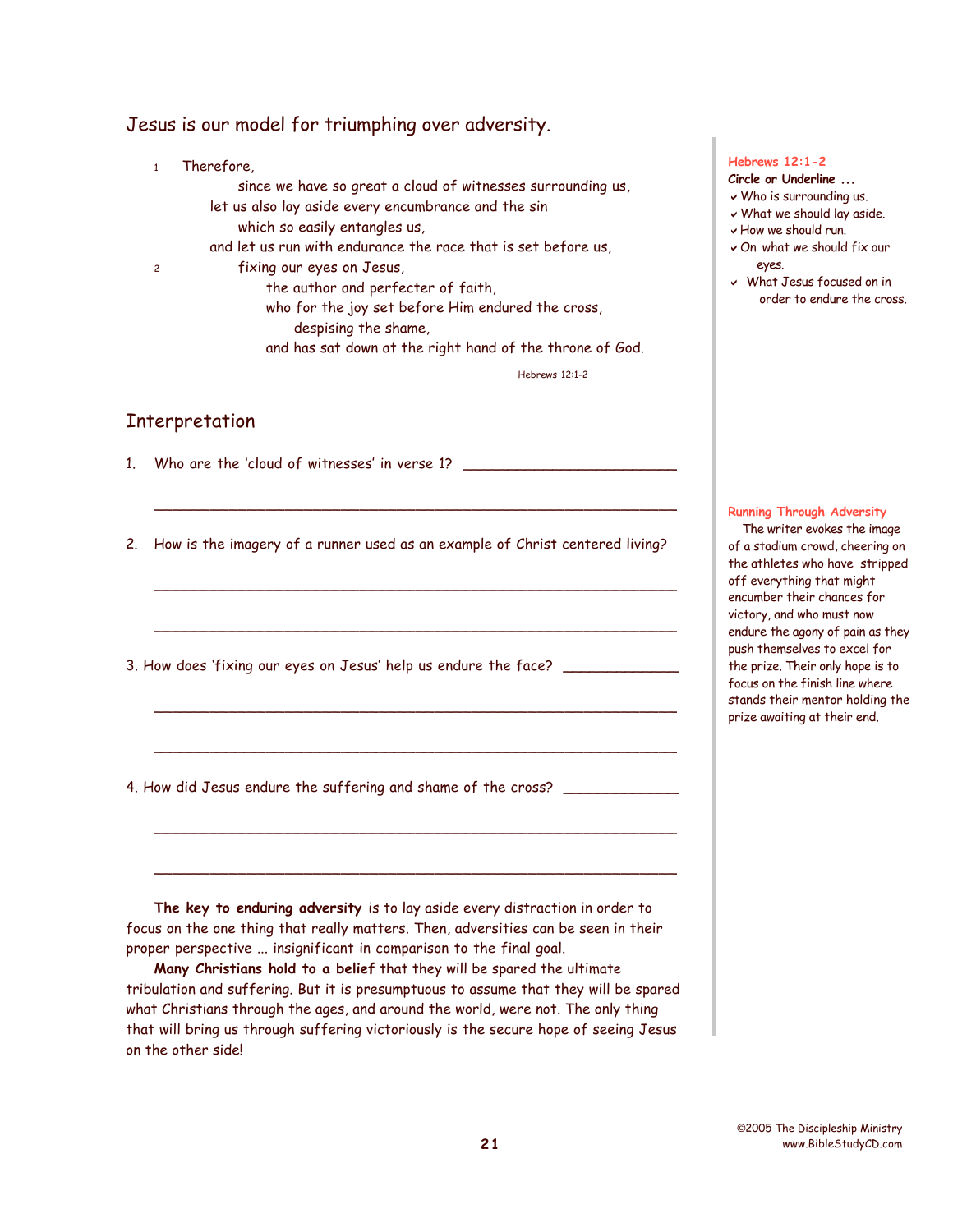**Observe carefully** the truths in the following Psalm of hope.

| Memorize $\mathbf{B}$ |                | Psalm 91 $(KJV)$                                                                                                                                            |         | Psalm 91                                                                                         |
|-----------------------|----------------|-------------------------------------------------------------------------------------------------------------------------------------------------------------|---------|--------------------------------------------------------------------------------------------------|
| entire                |                |                                                                                                                                                             |         | Circle or Underline                                                                              |
| Psalm                 | $\mathbf{1}$   | He that dwelleth in the secret place of the most High<br>shall abide under the shadow of the Almighty.                                                      |         | v 1 Where the one who dwells<br>in God abides.                                                   |
|                       | $\overline{c}$ | I will say of the LORD,<br>He is my refuge and my fortress:<br>my God; in him will I trust.                                                                 |         | v 2 What he claims of the<br>LORD.<br>How he will respond to his                                 |
|                       | 3              | Surely he shall deliver thee from the snare of the fowler,<br>and from the noisome pestilence.                                                              |         | LORD.<br>v 3 From what he will be                                                                |
|                       | 4              | He shall cover thee with his feathers,<br>and under his wings shalt thou trust:<br>his truth shall be thy shield and buckler.                               |         | delivered.<br>v 4 What God will symbolically<br>do.<br>What shall be his shield.                 |
|                       | 5              | Thou shalt not be afraid for the terror by night;<br>nor for the arrow that flieth by day;                                                                  | $v$ 5-6 | What he shall not fear.                                                                          |
|                       | 6              | Nor for the pestilence that walketh in darkness;<br>nor for the destruction that wasteth at noonday.                                                        |         | v 7 How many shall 'fall" beside<br>him.<br>What it shall not do.                                |
|                       | 7              | A thousand shall fall at thy side,<br>and ten thousand at thy right hand;<br>but it shall not come nigh thee.                                               |         | v 8 With what shall he behold<br>the 'reward of the<br>wicked'.                                  |
|                       | 8              | Only with thine eyes<br>shalt thou behold and see the reward of the wicked.                                                                                 |         | v 9 Why he shall not fall.<br>v 10 What shall befall him<br>'there'.                             |
|                       | 9              | Because thou hast made the LORD,<br>which is my refuge,<br>even the most High,<br>thy habitation;                                                           |         | What shall not come near<br>him.<br>v 11 Who God will give charge<br>over you.                   |
|                       | 10             | There shall no evil befall thee,<br>neither shall any plague come nigh thy dwelling.                                                                        |         | Where they will 'keep' him.<br>v 12 What they will do with<br>their hands.                       |
|                       | 11             | For he shall give his angels charge over thee,<br>to keep thee in all thy ways.                                                                             |         | v 13 What he shall tread upon.<br>v 14 Why God will deliver 'him'.                               |
|                       | 12             | They shall bear thee up in their hands,<br>lest thou dash thy foot against a stone.                                                                         |         | Why God will 'set him on<br>high'.<br>v 15 What God will do when he                              |
|                       | 13             | Thou shalt tread upon the lion and adder:<br>the young lion and the dragon shalt thou trample under feet.                                                   |         | calls on Him.<br>When God will be with him.                                                      |
|                       | 14             | Because he hath set his love upon me,<br>therefore will I deliver him:<br>I will set him on high,                                                           |         | What God will do for the<br>one who calls in trouble.<br>v 16 With what will God satisfy<br>him. |
|                       | 15             | because he hath known my name.<br>He shall call upon me,<br>and I will answer him:<br>I will be with him in trouble:<br>I will deliver him, and honour him. |         | What God will show him.                                                                          |
|                       | 16             | With long life will I satisfy him,<br>and shew him my salvation.                                                                                            |         |                                                                                                  |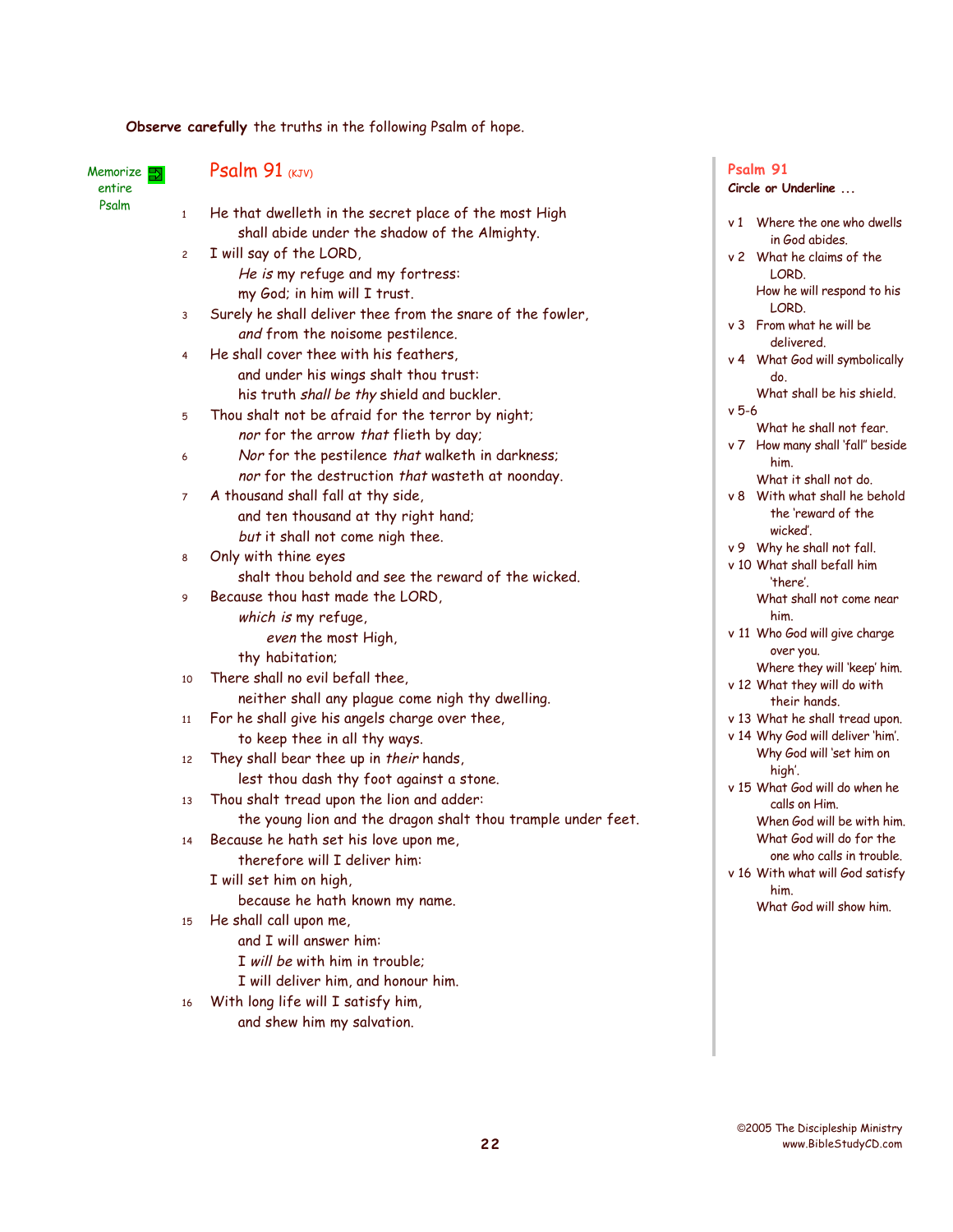**I do not want to leave you** with the false impression that no physical harm can befall a Christian who trusts God. The history of the Christian Church is littered with the sufferings of her martyrs ... faithful men and women of God who would not compromise nor retreat from testifying of God's Love and Holiness. Even the Son of God who knew no sin suffered physical torture and execution! Should we expect anything less?

**The psalmist's ultimate message** is that no matter what physical adversity may befall the Christian, **he cannot lose**. Even if our persecutors were to kill us, we still win! Death is but a door to a life of unimaginable beauty, joys and pleasures. (1 Corinthians 2:9, Psalm 16:11) I myself cannot wait for my corrupt body to breathe its last breath in anticipation of inhaling the celestial air of heaven and opening my eyes to behold the splendor of my LORD's glory! My executors will be but doormen who will open the way for me into God's paradise, and I will thank them for it. Such is the hope we possess. Such is the hope in which we must live! The apostle Paul put it this way.

# "For to me, to live is Christ, and to die is gain."

Philippians 1:21

# Live in Hope

**List key Truths and Principles** you learned from this study:

| $\begin{aligned} \sum_{i=1}^n \mathbf{1}_{\{i\}} & \mathbf{1}_{\{i\}} & \mathbf{1}_{\{i\}} & \mathbf{1}_{\{i\}} & \mathbf{1}_{\{i\}} & \mathbf{1}_{\{i\}} & \mathbf{1}_{\{i\}} & \mathbf{1}_{\{i\}} & \mathbf{1}_{\{i\}} & \mathbf{1}_{\{i\}} & \mathbf{1}_{\{i\}} & \mathbf{1}_{\{i\}} & \mathbf{1}_{\{i\}} & \mathbf{1}_{\{i\}} & \mathbf{1}_{\{i\}} & \mathbf{1}_{\{i\}} & \mathbf{1}_{\{i\}} & \math$ |
|-----------------------------------------------------------------------------------------------------------------------------------------------------------------------------------------------------------------------------------------------------------------------------------------------------------------------------------------------------------------------------------------------------------|
|                                                                                                                                                                                                                                                                                                                                                                                                           |
|                                                                                                                                                                                                                                                                                                                                                                                                           |
|                                                                                                                                                                                                                                                                                                                                                                                                           |
|                                                                                                                                                                                                                                                                                                                                                                                                           |

**In light of what what you learned,** list what you will do.

Jesus prophesied a coming time when Believers worldwide will be subject to intense persecution like nothing the world has seen before, resulting in many 'falling away'. Only those Christians who have learned to persevere in hope will endure and stand till the last day! Matthew 24:9-13, 21-22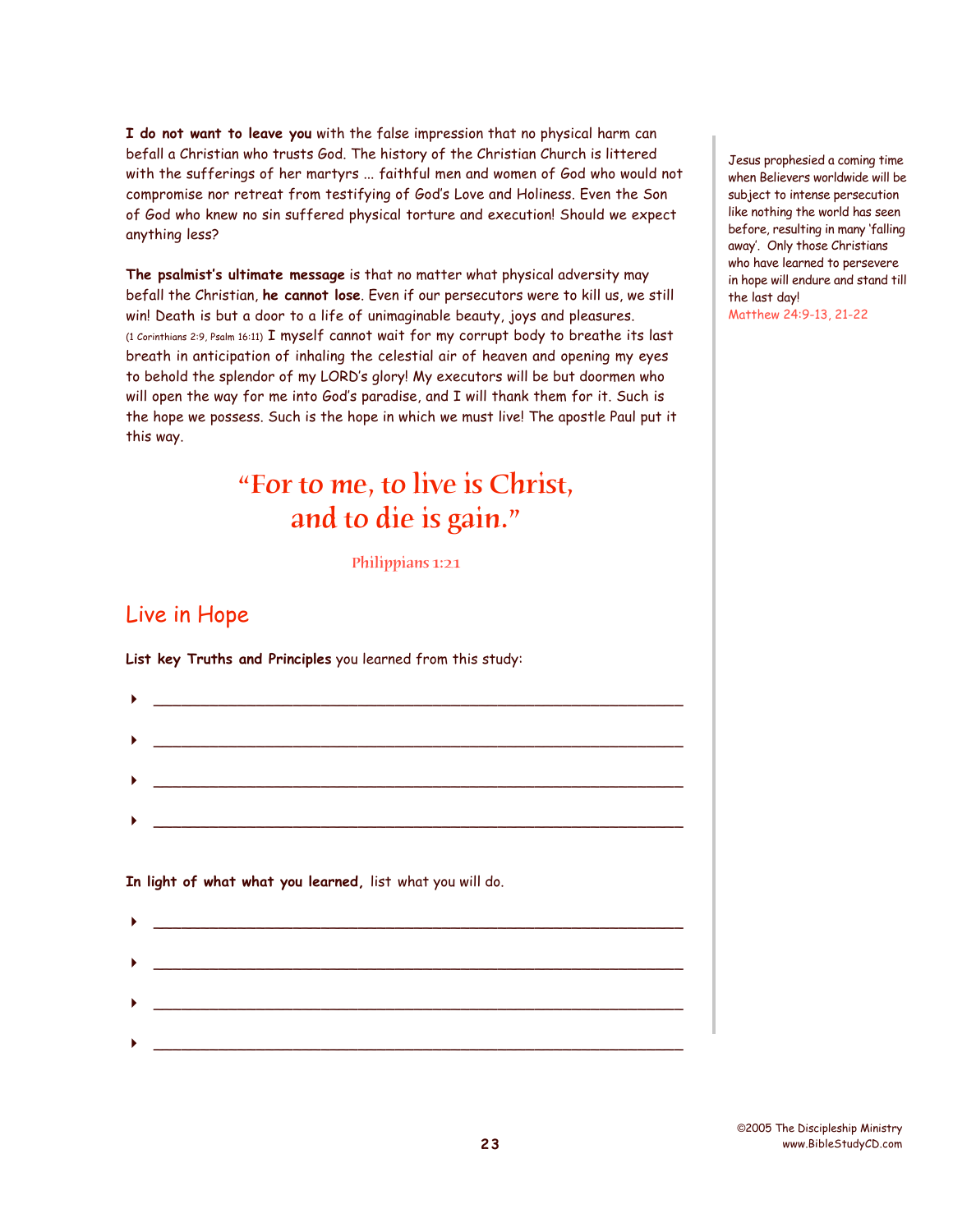# Live in Love

# A Disciple's Response to God's Love

**Jesus was not only God incarnate,** He was also God's Love fleshed out. He personified a perfect love for God and for men. And He expected His disciples to do likewise.

Memorize **5** 

"By this all men will know that you are My disciples, if you have love for one another."

John 13:35

**Love is to be the identifying mark** of Christians. It is what ought to set us apart from everyone else. Why? Because we belong to God and God is Love. Love is part of His very nature, and thus, the natures of His children. Love is also the fulfillment of God's Law.

- <sup>36</sup> "Teacher, which is the great commandment in the Law?"
- <sup>37</sup> And (Jesus) said to him, "'YOU SHALL LOVE THE LORD YOUR GOD WITH ALL YOUR HEART, AND WITH ALL YOUR SOUL, AND WITH ALL YOUR MIND.'
- <sup>38</sup> "This is the great and foremost commandment.
- <sup>39</sup> "The second is like it, 'YOU SHALL LOVE YOUR NEIGHBOR AS YOURSELF.'
- <sup>40</sup> "On these two commandments depend the whole Law and the Prophets."

Matthew 22:36-40

1. What does the commandment  $(v \times 37)$  mean?

2. What is the significance of the great commandment?

3. How is the second commandment like the first?

**In order to fully understand** these preeminent commands, it is essential to understand the nature of the Love God expects of us. The word 'Love' has been used and misused in various ways, and it becomes necessary to determine its specific meaning, especially and specifically as it is used in these verses.

\_\_\_\_\_\_\_\_\_\_\_\_\_\_\_\_\_\_\_\_\_\_\_\_\_\_\_\_\_\_\_\_\_\_\_\_\_\_\_\_\_\_\_\_\_\_\_\_\_\_\_\_\_\_\_\_

\_\_\_\_\_\_\_\_\_\_\_\_\_\_\_\_\_\_\_\_\_\_\_\_\_\_\_\_\_\_\_\_\_\_\_\_\_\_\_\_\_\_\_\_\_\_\_\_\_\_\_\_\_\_\_\_

\_\_\_\_\_\_\_\_\_\_\_\_\_\_\_\_\_\_\_\_\_\_\_\_\_\_\_\_\_\_\_\_\_\_\_\_\_\_\_\_\_\_\_\_\_\_\_\_\_\_\_\_\_\_\_\_

## **John 13:35**

**Circle or Underline ...** What all men will know.  $\vee$  If we have what.



## **Matthew 22:36-40**

**Circle or Underline ...**

- v 36 What was asked of Jesus.
- v 37 What was commanded. How we must love God.
- v 38 What commandment this is.
- v 39 Who else we must love. How we must love.
- v 40 On what depends these two commandments.

 When we love God first and foremost, we are recognizing the truth of God's preeminence. A person who loves God absolutely is a person properly aligned to Heaven and one capable of living a meaningful life on Earth.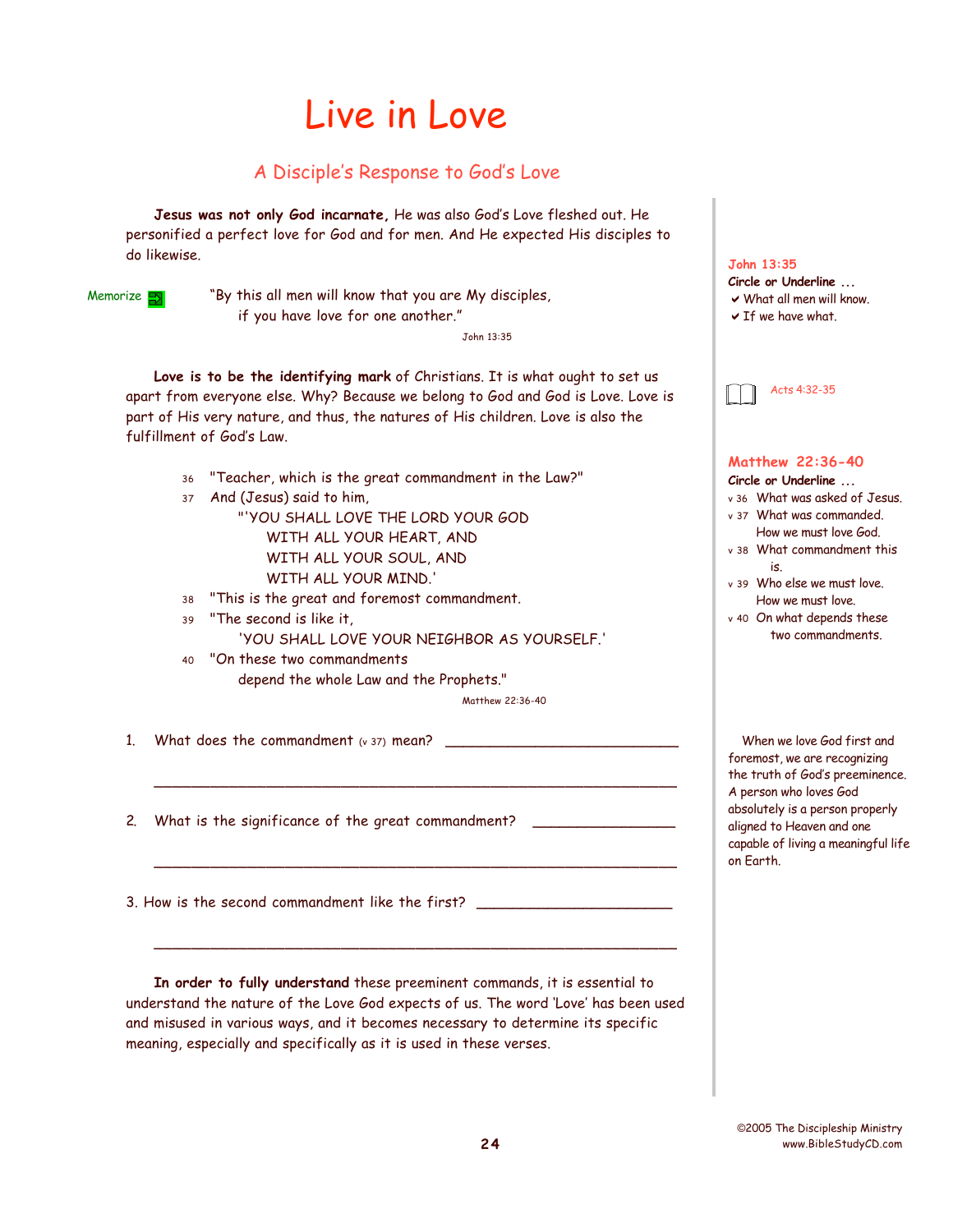# First, this kind of Love is not ...

- 1. ... sexual in nature, as in the phrase, "They made love in bed."
- 2. ... lust, as when young men tell young women "I love you," when they really mean "I want you".
- 3. ... the attraction that draws us to a person or thing we find captivating or rewarding.
- 4. ... even the affection shared among friends, family or people with shared experiences.

**So what is this Love?** The writers of Scripture chose the Greek word 'agape' to symbolize this kind of Love And they defined agape by the way they applied it to God's Love for us.

# The Nature of this Love

Memorize **E** 

"But God demonstrates His own love (agape) toward us, in that while we were yet sinners, Christ died for us."

Romans 5:8

**Romans 5:8 shows us the nature of this Love.** It comes from God Himself ('His own love') expressing His own nature (He loved us 'while we were yet sinners'). **It is not influenced by the attractiveness or the pleasurableness of the object or person.**  This Love originates from God's very Being and expresses the priorities of His heart. It shows us what He **values** and what He **esteems**. Here, it is the salvation of people who are 'yet sinners', who possess no worth in themselves, but only that which is given them by God. He loves us because He **chooses** to love us. And only with this love, God's love, are we are able to love unconditionally and unfailingly.

# The Extent of this Love

Memorize  $\boxed{\rightarrow}$ 

"For God so loved (agape) the world, that He gave His only begotten Son, that whoever believes in Him should not perish, but have eternal life." John 3:16

**Whereas Romans 5:8 shows us** the nature of this Love, John 3:16 shows us its **extent**. God 'gave His only begotten Son' for a world in rebellion, knowing that most would spurn His offer of peace and continue in their prideful and misguided lives. Yet God loved them still! He was willing to pay the highest price as a demonstration of the value He placed on our lives. Such is the kind of Love commanded and expected of us by God!

#### **Romans 5:8**

**Circle or Underline ...** What God demonstrates. When Christ died.

#### **John 3:16**

**Circle or Underline ...** Who God loved.

What God gave. Who will not perish. What those who believe have.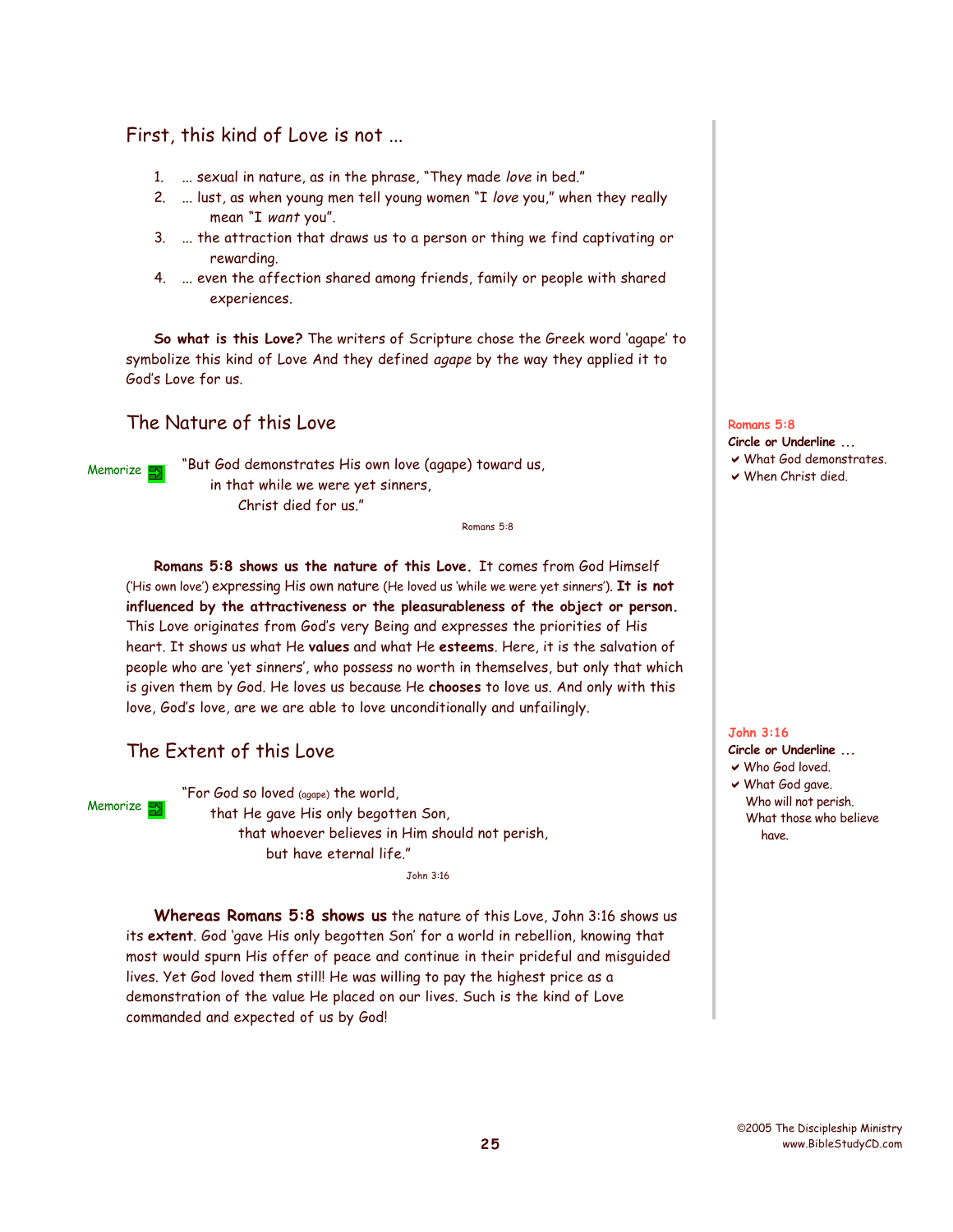God loves because He cannot help to do otherwise. It is His nature to love, even as it is the nature of our old selves to sin. The Christian who lives according to the sin nature cannot love as God loves for it is impossible for that nature to do so, but the Christian who lives according to the divine nature of his reborn spirit will love even as God loves for it will be God's Spirit loving through Him. The Christian who lives by his reborn spirit will super-naturally value and esteem the very things God does, and by so doing, will fulfill the very Law and Will of God!

That is why Jesus was the personification of God's Love, for He precisely and perfectly manifested God's priorities and values through His life. Even as He told His disciples hours before His arrest and execution ...



"but so that the world may know that I love the Father, I do exactly as the Father commanded Me. .."

John 14:31

To Live in Love is to Live in accordance with God's highest priorities and values. And there is nothing higher nor more valuable than God. This is the foundation of the great commandment and explains why complete reverence and devotion to God is the highest expression of divine love. But incredibly, second only to our esteem for God, we are commanded to treasure one another, testifying to the value God has placed upon each one of us. **People are important to God.** The person who does not value others knows nothing about God's Love. Jesus modeled this perfect love for God and for others in order that we might follow His example! Only by living according to our new nature, reborn in our spirit by God, can we ever hope to emulate Jesus' perfect devotion to God the Father and to all people.

# Live in Love

**List key Truths and Principles** you learned from this study:

| $\begin{picture}(20,10) \put(0,0){\vector(1,0){10}} \put(15,0){\vector(1,0){10}} \put(15,0){\vector(1,0){10}} \put(15,0){\vector(1,0){10}} \put(15,0){\vector(1,0){10}} \put(15,0){\vector(1,0){10}} \put(15,0){\vector(1,0){10}} \put(15,0){\vector(1,0){10}} \put(15,0){\vector(1,0){10}} \put(15,0){\vector(1,0){10}} \put(15,0){\vector(1,0){10}} \put(15,0){\vector(1$ |
|-----------------------------------------------------------------------------------------------------------------------------------------------------------------------------------------------------------------------------------------------------------------------------------------------------------------------------------------------------------------------------|
|                                                                                                                                                                                                                                                                                                                                                                             |
|                                                                                                                                                                                                                                                                                                                                                                             |
|                                                                                                                                                                                                                                                                                                                                                                             |
| $\blacktriangleright$                                                                                                                                                                                                                                                                                                                                                       |
|                                                                                                                                                                                                                                                                                                                                                                             |

## **John 14:31**

**Circle or Underline ...**  $\vee$  What the world may know.  $\vee$  How they will know it.

1 John 4:16-21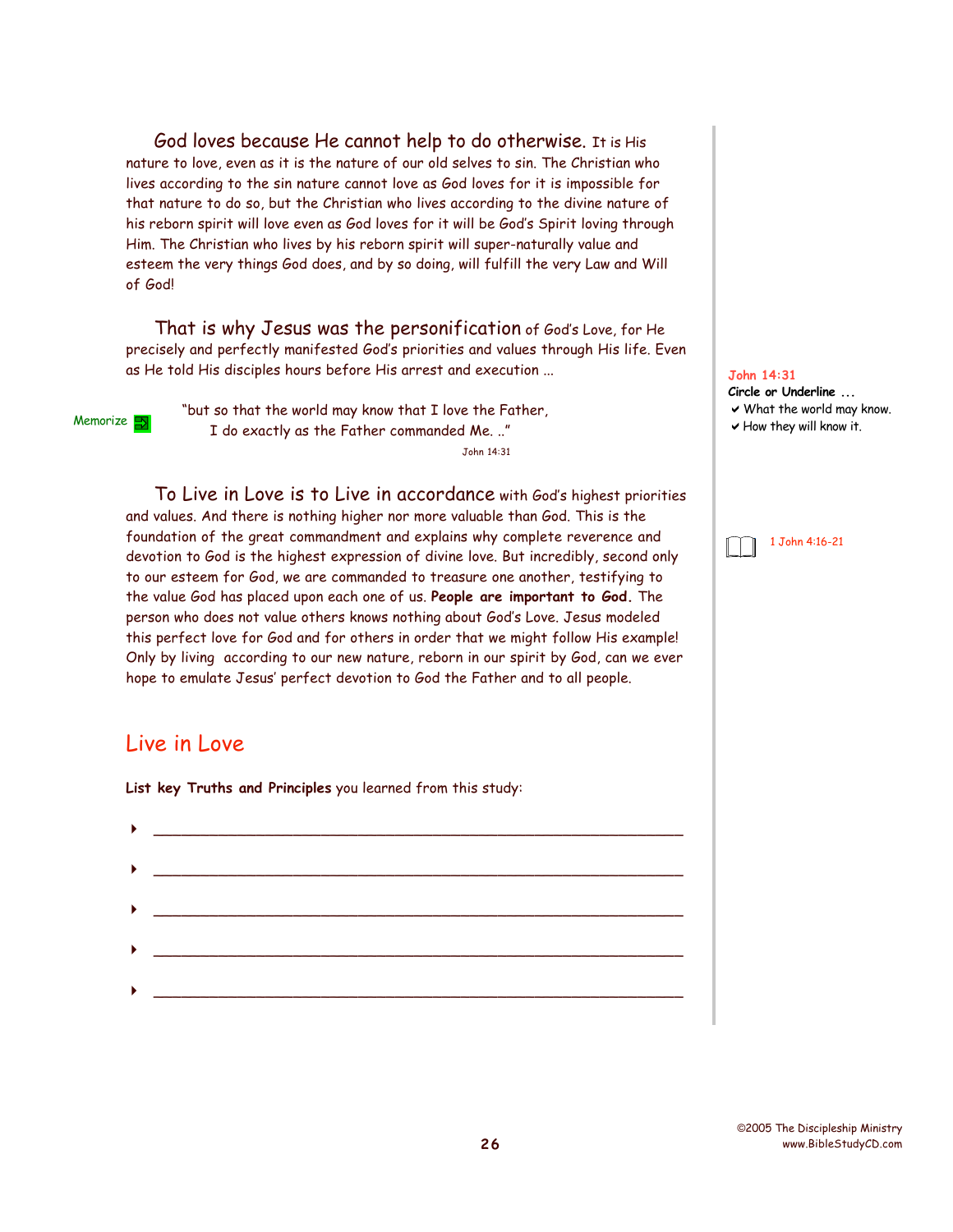**In light of what what you learned,** list what you will do.

| the control of the control of the control of the control of the control of |
|----------------------------------------------------------------------------|
|                                                                            |
| the control of the control of the control of the control of the control of |
|                                                                            |
|                                                                            |
|                                                                            |
|                                                                            |

# God Loved Us Sacrificially that We Might Love Him Supremely!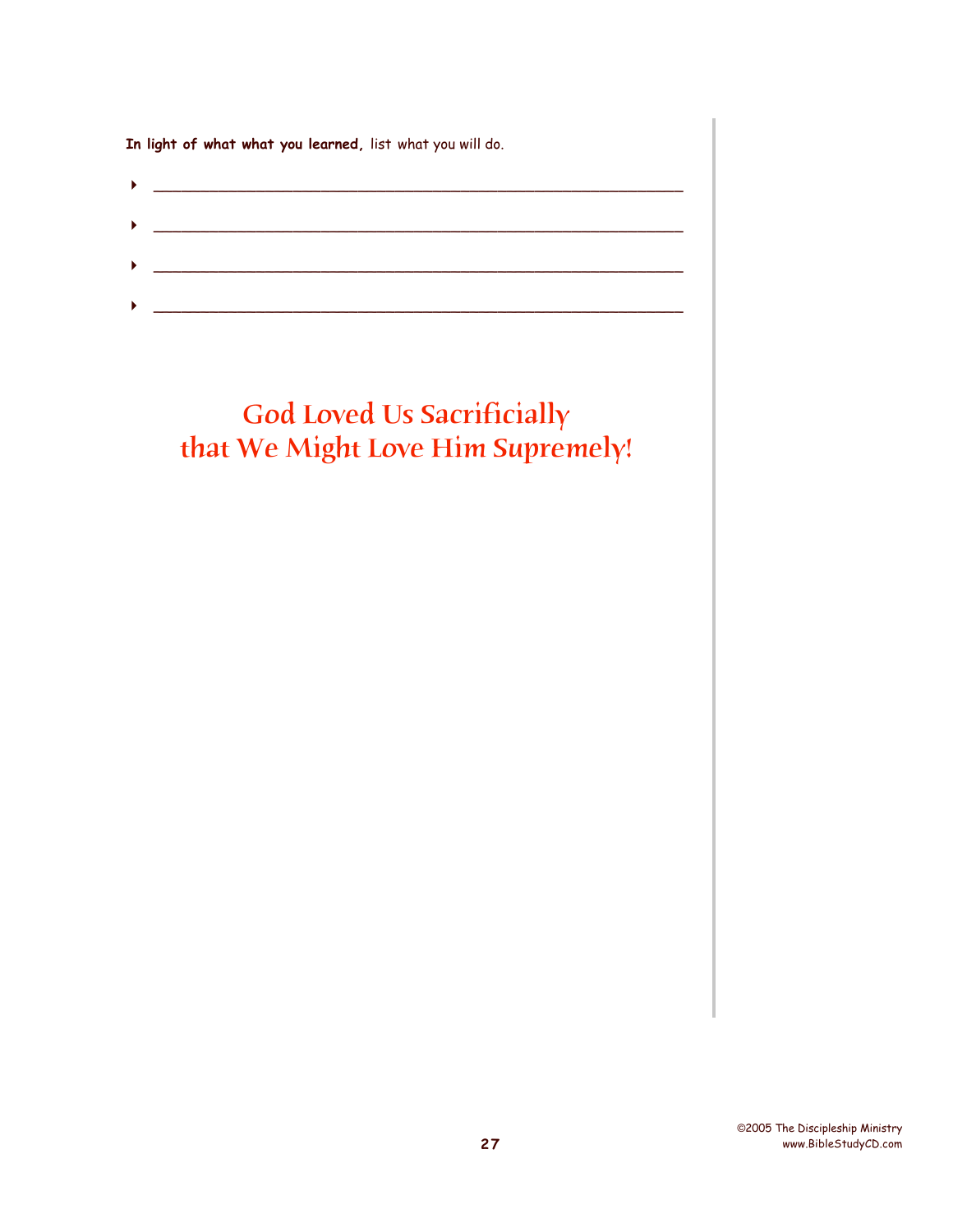# Live for the Kingdom of God

A Disciple's Response to the King

**Do you remember those old movies** portraying medieval battle scenes of knights in armor led by heroic kings? I don't know how historical they were, but I was always inspired by the inevitable scene of a knight shouting, 'To the king!', around whom they would rally and raise their standard. I was moved by men in arms who would willingly lay down their lives for the greater cause of their king and their kingdom. There is something noble in having a cause one is willing to die for.

**Disciples have such a noble cause.** It is a cause that is certainly worth living for, and even more, worth dying for! Indeed, in the light of this cause, every other endeavor we involve ourselves in pales in comparison. Every other thing we may build or work for in this life will eventually pass away, but everything done for God's Kingdom will endure for eternity. That alone should capture our hearts and imaginations, and compel us to forsake all else except this one worthy cause!

**It was the priority of Jesus' life.** Everything He did and said reflected His complete devotion to the One who sits on God's Throne in Heaven. Christ's disciples ought to do no less for their LORD, for He is worthy of our complete devotion!

# What is the Kingdom of God?

Jesus answers that question in the prayer He taught His disciples.

- <sup>9</sup> "Pray, then, in this way: 'Our Father who is in heaven, Hallowed be Your name.
- <sup>10</sup> '**Your kingdom come. Your will be done,**  On earth as it is in heaven. Matthew 6:9-10

**The Kingdom of God is** where God rules absolutely and His will fulfilled perfectly. This present world lives in a state of rebellion against the King of the Universe, instigated by the devil who has established his own counterfeit kingdom among men who worship at the altar of Self.

**But isn't it your genuine desire** to live under the rule of the King whose Kingdom is perfect love and justice? It is for such a life that God created us in Christ! Our spirits will not be fulfilled anywhere else! The sooner we understand and accept this, the sooner our lives will gain a significance infinitely beyond anything this world can offer.

2 Corinthians 5:17-21

**Matthew 6:9-10 Circle or Underline ...**

- v 9 How Jesus refers to God.
- v 10 What Jesus prays to come. What He prays to be done. Where He prays it to be done.

The Kingdom of God is as much a state as a place. Wherever God reigns supremely, His Nature is manifested completely. There love, holiness, justice, truth, grace and all that God is, becomes the norm and reality of all who dwell in it.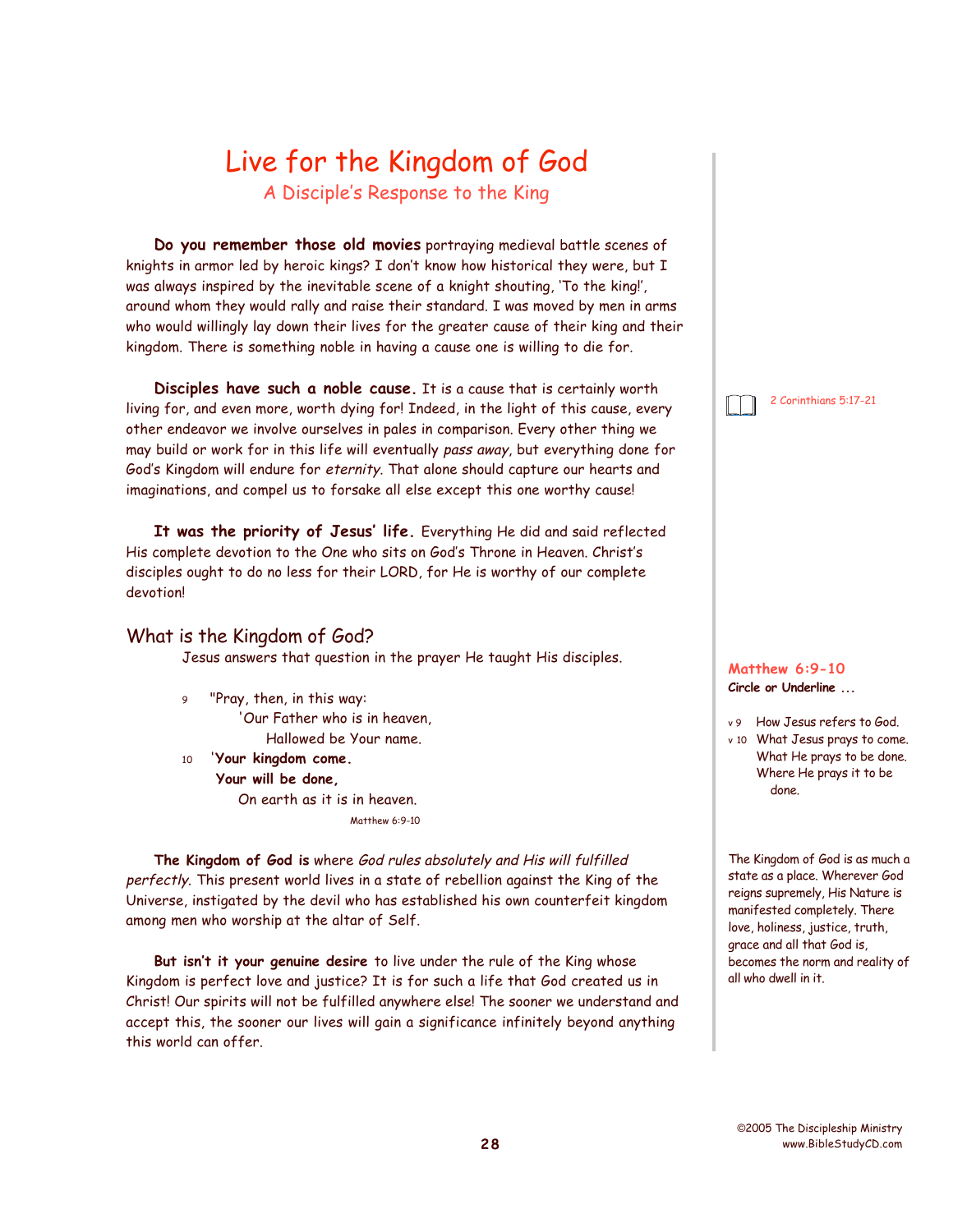# The Kingdom's Priceless Worth

|    | Jesus revealed the Kingdom's worth to His disciples through His parables:                                                                                                               |
|----|-----------------------------------------------------------------------------------------------------------------------------------------------------------------------------------------|
|    | "The kingdom of heaven is like a treasure hidden in the field,<br>which a man found and hid again;<br>and from joy over it<br>he goes and sells all that he has<br>and buys that field. |
|    | "Again, the kingdom of heaven is like a merchant seeking fine pearls,<br>and upon finding one pearl of great value,<br>he went and sold all that he had and bought it.                  |
|    | Matthew 13:44-46                                                                                                                                                                        |
| 1. | What is Jesus' point in these parables?                                                                                                                                                 |
| 2. | How would you apply the lesson of these parables?                                                                                                                                       |
|    | Jesus demanded that His disciples give up all for the Kingdom.<br>"So then, none of you can be My disciple<br>who does not give up all his own possessions.<br>Luke 14:33               |
| 1. | What does Jesus mean that His disciple must 'give up all his own possessions'?                                                                                                          |
|    |                                                                                                                                                                                         |
| 2. | Why does Jesus demand that His disciples do this?                                                                                                                                       |
| 3. | How do material possessions keep a person from being a faithful disciple?                                                                                                               |
|    |                                                                                                                                                                                         |
| 4. | Can a person be a disciple while having possessions? Why or why not?                                                                                                                    |
|    |                                                                                                                                                                                         |

# **Matthew 13:44-46**

# **Circle or Underline ...**

- What the kingdom is like.
- What .a man was willing to do to gain it.
- What the kingdom is also like.
- What the merchant was willing to do to gain it.

Through His parables, Jesus revealed the value of God's Kingdom. It is worth more than we will ever own. Those who realize its worth are willing to do whatever it takes to possess it, for only the foolish will not trade their earthly wealth for all the riches of Heaven!

# **Luke 14:33**

- **Circle or Underline ...**
- What none can be.
- Unless he does what.

Jesus recognized our tendency to divide our love and devotion. He requires nothing less than complete commitment and allegiance from His disciples for their success will require it, and only those who recognize His worth will make it.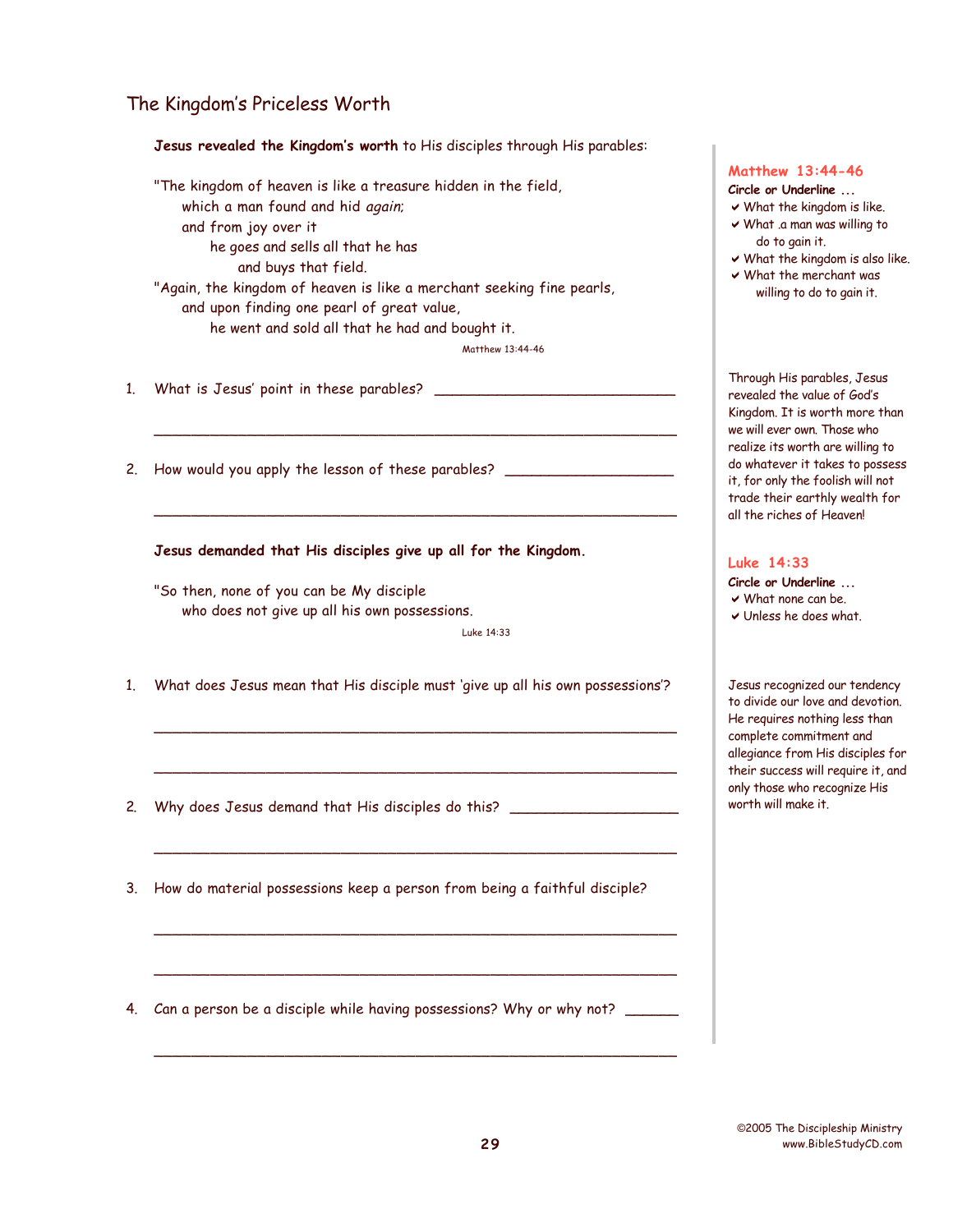# The Kingdom Proclaimed

Christ has called us to continue His ministry to proclaim the Kingdom of God.

But He said to them, "**I must preach the kingdom of God** to the other cities also, **for I was sent for this purpose**."

Luke 4:43

- <sup>59</sup> And (Jesus) said to another, "Follow Me." But he said, "Lord, permit me first to go and bury my father." <sup>60</sup> But He said to him,
- "Allow the dead to bury their own dead; **but as for you, go and proclaim everywhere the kingdom of God**." Luke 9:59-60
- 1. Why was the Kingdom of God the primary message of Christ? \_\_\_\_\_\_\_\_\_\_\_\_\_\_\_\_\_\_\_
- 2. How does Jesus demonstrate the importance of proclaiming the Kingdom?

\_\_\_\_\_\_\_\_\_\_\_\_\_\_\_\_\_\_\_\_\_\_\_\_\_\_\_\_\_\_\_\_\_\_\_\_\_\_\_\_\_\_\_\_\_\_\_\_\_\_\_\_\_\_\_\_

\_\_\_\_\_\_\_\_\_\_\_\_\_\_\_\_\_\_\_\_\_\_\_\_\_\_\_\_\_\_\_\_\_\_\_\_\_\_\_\_\_\_\_\_\_\_\_\_\_\_\_\_\_\_\_\_

\_\_\_\_\_\_\_\_\_\_\_\_\_\_\_\_\_\_\_\_\_\_\_\_\_\_\_\_\_\_\_\_\_\_\_\_\_\_\_\_\_\_\_\_\_\_\_\_\_\_\_\_\_\_\_\_

**The coming of Jesus** marked the initial stab of light into the kingdom of darkness. The words and works of Christ pushed back the forces of satan and established a beachhead for Christ's followers. With the departure of their LORD to heaven, it is now the primary task of His followers to continue the assault on the darkness that envelopes those blinded by satan's deception.

**Today** the cry must resound, **'For the King and His Kingdom!'** We must answer the call to proclaim God's Kingdom 'everywhere', for there is no greater work for all who claim to follow Christ. To live for the Kingdom of God must supersede all other activities in our lives, for **there is nothing more important!**

\_\_\_\_\_\_\_\_\_\_\_\_\_\_\_\_\_\_\_\_\_\_\_\_\_\_\_\_\_\_\_\_\_\_\_\_\_\_\_\_\_\_\_\_\_\_\_\_\_\_\_\_\_\_\_\_

Memorize B

"But seek first His kingdom and His righteousness, and all these things will be added to you.

Matthew 6:33

1. What is the significance of the second part of this verse?

#### **Luke 4:43**

**Circle or Underline ...** What Jesus must do. Why.

## **Luke 9:59-60**

**Circle or Underline ...** v 59 What Jesus said to another. How he responded. v 60 What Jesus told him to do.

Isaiah 9:6-7

 At His first appearance, Jesus came as a servant proclaiming God's Kingdom, knowing that those who would not embrace His message would be doomed to everlasting punishment (Matthew 25:46) . He also knew that one day He would return as King, a position for which He was destined and of which many prophecies were given. **Handel's Messiah** is the ultimate testimony of this truth.

**Matthew 6:33**

**Circle or Underline ...** What we must seek first. What will be added.

We often do the less important things first and never gain the best. Here, Jesus is setting our priorities in order. If we will seek His Kingdom first, He will surely provide the other things.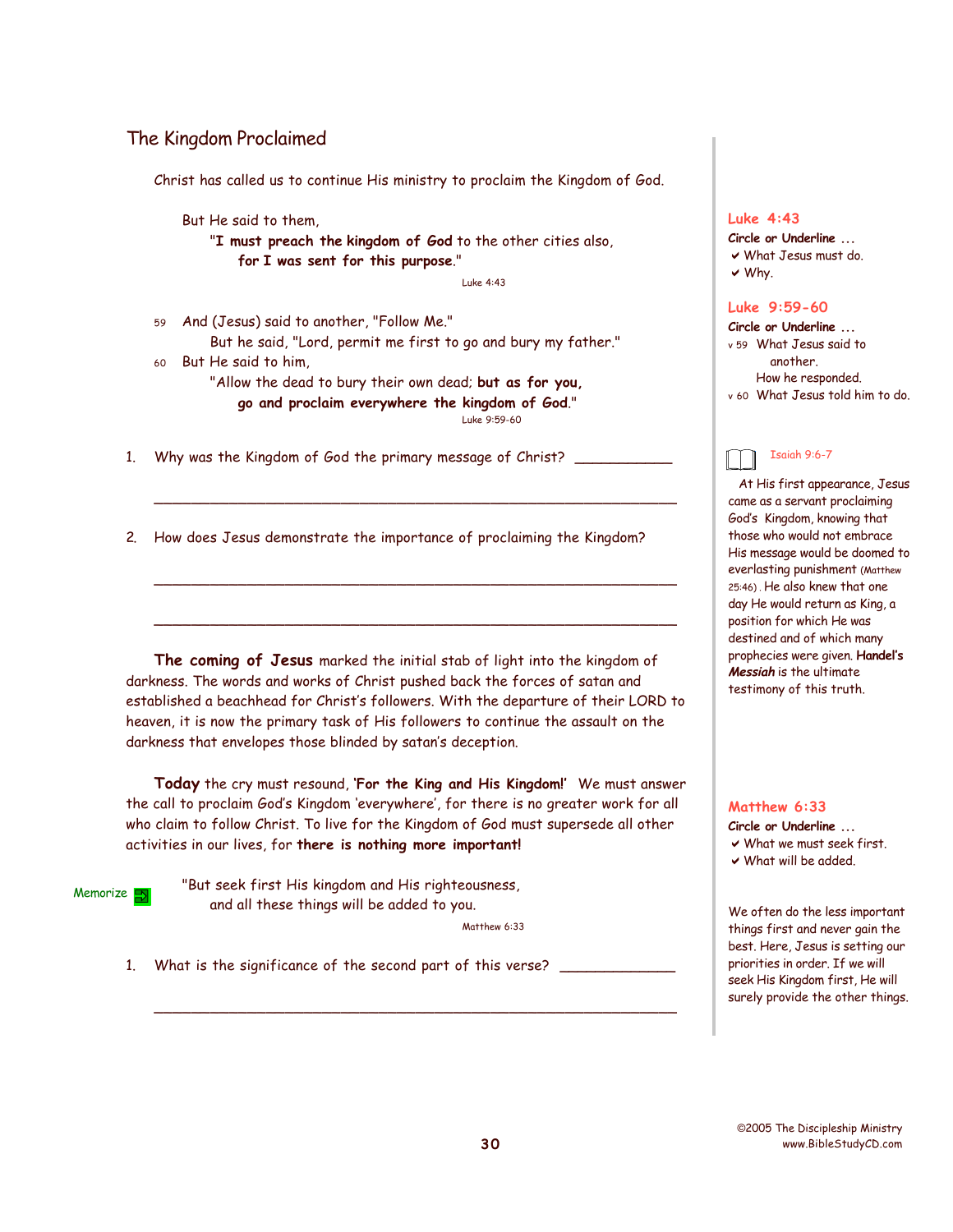**Do not be deceived** by the superficial glitter and temporal pleasures of this present world. They appeal to the sin nature infecting our flesh but will never satisfy our new born spirit within. Our destiny is the eternal Kingdom of our God and Saviour where we will experience 'fullness of joy' and 'pleasures forevermore'. **Live for that Kingdom** and you will not be disappointed when the King returns! Guaranteed!



# Live for the Kingdom of God

**List key Truths and Principles** you learned from this study:

| <u> 1989 - Johann Barn, margaret amerikan basal dan berasal dalam basal dalam basal dalam basal dalam basal dala</u>  |
|-----------------------------------------------------------------------------------------------------------------------|
|                                                                                                                       |
| <u> 1980 - Johann Harry Barn, mars ar breist ar yn y breist yn de breist ar y breist ar y breist ar y breist ar b</u> |
|                                                                                                                       |
|                                                                                                                       |
|                                                                                                                       |
|                                                                                                                       |

**In light of what what you learned,** list what you will do.

# The Kingdom of God The Perfect Place for Me!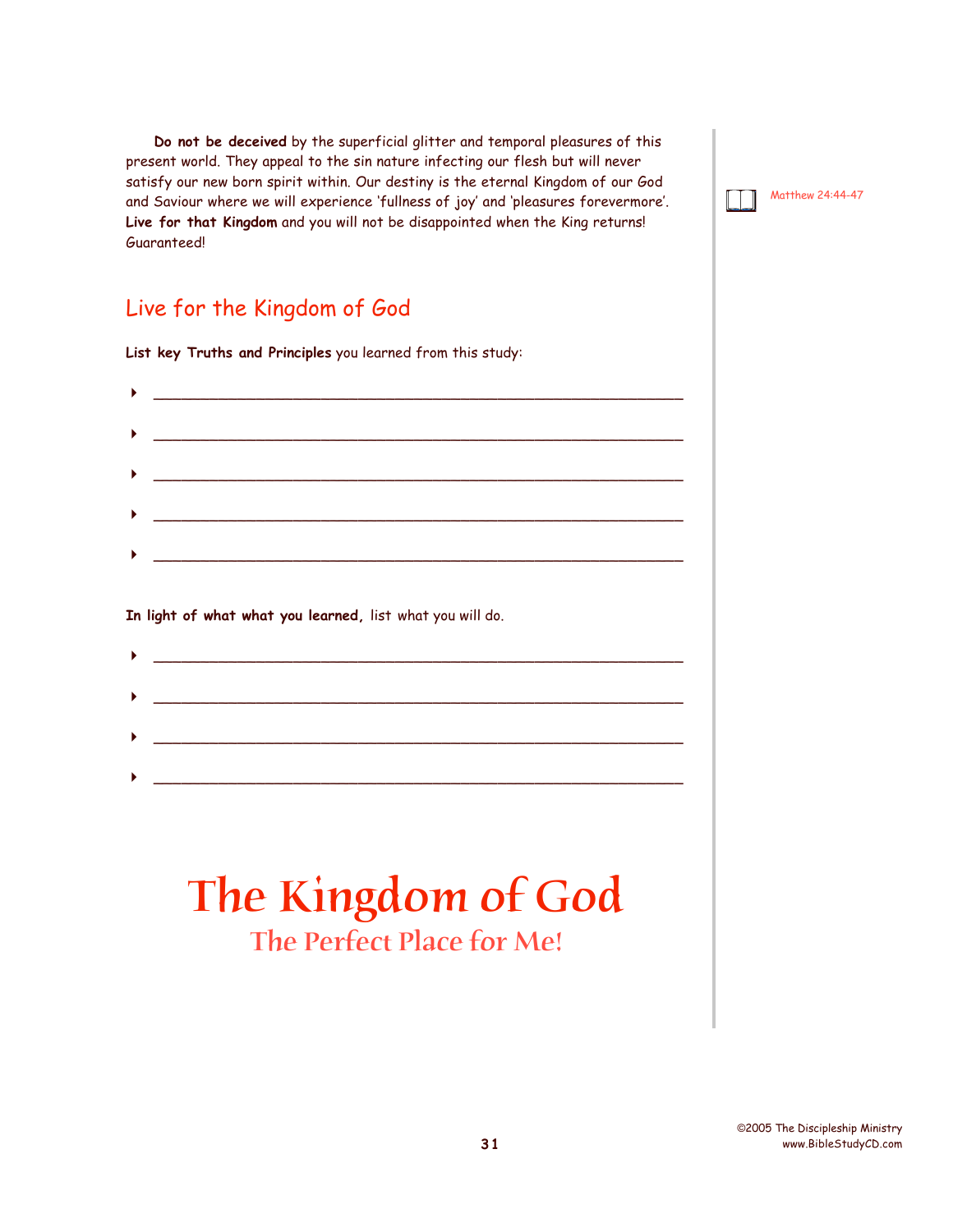# Live for the Eternal The Disciple's Response to This Present World

**I enjoy speaking to young people** about God and His Purpose for them, for they have their entire lives still before them, and that is a good thing! But it can also be bad for it can deceive them into thinking that there will always be time later for such weighty endeavors. For many, their procrastination results in unrealized dreams and opportunities lost as time and age rob them of their promise. For them, 'youth is wasted on the young'.

**That is why I challenge young people** to imagine themselves at the age of seventy, and to think what they would have liked to have accomplished with their lives by then, for the time to begin is now. The few who are able to see the wisdom of this exercise gain a measure of insight that eludes most.

**Scripture is replete with references** on how fleeting our lives are, and the wisdom of living for the eternal. Let us pray for a heart of wisdom that we might learn from them.

<sup>10</sup> As for the days of our life, they contain seventy years, Or if due to strength, eighty years, Yet their pride is but labor and sorrow; For soon it is gone and we fly away. <sup>12</sup> So teach us to number our days, That we may present to You a heart of wisdom.

Psalm 90:10,12

What is this passage teaching us?  $\overline{\phantom{a}}$ 

Memorize **External** 

- <sup>4</sup> "LORD, make me to know my end And what is the extent of my days; Let me know how transient I am.
- 5 "Behold, You have made my days as handbreadths, And my lifetime as nothing in Your sight; Surely every man at his best is a mere breath. selah.
- "Surely every man walks about as a phantom; Surely they make an uproar for nothing; He amasses riches and does not know who will gather them.

\_\_\_\_\_\_\_\_\_\_\_\_\_\_\_\_\_\_\_\_\_\_\_\_\_\_\_\_\_\_\_\_\_\_\_\_\_\_\_\_\_\_\_\_\_\_\_\_\_\_\_\_\_\_\_\_

"And now, Lord, for what do I wait? My hope is in You. Psalm 39:4-7

\_\_\_\_\_\_\_\_\_\_\_\_\_\_\_\_\_\_\_\_\_\_\_\_\_\_\_\_\_\_\_\_\_\_\_\_\_\_\_\_\_\_\_\_\_\_\_\_\_\_\_\_\_\_\_\_

What causes the psalmist to hope in the Lord?

#### **Psalm 90:10-12 Circle or Underline ...**

- v 10 How long we live.
- v 12 What we must be taught. In order that we must present what to God.

The one who understands the brevity of this life will surely become wiser.

## **Psalm 39:4-7**

**Circle or Underline ...**

- v 4 What I must be made to know.
	- What I must know.
- v 5 What every man is at best.
- v 6 What men make an uproar for.
- v 7 Where is my hope.

This passage puts our lives in eternal perspective, and there really is no comparison! Note the words used to describe our earthly lives. Is it no wonder the psalmist has placed his hope in God?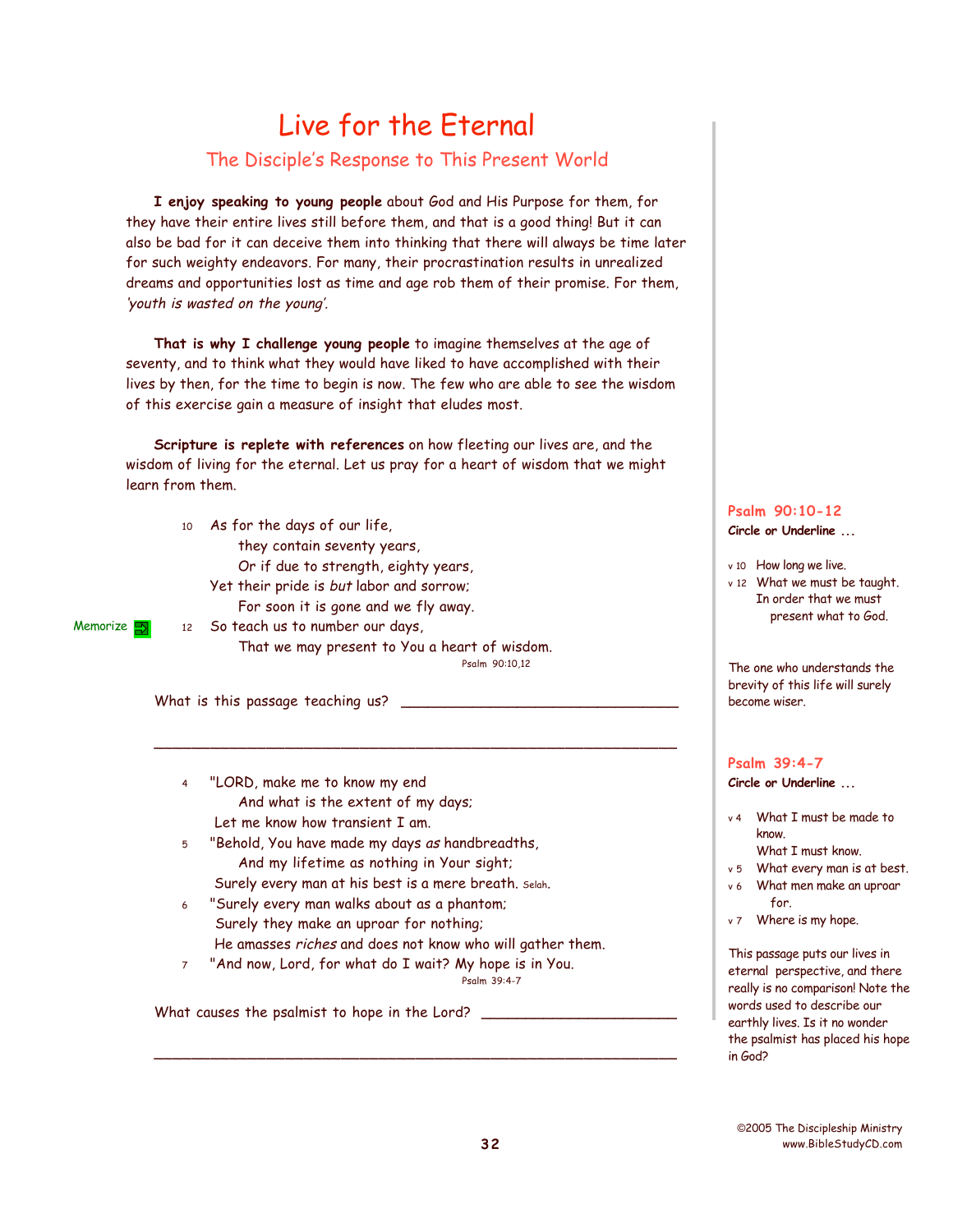# Eternity Puts Things in Perspective

The true nature of some things can be accurately assessed only by contrast. Though the hardships and temptations in this world can seem insurmountable at times, they are mere moments when seen from the eternal vantage point.

> <sup>16</sup> Therefore we do not lose heart, but though our outer man is decaying,

yet our inner man is being renewed day by day.

17 For momentary, light affliction is producing for us

an eternal weight of glory far beyond all comparison,

- <sup>18</sup> while we look not at the things which are seen, but at the things which are not seen;
	- for the things which are seen are temporal, but the things which are not seen are eternal.

2 Corinthians 4:

How does the apostle Paul's perspective affect the way he views his affliction?

\_\_\_\_\_\_\_\_\_\_\_\_\_\_\_\_\_\_\_\_\_\_\_\_\_\_\_\_\_\_\_\_\_\_\_\_\_\_\_\_\_\_\_\_\_\_\_\_\_\_\_\_\_\_\_\_

| 15 | Do not love the world nor the things in the world.               |
|----|------------------------------------------------------------------|
|    | If anyone loves the world, the love of the Father is not in him. |
| 16 | For all that is in the world,                                    |
|    | the lust of the flesh and                                        |
|    | the lust of the eyes and                                         |
|    | the boastful pride of life,                                      |
|    | is not from the Father, but is from the world.                   |
| 17 | The world is passing away,                                       |
|    | and <i>also</i> its lusts:                                       |
|    | but the one who does the will of God lives forever.              |
|    | 1 John 2:15-17                                                   |
|    |                                                                  |

What is John's main argument against surrendering to the temptations of this

\_\_\_\_\_\_\_\_\_\_\_\_\_\_\_\_\_\_\_\_\_\_\_\_\_\_\_\_\_\_\_\_\_\_\_\_\_\_\_\_\_\_\_\_\_\_\_\_\_\_\_\_\_\_\_\_

world? \_\_\_\_\_\_\_\_\_\_\_\_\_\_\_\_\_\_\_\_\_\_\_\_\_\_\_\_\_\_\_\_\_\_\_\_\_\_\_\_\_\_\_\_\_\_\_\_\_\_

When living for the Eternal, giants are brought down to size and trials are made endurable. Even elephants look like ants when viewed from the 77th floor!

#### **2 Corinthians 4:16-18 Circle or Underline ...**

- v 16 What is happening to the outer man. What is happening to the
- inner man. v 17 What affliction produces.
- v 18 What we look not at. What we look to. What is temporal. What is eternal.

It is never easy to suffer, but knowing that there is an eternity of joy beyond helps put our suffering in perspective. Trials will end when eternity's bliss begins.

## **1 John 2:15-17**

**Circle or Underline ...**

- v 15 What we should not love. What is true of those who do.
- v 16 What is in the world.
- v 17 What is passing away. Who lives forever.

The temporalness of this world is reason enough not to value it! Why place so much effort in something that will not last?!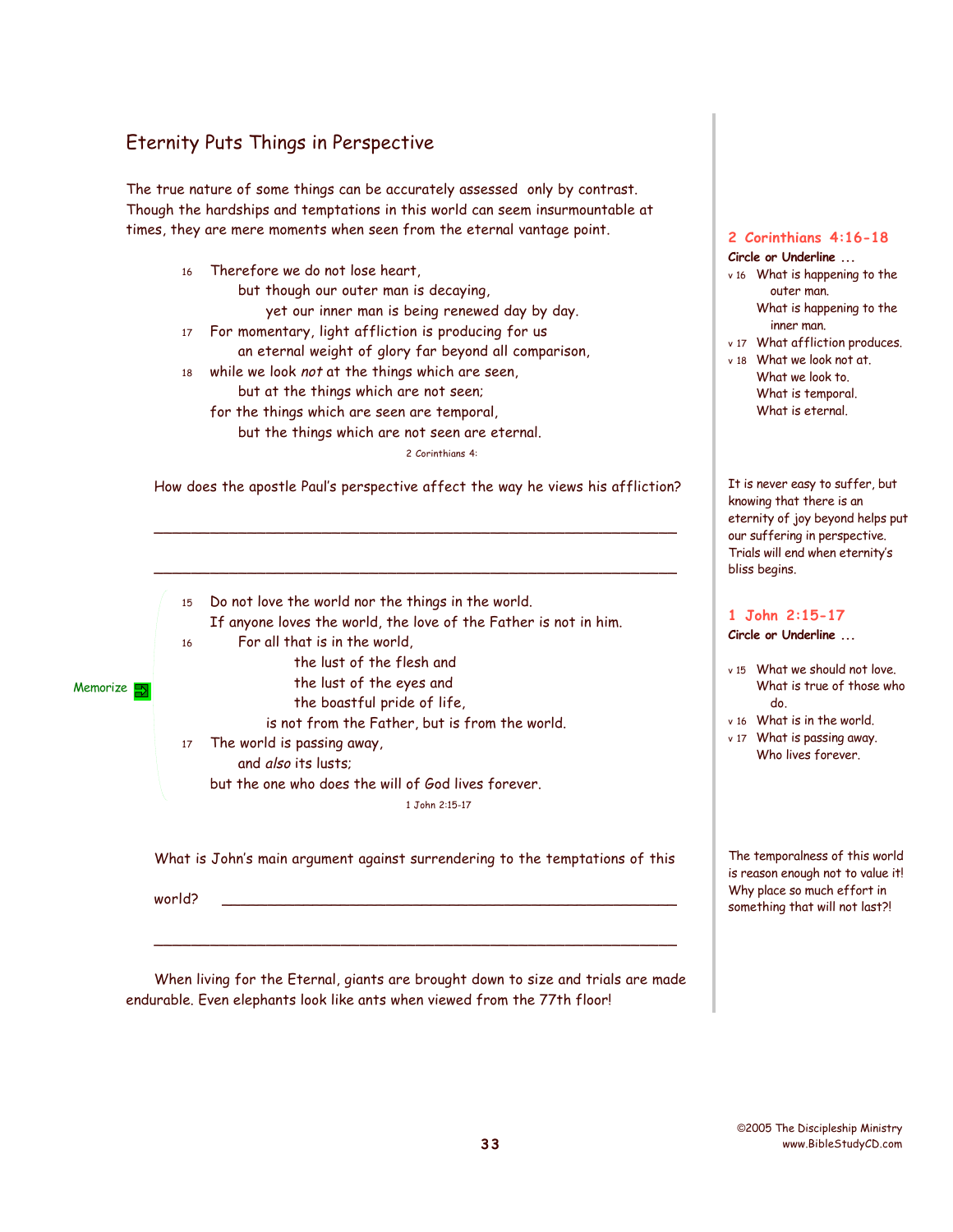# Eternity Reveals the True Value of Things

**In light of eternity,** things that seemed so important, are seen for what they truly are. Our sense of what is genuinely precious is purified when viewed through the eyes of God.

| 15              | Then (Jesus) said to them,                                               |
|-----------------|--------------------------------------------------------------------------|
|                 | "Beware, and be on your guard against every form of greed;               |
|                 | for not even when one has an abundance                                   |
|                 | does his life consist of his possessions."                               |
| 16 <sup>1</sup> | And He told them a parable, saying,                                      |
|                 | "The land of a rich man was very productive.                             |
|                 | 17 "And he began reasoning to himself, saying,                           |
|                 | 'What shall I do, since I have no place to store my crops?'              |
|                 | 18 "Then he said, '                                                      |
|                 | This is what I will do: I will tear down my barns and build larger ones, |
|                 | and there I will store all my grain and my goods.                        |
|                 | 19 'And I will say to my soul,                                           |
|                 | "Soul, you have many goods laid up for many years to come;               |
|                 | take your ease, eat, drink and be merry."'                               |
|                 | 20 "But God said to him.                                                 |
|                 | 'You fool! This very night your soul is required of you;                 |
|                 | and now who will own what you have prepared?'                            |
| 21              | "So is the man who stores up treasure for himself,                       |
|                 | and is not rich toward God."                                             |

Luke 12:15-21

How would the 'rich man' be viewed from the world's perspective?

\_\_\_\_\_\_\_\_\_\_\_\_\_\_\_\_\_\_\_\_\_\_\_\_\_\_\_\_\_\_\_\_\_\_\_\_\_\_\_\_\_\_\_\_\_\_\_\_\_\_\_\_\_\_\_

\_\_\_\_\_\_\_\_\_\_\_\_\_\_\_\_\_\_\_\_\_\_\_\_\_\_\_\_\_\_\_\_\_\_\_\_\_\_\_\_\_\_\_\_\_\_\_\_\_\_\_\_\_\_\_

In God's eyes, what made this man a 'fool'?

**Disciples who live for the Eternal,** view this life from a perspective diametrically opposed to the world's. The true value of our possessions, our activities and our relationships are revealed through a heavenly vantage point. When we live for the Eternal, our lives realize infinite significance, for we are uniting it with the Eternal God and His Eternal Purpose. People who align their lives to the Eternal God transcend the temporal and abide in things eternal. That is true discipleship!

## **Luke 12:15-21**

## **Circle or Underline ...** v 15 What we must be on guard against. What our lives do not consist of. v 16-18 Who the parable is about. What his problem was.

- v 19 What he said to himself.
- v 20 What God called him. What was required of him.

v 21 Toward whom the man was not rich.

Our World values the 'rich and famous' - their homes, their lives and their status. But in God's eyes, they may be fools if they are poor toward Him. In God's Kingdom, worldly riches, prestige and fame are worthless. Even the lowliest of God's servants is richer than the wealthiest of men!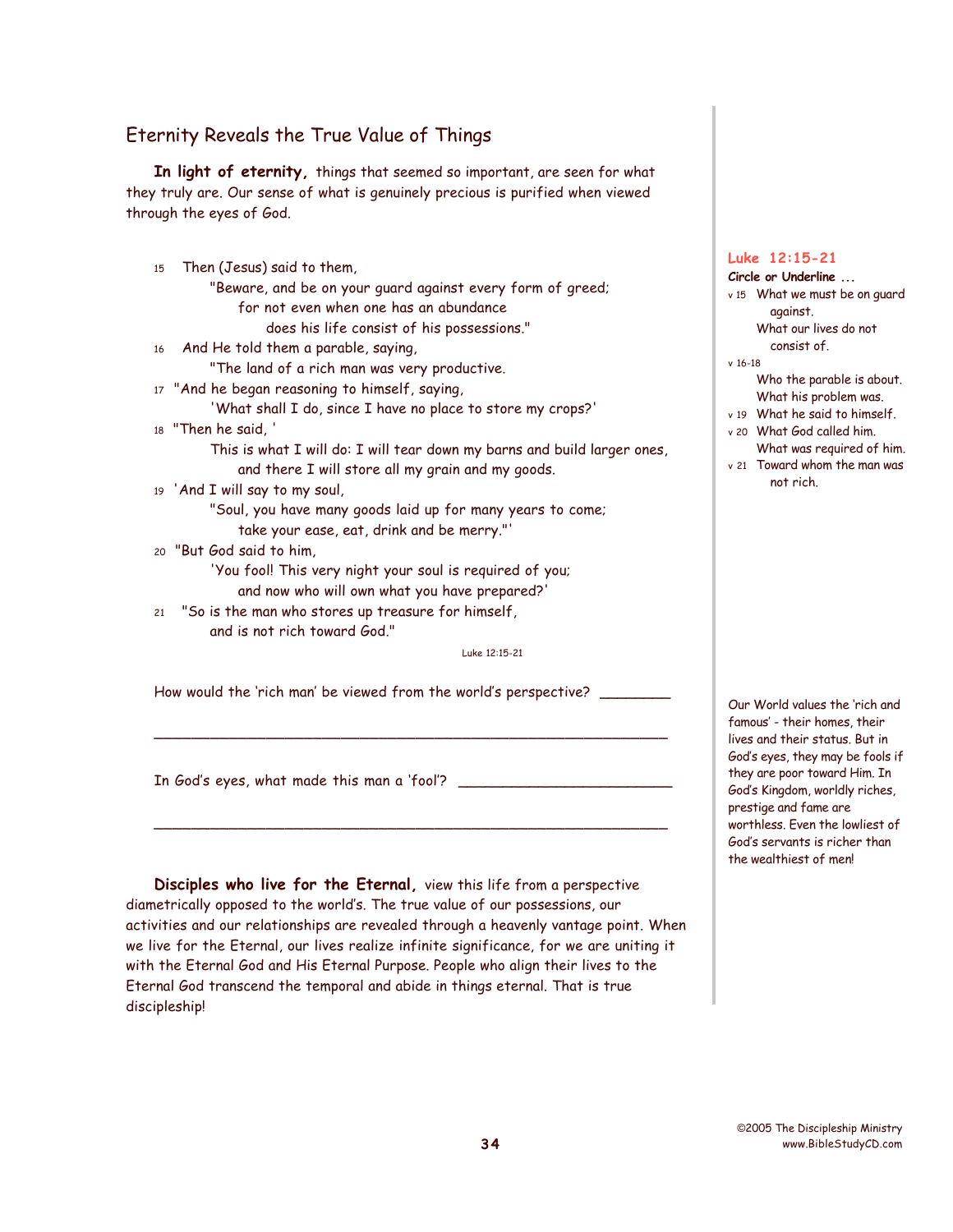# Live for the Eternal

List key Truths and Principles you learned from this study:

| <u> 1980 - Johann Barbara, martxa alemaniar a</u> |
|---------------------------------------------------|
|                                                   |
|                                                   |
|                                                   |

In light of what what you learned, list what you will do.

# By the Light of Eternity is the True Value of Things Revealed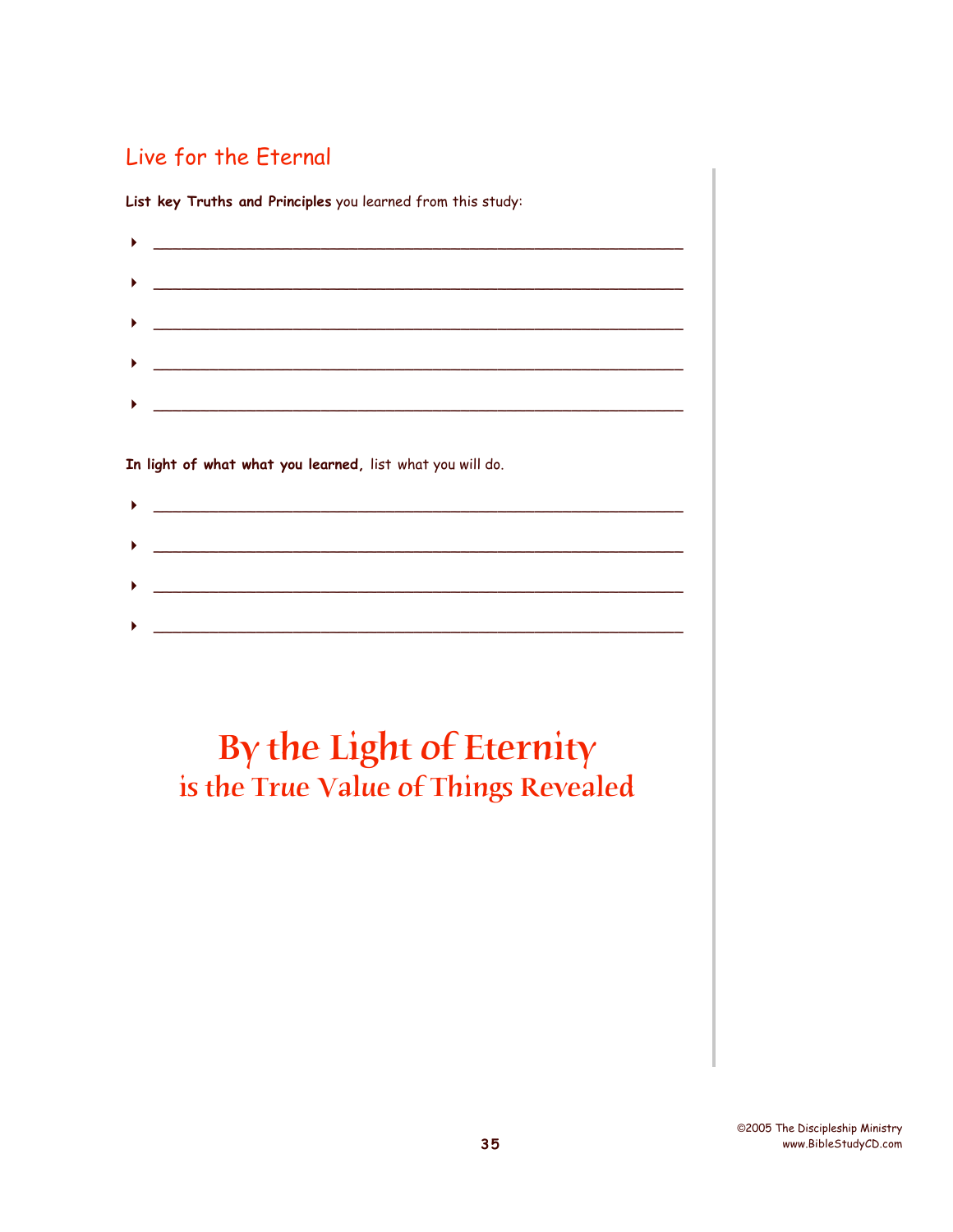# Live for the Glory of God The Disciple's Response to the Excellence of God

## **How would you like to be remembered?**

- As a successful person in my field of work.
- As one who accumulated great wealth and possessions.
- As one who knew how to party ana have a good time.
- $\vee$  As a great philanthropist.
- As a selfless humanitarian.
- As one who paid their bills, provided for their family and stayed out of jail.

**Most people, at some point in their lives,** think about the legacy they will leave behind when their lives come to an end. And most often, it is to have others remember us in a positive way, the more positive the better! But what was Jesus' desire? Here is what was uppermost in His' mind when He knew the end was near.

"Jesus spoke these things; and lifting up His eyes to heaven, He said, 'Father, the hour has come; glorify Your Son, that the Son may glorify You,'" John 17:1

1. What did Jesus mean by 'glorify'?

2. How does Jesus being glorified result in the Father being glorified?

\_\_\_\_\_\_\_\_\_\_\_\_\_\_\_\_\_\_\_\_\_\_\_\_\_\_\_\_\_\_\_\_\_\_\_\_\_\_\_\_\_\_\_\_\_\_\_\_\_\_\_\_\_\_\_\_

\_\_\_\_\_\_\_\_\_\_\_\_\_\_\_\_\_\_\_\_\_\_\_\_\_\_\_\_\_\_\_\_\_\_\_\_\_\_\_\_\_\_\_\_\_\_\_\_\_\_\_\_\_\_\_\_

\_\_\_\_\_\_\_\_\_\_\_\_\_\_\_\_\_\_\_\_\_\_\_\_\_\_\_\_\_\_\_\_\_\_\_\_\_\_\_\_\_\_\_\_\_\_\_\_\_\_\_\_\_\_\_\_

Jesus' prayer summarized the primary mission of His life ... to bring glory to His Heavenly Father! It was the reason for everything Jesus said and did while on Earth. He desired more than anything that God be magnified and honoured to the highest degree through His life. That ought to be our primary goal as well! As stated by the Shorter Westminster Catechism:

Memorize **E** 

"The chief end of man is to glorify God and enjoy Him forever."

## **John 17:1**

**Circle or Underline ...** What has come.

- What Jesus asked for.
- $\vee$  His reason for asking this.

The glorification of the Father depended on the glorification of the Son ... in His suffering, death, resurrection and ultimate re-glorification at the right hand of the Father. It revealed God's sacrificial love, justice and wisdom in one moment.

God is likewise glorified when we willingly fulfill His Purpose and Plan for our lives whatever it requires. That is the reason we live and the chief end of our lives.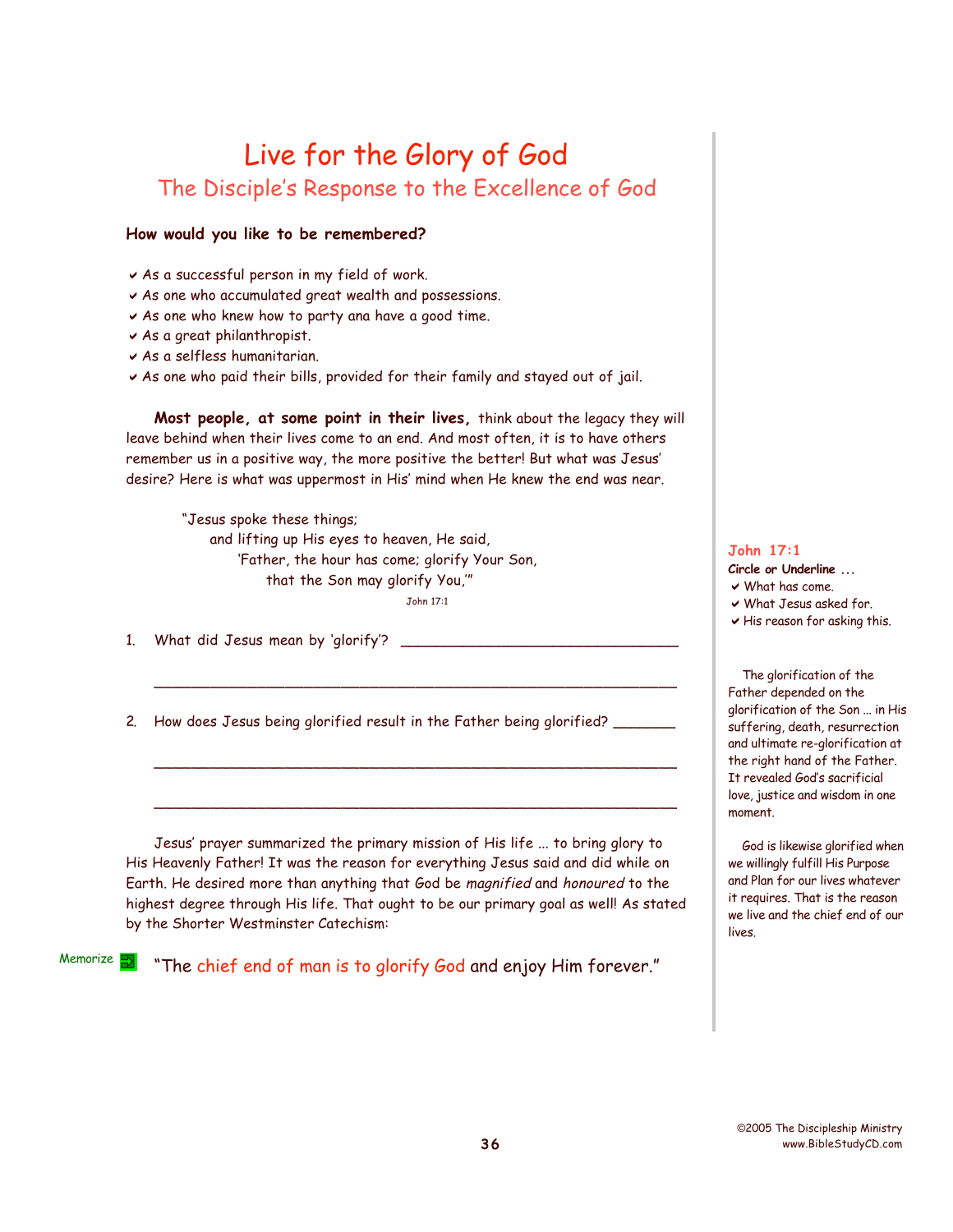|  |  |  |  | What It Means to Glorify God |  |  |
|--|--|--|--|------------------------------|--|--|
|--|--|--|--|------------------------------|--|--|

And (Jesus) is

**To glorify God is to so manifest His Person** through your life that others will clearly see Him through you. Jesus glorified His Father perfectly as the writer of Hebrews attests:

Memorize **E** 

the radiance of (God's) glory and the exact representation of His nature, ... Hebrews 1:3a

What is significant about how Jesus is described? \_\_\_\_\_\_\_\_\_\_\_\_\_\_\_\_\_\_\_\_\_\_\_\_\_\_\_\_\_\_

Of all Christians, no one sought to glorify God more than **the apostle Paul**. Listen to his testimony below:

- <sup>6</sup> For God, who said, "Light shall shine out of darkness,"
	- is the One who has shone in our hearts
		- to give the Light of the knowledge of the glory of God in the face of Christ.

\_\_\_\_\_\_\_\_\_\_\_\_\_\_\_\_\_\_\_\_\_\_\_\_\_\_\_\_\_\_\_\_\_\_\_\_\_\_\_\_\_\_\_\_\_\_\_\_\_\_\_\_\_\_\_\_

- <sup>7</sup> But we have this treasure in earthen vessels, so that the surpassing greatness of the power will be of God and not from ourselves; ...
- <sup>10</sup> ... always carrying about in the body the dying of Jesus, so that the life of Jesus also may be manifested in our body. 2 Corinthians 4:6-7, 10

\_\_\_\_\_\_\_\_\_\_\_\_\_\_\_\_\_\_\_\_\_\_\_\_\_\_\_\_\_\_\_\_\_\_\_\_\_\_\_\_\_\_\_\_\_\_\_\_\_\_\_\_\_\_\_\_

\_\_\_\_\_\_\_\_\_\_\_\_\_\_\_\_\_\_\_\_\_\_\_\_\_\_\_\_\_\_\_\_\_\_\_\_\_\_\_\_\_\_\_\_\_\_\_\_\_\_\_\_\_\_\_\_

\_\_\_\_\_\_\_\_\_\_\_\_\_\_\_\_\_\_\_\_\_\_\_\_\_\_\_\_\_\_\_\_\_\_\_\_\_\_\_\_\_\_\_\_\_\_\_\_\_\_\_\_\_\_\_\_

\_\_\_\_\_\_\_\_\_\_\_\_\_\_\_\_\_\_\_\_\_\_\_\_\_\_\_\_\_\_\_\_\_\_\_\_\_\_\_\_\_\_\_\_\_\_\_\_\_\_\_\_\_\_\_\_

- 1. Who/what does the 'Light' refer to? \_\_\_\_\_\_\_\_\_\_\_\_\_\_\_\_\_\_\_\_\_\_\_\_\_\_\_\_\_
- 2. What does having 'this treasure in earthen vessels' mean? \_\_\_\_\_\_\_\_\_\_\_\_\_\_\_\_\_\_\_

What does Paul mean by the second part of verse 7? \_\_\_\_\_\_\_\_\_\_\_\_\_\_\_\_\_\_\_\_\_\_\_\_\_\_\_\_\_

3. How does 'carrying about in the body the dying of Jesus ' relate to the life of

Jesus being 'manifested in our body'? \_\_\_\_\_\_\_\_\_\_\_\_\_\_\_\_\_\_\_\_\_\_\_\_\_\_\_\_

**Hebrews 1:3a**

**Circle or Underline ...** What Jesus is.

It is impossible not to conclude the divinity of Jesus from this verse. He radiated God exactly because He was God absolutely!

#### **2 Corinthians 4:6-7, 10**

**Circle or Underline ...**

- v 6 What will shine in the darkness.
- v 7 What we have in earthen vessels. In order that what will be
- of God. v 10 What Paul carried in his
- body. What they manifested in their body.

Jesus is the light of the world who came to extinguish the darkness in men's hearts by radiating God's glory through His life. We who possess Him possess His life and light in our bodies which are revealed when we die to our flesh and live in the spirit by faith in God's truth.

| Philippians 1:20-21 |  |  |
|---------------------|--|--|
|---------------------|--|--|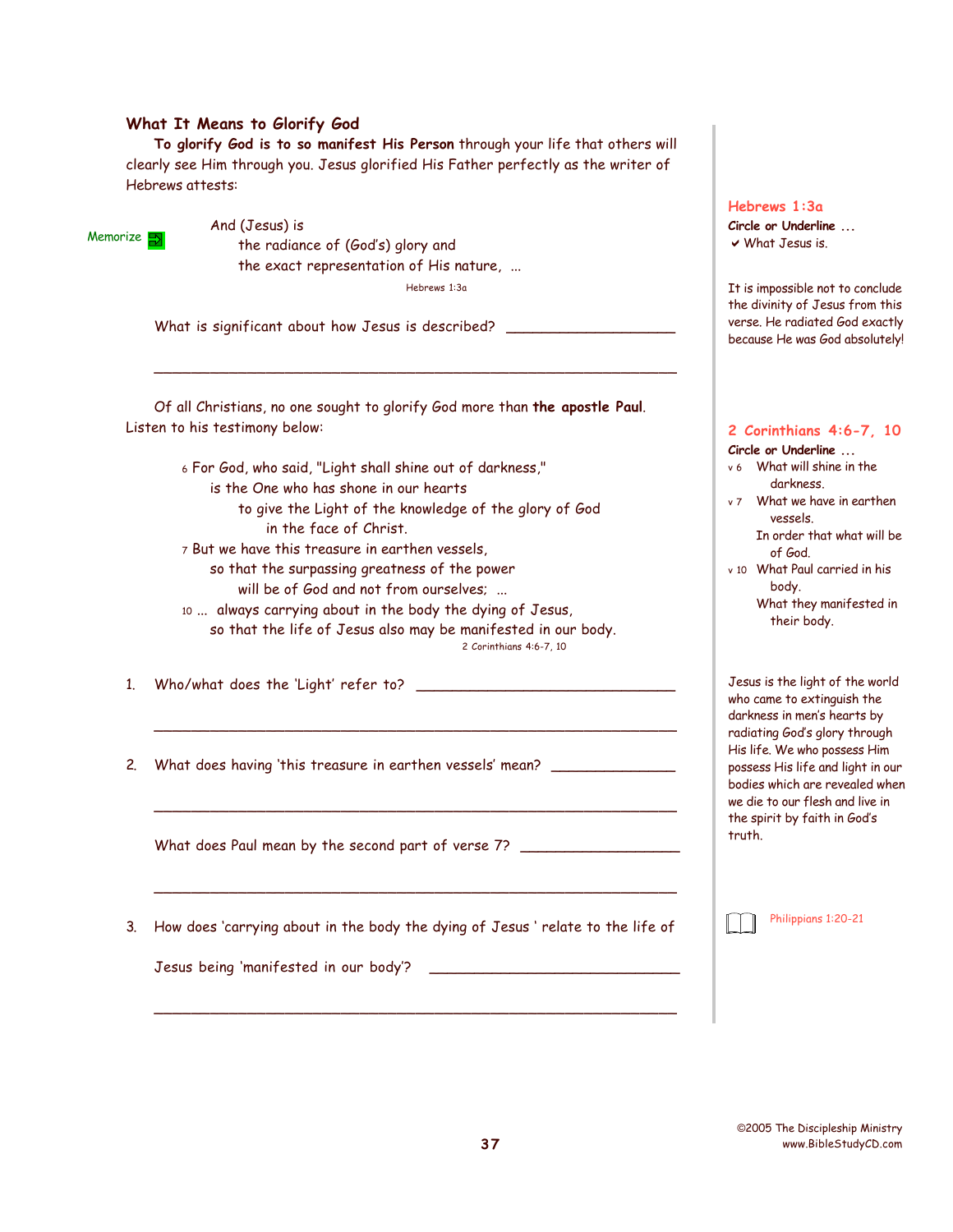# **Why We Should Glorify God**

**This question should not even be raised,** for our indebtedness to the Gospel is reason enough. But Paul explains it further below.

<sup>19</sup> Or do you not know that your body is a temple of the Holy Spirit who is in you, whom you have from God, and

#### Memorize **B**

that you are not your own? <sup>20</sup> For you have been bought with a price: therefore **glorify God in your body**.

1 Corinthians 6:18-20

1. What is significant about our bodies being a temple of the Holy Spirit? \_\_\_\_

\_\_\_\_\_\_\_\_\_\_\_\_\_\_\_\_\_\_\_\_\_\_\_\_\_\_\_\_\_\_\_\_\_\_\_\_\_\_\_\_\_\_\_\_\_\_\_\_\_\_\_\_\_\_\_\_

\_\_\_\_\_\_\_\_\_\_\_\_\_\_\_\_\_\_\_\_\_\_\_\_\_\_\_\_\_\_\_\_\_\_\_\_\_\_\_\_\_\_\_\_\_\_\_\_\_\_\_\_\_\_\_

2. What reason is given for glorifying God in our bodies? \_\_\_\_

#### **How We Glorify God.**

Near the completion of His life, Jesus confidently testified how He brought glory to His Father.

> "I glorified You on the earth, having accomplished the work which You have given Me to do." John 17:4

- 1. How did Jesus bring glory to His Father? \_\_\_\_\_\_\_\_\_\_\_\_\_\_\_\_\_\_\_\_\_\_\_\_\_\_
- 2. How does accomplishing the work God has given us glorify Him? \_\_\_\_\_\_\_\_\_\_

\_\_\_\_\_\_\_\_\_\_\_\_\_\_\_\_\_\_\_\_\_\_\_\_\_\_\_\_\_\_\_\_\_\_\_\_\_\_\_\_\_\_\_\_\_\_\_\_\_\_\_\_\_\_\_\_

\_\_\_\_\_\_\_\_\_\_\_\_\_\_\_\_\_\_\_\_\_\_\_\_\_\_\_\_\_\_\_\_\_\_\_\_\_\_\_\_\_\_\_\_\_\_\_\_\_\_\_\_\_\_\_\_

\_\_\_\_\_\_\_\_\_\_\_\_\_\_\_\_\_\_\_\_\_\_\_\_\_\_\_\_\_\_\_\_\_\_\_\_\_\_\_\_\_\_\_\_\_\_\_\_\_\_\_\_\_\_\_\_

\_\_\_\_\_\_\_\_\_\_\_\_\_\_\_\_\_\_\_\_\_\_\_\_\_\_\_\_\_\_\_\_\_\_\_\_\_\_\_\_\_\_\_\_\_\_\_\_\_\_\_\_\_\_\_\_

3. What work has God given you to do? \_\_\_\_\_\_\_\_\_\_\_\_\_\_\_\_\_\_\_\_\_\_\_\_\_\_\_\_\_

#### **1 Corinthians 6:18-20**

#### **Circle or Underline ...**

- v 19 What you must know. Who is in you. What you are not.
- v 20 What is true of you. What you therefore should do

We must glorify God in our bodies because inevitably, we have no other choice! In truth, the decision to glorify God is not ours to make for we are not our own. God has purchased us through the death of His Son, Jesus Christ, and has the authority to command us to do whatever He desires. If that is to glorify Himself, we have absolutely no right to deny Him for He owns us completely.

#### **John 17:4**

**Circle or Underline ...**

What Jesus did on earth.

 $\vee$  How He did it.

By accomplishing the work God gave Him to do, Jesus magnified God through His Life. Jesus Himself testified that everything He did and said was not of Himself but the Father working and speaking through Him. (John 14 10-11) Jesus knew exactly what His Father wanted Him to do and say each moment, and completely yielded Himself to be used to the glory of God.

How many of us know what work God has given us to do? If God is glorified through our accomplishing that work, don't you think we had best find out as soon as possible?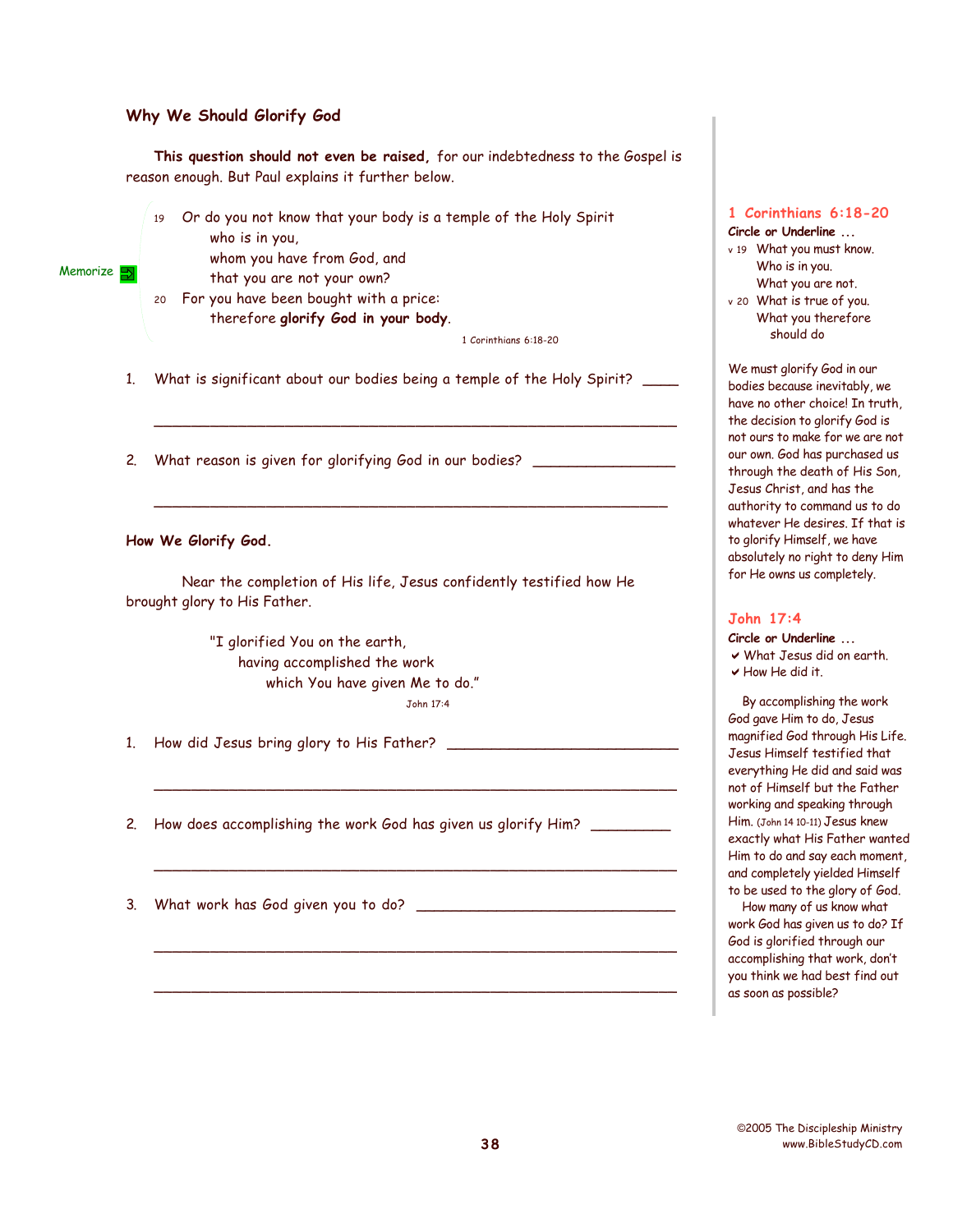|                       | Jesus also taught how we must glorify God.                                                                            | John 15:5, 8                                                                                        |
|-----------------------|-----------------------------------------------------------------------------------------------------------------------|-----------------------------------------------------------------------------------------------------|
|                       | "I (Jesus) am the vine, you are the branches;<br>5                                                                    | Circle or Underline                                                                                 |
| Memorize $\mathbf{B}$ | he who abides in Me and I in him, he bears much fruit,                                                                | v5 What Jesus is.                                                                                   |
|                       |                                                                                                                       | What we are.                                                                                        |
|                       | for apart from Me you can do nothing.                                                                                 | Who bears 'much fruit'.                                                                             |
|                       | "My Father is glorified by this,<br>8                                                                                 | v8 How the Father is glorified.                                                                     |
|                       | that you bear much fruit,                                                                                             |                                                                                                     |
|                       | and so prove to be My disciples.                                                                                      |                                                                                                     |
|                       | John 15:5, 8                                                                                                          | Jesus used the metaphor of                                                                          |
|                       |                                                                                                                       | the grapevine to illustrate the                                                                     |
| 1.                    | Explain how one is able to 'bear much fruit'? __________________________________                                      | key principle of abiding or                                                                         |
|                       |                                                                                                                       | walking continually with Him.                                                                       |
|                       |                                                                                                                       | Those who continually abide in                                                                      |
|                       |                                                                                                                       | Christ will experience His life<br>living through theirs resulting in                               |
|                       |                                                                                                                       | much fruit $\sim$ the manifestation                                                                 |
|                       |                                                                                                                       | of Jesus' life and works ~ in us.                                                                   |
|                       |                                                                                                                       | In this God is magnified!                                                                           |
|                       | <u> 1989 - Johann Harry Harry Harry Harry Harry Harry Harry Harry Harry Harry Harry Harry Harry Harry Harry Harry</u> | Even as a tree that bears                                                                           |
|                       |                                                                                                                       | apples proves itself to be an                                                                       |
| 2.                    |                                                                                                                       | apple tree, or a plant that bears                                                                   |
|                       |                                                                                                                       | grapes proves itself to be a                                                                        |
|                       |                                                                                                                       | grapevine, even so, those who                                                                       |
|                       |                                                                                                                       | manifest the life of Christ                                                                         |
|                       |                                                                                                                       | through their own prove to be                                                                       |
|                       |                                                                                                                       | true disciples of Christ!                                                                           |
|                       |                                                                                                                       |                                                                                                     |
|                       | Jesus' Eternal Glory                                                                                                  |                                                                                                     |
|                       |                                                                                                                       |                                                                                                     |
|                       | Because Jesus is the Son of God, there is a way He could glorify His Father                                           |                                                                                                     |
|                       | in which we never will.                                                                                               | John 17:5                                                                                           |
|                       |                                                                                                                       | Circle or Underline                                                                                 |
|                       | "Now, Father, glorify Me together with Yourself,                                                                      | ↓ How Jesus asked to be                                                                             |
|                       | with the glory which I had with You                                                                                   | glorified.                                                                                          |
|                       | before the world was."                                                                                                | $\vee$ When Jesus was glorified                                                                     |
|                       | John 17:5                                                                                                             | with the Father.                                                                                    |
|                       |                                                                                                                       |                                                                                                     |
| 1.                    | What is significant about the phrase 'glorify Me together with Yourself'? __                                          |                                                                                                     |
|                       |                                                                                                                       | after the incarnation. He                                                                           |
|                       |                                                                                                                       |                                                                                                     |
|                       |                                                                                                                       | Father from eternity past, as                                                                       |
|                       |                                                                                                                       | Jesus did not glorify God only<br>shared the divine glory with His<br>they do even now to eternity! |
| 2.                    | What does Jesus mean by the second part of this verse? _________________________                                      | His earthly life was merely a                                                                       |
|                       |                                                                                                                       | continuation of an existence                                                                        |
|                       |                                                                                                                       | glorifying His Father from                                                                          |
|                       |                                                                                                                       | everlasting to everlasting.                                                                         |
|                       |                                                                                                                       |                                                                                                     |